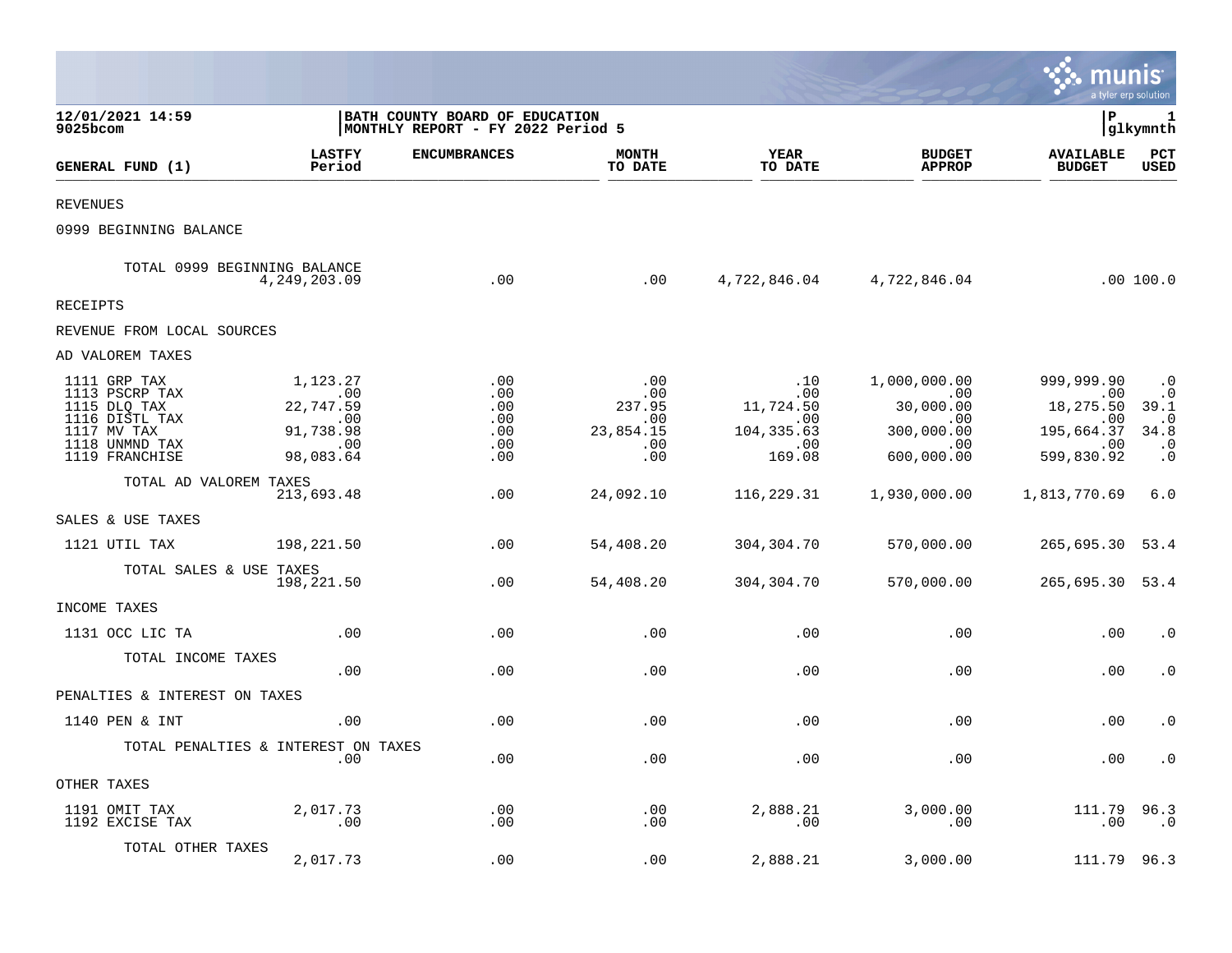|                                                                                                                |                                        |                                                                            |                                        |                                        |                                        | munis                                   | a tyler erp solution                                                              |
|----------------------------------------------------------------------------------------------------------------|----------------------------------------|----------------------------------------------------------------------------|----------------------------------------|----------------------------------------|----------------------------------------|-----------------------------------------|-----------------------------------------------------------------------------------|
| 12/01/2021 14:59<br>9025bcom                                                                                   |                                        | <b>BATH COUNTY BOARD OF EDUCATION</b><br>MONTHLY REPORT - FY 2022 Period 5 |                                        |                                        |                                        | l P                                     | 2<br> glkymnth                                                                    |
| GENERAL FUND (1)                                                                                               | <b>LASTFY</b><br>Period                | <b>ENCUMBRANCES</b>                                                        | <b>MONTH</b><br>TO DATE                | <b>YEAR</b><br>TO DATE                 | <b>BUDGET</b><br><b>APPROP</b>         | <b>AVAILABLE</b><br><b>BUDGET</b>       | PCT<br><b>USED</b>                                                                |
| REVENUE OTHER LOCAL GOVERNMENT UNITS                                                                           |                                        |                                                                            |                                        |                                        |                                        |                                         |                                                                                   |
| 1280 IN LIEU OF                                                                                                | .00                                    | .00                                                                        | .00                                    | .00                                    | .00                                    | .00                                     | $\cdot$ 0                                                                         |
| TOTAL REVENUE OTHER LOCAL GOVERNMENT UNITS                                                                     | .00                                    | .00                                                                        | .00                                    | .00                                    | .00                                    | .00                                     | $\cdot$ 0                                                                         |
| TUITION                                                                                                        |                                        |                                                                            |                                        |                                        |                                        |                                         |                                                                                   |
| 1310 TUIT IND<br>1320 GOV TUI IN<br>1330 GOV TUI OU<br>1340 TUIT OTHR                                          | .00<br>.00<br>.00<br>.00               | .00<br>.00<br>.00<br>.00                                                   | .00<br>.00<br>.00<br>.00               | .00<br>.00<br>.00<br>.00               | .00<br>.00<br>.00<br>.00               | $.00 \,$<br>$.00 \,$<br>.00<br>$.00 \,$ | $\cdot$ 0<br>$\cdot$ 0<br>$\begin{smallmatrix} 0 \\ 0 \\ 0 \end{smallmatrix}$     |
| TOTAL TUITION                                                                                                  | .00                                    | .00                                                                        | .00                                    | .00                                    | .00                                    | .00                                     | $\cdot$ 0                                                                         |
| TRANSPORTATION                                                                                                 |                                        |                                                                            |                                        |                                        |                                        |                                         |                                                                                   |
| 1410 TRNS INDIV<br>1420 TRN GOV IN<br>1430 TRN GOV OU<br>1440 TRN OTH PV<br>1441 TRN NON-PB<br>1442 TRN FSC CT | .00<br>.00<br>.00<br>.00<br>.00<br>.00 | .00<br>.00<br>.00<br>.00<br>.00<br>.00                                     | .00<br>.00<br>.00<br>.00<br>.00<br>.00 | .00<br>.00<br>.00<br>.00<br>.00<br>.00 | .00<br>.00<br>.00<br>.00<br>.00<br>.00 | .00<br>.00<br>.00<br>.00<br>.00<br>.00  | $\cdot$ 0<br>$\cdot$ 0<br>$\cdot$ 0<br>$\overline{0}$ .<br>$\cdot$ 0<br>$\cdot$ 0 |
| TOTAL TRANSPORTATION                                                                                           | .00                                    | .00                                                                        | .00                                    | .00                                    | .00                                    | .00                                     | $\cdot$ 0                                                                         |
| EARNINGS ON INVESTMENTS                                                                                        |                                        |                                                                            |                                        |                                        |                                        |                                         |                                                                                   |
| 1510 INT ON INV<br>1540 INVST PRPT                                                                             | 11,490.47<br>.00                       | .00<br>.00                                                                 | 2,183.93<br>.00                        | 11,647.13<br>.00                       | 10,000.00<br>.00                       | $-1,647.13$ 116.5<br>.00                | $\overline{\phantom{0}}$ .0                                                       |
| TOTAL EARNINGS ON INVESTMENTS                                                                                  | 11,490.47                              | .00                                                                        | 2,183.93                               | 11,647.13                              | 10,000.00                              | $-1,647.13$ 116.5                       |                                                                                   |
| FOOD SERVICE                                                                                                   |                                        |                                                                            |                                        |                                        |                                        |                                         |                                                                                   |
| 1630 SPEC FUNC                                                                                                 | .00                                    | .00                                                                        | .00                                    | .00                                    | .00                                    | .00                                     | $\cdot$ 0                                                                         |
| TOTAL FOOD SERVICE                                                                                             | .00                                    | .00                                                                        | .00                                    | .00                                    | .00                                    | $.00 \,$                                | $\cdot$ 0                                                                         |
| STUDENT ACTIVITIES                                                                                             |                                        |                                                                            |                                        |                                        |                                        |                                         |                                                                                   |
| 1740 FEES<br>1750 DONATIONS                                                                                    | .00<br>.00                             | .00<br>.00                                                                 | .00<br>.00                             | .00<br>.00                             | .00<br>.00                             | $.00 \,$<br>.00                         | $\cdot$ 0<br>$\cdot$ 0                                                            |
| TOTAL STUDENT ACTIVITIES                                                                                       | .00                                    | .00                                                                        | .00                                    | .00                                    | .00                                    | .00                                     | $\cdot$ 0                                                                         |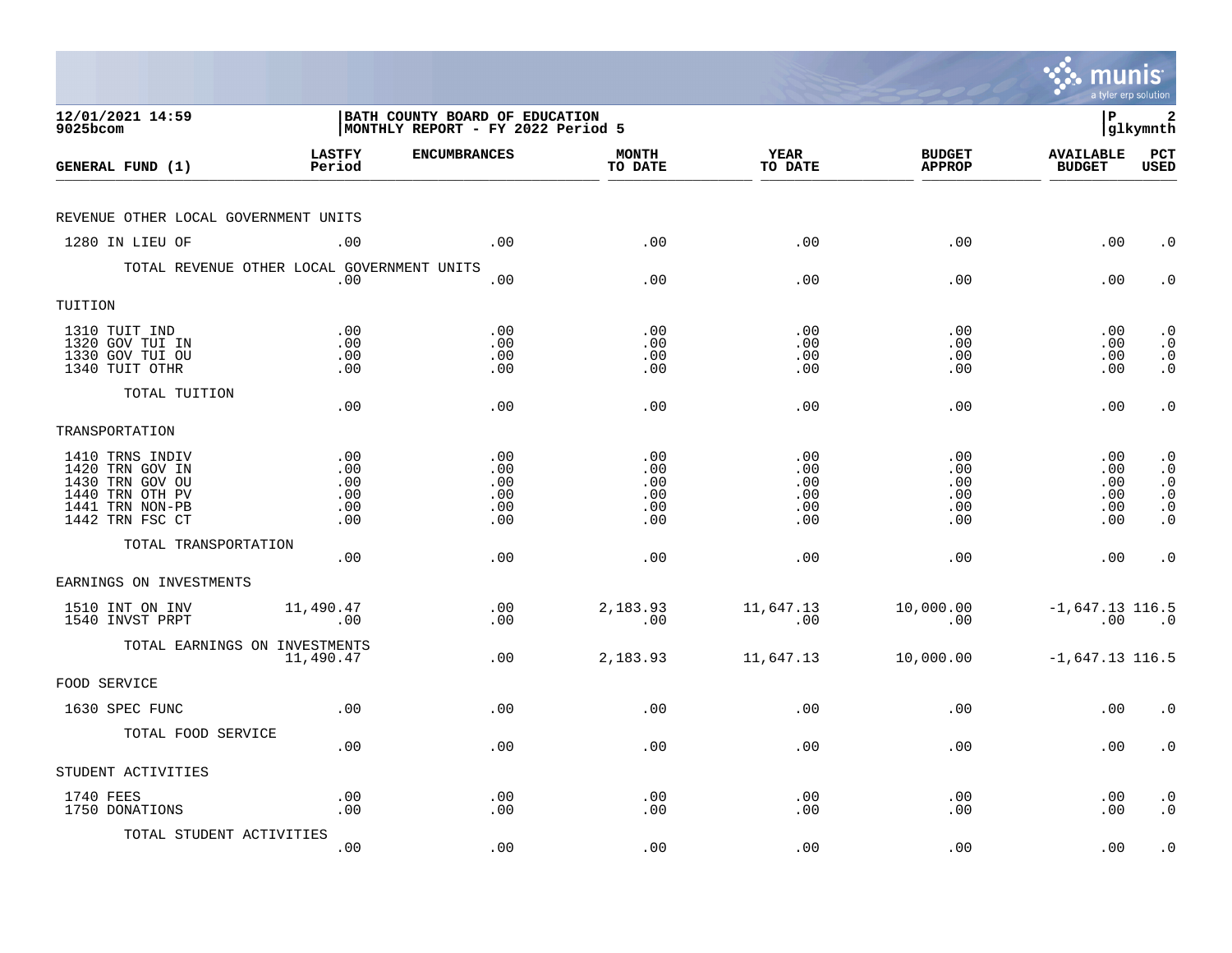

| 9025bcom | 12/01/2021 14:59                                                                                                                                                                                                                             |                                                                                              | BATH COUNTY BOARD OF EDUCATION<br> MONTHLY REPORT - FY 2022 Period 5                    |                                                                                              |                                                                                                                   |                                                                                                         | lР                                                                                                                            | 3<br> glkymnth                                                                                                                 |
|----------|----------------------------------------------------------------------------------------------------------------------------------------------------------------------------------------------------------------------------------------------|----------------------------------------------------------------------------------------------|-----------------------------------------------------------------------------------------|----------------------------------------------------------------------------------------------|-------------------------------------------------------------------------------------------------------------------|---------------------------------------------------------------------------------------------------------|-------------------------------------------------------------------------------------------------------------------------------|--------------------------------------------------------------------------------------------------------------------------------|
|          | GENERAL FUND (1)                                                                                                                                                                                                                             | <b>LASTFY</b><br>Period                                                                      | <b>ENCUMBRANCES</b>                                                                     | <b>MONTH</b><br>TO DATE                                                                      | <b>YEAR</b><br>TO DATE                                                                                            | <b>BUDGET</b><br><b>APPROP</b>                                                                          | <b>AVAILABLE</b><br><b>BUDGET</b>                                                                                             | PCT<br><b>USED</b>                                                                                                             |
|          | OTHER REVENUE FROM LOCAL SOURCES                                                                                                                                                                                                             |                                                                                              |                                                                                         |                                                                                              |                                                                                                                   |                                                                                                         |                                                                                                                               |                                                                                                                                |
|          | 1911 BLDG RENT<br>1912 BUS RENT<br>1919 OTHER RENT<br>1920 CONTRIBUTE<br>1929 INKIND REV<br>1941 TXT SALES<br>1942 TXT RENTS<br>1951 MSC SCH IN<br>1952 MSC SCH OU<br>1980 PRYR REFND<br>1990 MISC REV<br>1991 TRANSCRIPT<br>1993 OTH REBATE | .00<br>.00<br>.00<br>.00<br>.00<br>.00<br>.00<br>.00<br>.00<br>.00<br>8,694.15<br>.00<br>.00 | .00<br>.00<br>.00<br>.00<br>.00<br>.00<br>.00<br>.00<br>.00<br>.00<br>.00<br>.00<br>.00 | .00<br>.00<br>.00<br>.00<br>.00<br>.00<br>.00<br>.00<br>.00<br>.00<br>7,934.00<br>.00<br>.00 | .00<br>.00<br>.00<br>.00<br>$.00 \,$<br>.00<br>350.00<br>.00<br>.00<br>$-3,941.79$<br>$-11, 298.91$<br>.00<br>.00 | .00<br>.00<br>.00<br>500.00<br>.00<br>.00<br>200.00<br>.00<br>.00<br>4,000.00<br>1,000.00<br>.00<br>.00 | .00<br>.00<br>.00<br>500.00<br>.00<br>.00<br>$-150.00$ 175.0<br>.00<br>.00<br>7,941.79 -98.5<br>12,298.91******<br>.00<br>.00 | $\cdot$ 0<br>$\cdot$ 0<br>$\cdot$ 0<br>$\cdot$ 0<br>$\cdot$ 0<br>$\cdot$ 0<br>$\cdot$ 0<br>$\cdot$ 0<br>$\cdot$ 0<br>$\cdot$ 0 |
|          |                                                                                                                                                                                                                                              | TOTAL OTHER REVENUE FROM LOCAL SOURCES<br>8,694.15                                           | .00                                                                                     | 7,934.00                                                                                     | $-14,890.70$                                                                                                      | 5,700.00                                                                                                | 20,590.70-261.2                                                                                                               |                                                                                                                                |
|          |                                                                                                                                                                                                                                              | TOTAL REVENUE FROM LOCAL SOURCES<br>434, 117. 33                                             | .00                                                                                     | 88,618.23                                                                                    | 420,178.65                                                                                                        | 2,518,700.00                                                                                            | 2,098,521.35 16.7                                                                                                             |                                                                                                                                |
|          | REVENUE FROM STATE SOURCES                                                                                                                                                                                                                   |                                                                                              |                                                                                         |                                                                                              |                                                                                                                   |                                                                                                         |                                                                                                                               |                                                                                                                                |
|          | STATE PROGRAM                                                                                                                                                                                                                                |                                                                                              |                                                                                         |                                                                                              |                                                                                                                   |                                                                                                         |                                                                                                                               |                                                                                                                                |
|          | 3111 SEEK                                                                                                                                                                                                                                    | 3,595,521.00                                                                                 | .00                                                                                     | 717,915.00                                                                                   | 3,601,857.00                                                                                                      | 8,664,110.00                                                                                            | 5,062,253.00 41.6                                                                                                             |                                                                                                                                |
|          | TOTAL STATE PROGRAM                                                                                                                                                                                                                          | 3,595,521.00                                                                                 | .00                                                                                     | 717,915.00                                                                                   | 3,601,857.00                                                                                                      | 8,664,110.00                                                                                            | 5,062,253.00 41.6                                                                                                             |                                                                                                                                |
|          | OTHER STATE FUNDING                                                                                                                                                                                                                          |                                                                                              |                                                                                         |                                                                                              |                                                                                                                   |                                                                                                         |                                                                                                                               |                                                                                                                                |
|          | 3122 VOC TRANSP<br>3124 DST VOC SC<br>3125 DRV TRN RB<br>3126 SUB REIMB<br>3127 FLEX SPD<br>3128 AUD REIMB<br>3129 KSB/D TR R                                                                                                                | .00<br>.00<br>.00<br>.00<br>.00<br>.00<br>.00                                                | .00<br>.00<br>.00<br>.00<br>.00<br>.00<br>.00                                           | .00<br>$.00 \,$<br>.00<br>.00<br>.00<br>.00<br>.00                                           | .00<br>.00<br>.00<br>.00<br>.00<br>.00<br>.00                                                                     | 5,000.00<br>.00<br>.00<br>$.00 \,$<br>.00<br>.00<br>.00                                                 | 5,000.00<br>.00<br>.00<br>.00<br>.00<br>.00<br>.00                                                                            | $\cdot$ 0<br>$\cdot$ 0<br>$\cdot$ 0<br>$\cdot$ 0<br>$\cdot$ 0<br>. $\boldsymbol{0}$<br>$\cdot$ 0                               |
|          | TOTAL OTHER STATE FUNDING                                                                                                                                                                                                                    |                                                                                              |                                                                                         |                                                                                              |                                                                                                                   |                                                                                                         |                                                                                                                               |                                                                                                                                |
|          | EXPENDITURE REIMBURSEMENTS                                                                                                                                                                                                                   | .00                                                                                          | .00                                                                                     | .00                                                                                          | .00                                                                                                               | 5,000.00                                                                                                | 5,000.00                                                                                                                      | $\cdot$ 0                                                                                                                      |
|          | 3130 NBC REIMB                                                                                                                                                                                                                               | .00                                                                                          | .00                                                                                     | .00                                                                                          | .00                                                                                                               | 7,000.00                                                                                                | 7,000.00                                                                                                                      | $\cdot$ 0                                                                                                                      |
|          | 3131 MISC REIMB                                                                                                                                                                                                                              | .00                                                                                          | .00                                                                                     | .00                                                                                          | 10,685.53                                                                                                         | 14,000.00                                                                                               | 3, 314.47                                                                                                                     | 76.3                                                                                                                           |
|          |                                                                                                                                                                                                                                              | TOTAL EXPENDITURE REIMBURSEMENTS<br>.00                                                      | .00                                                                                     | .00                                                                                          | 10,685.53                                                                                                         | 21,000.00                                                                                               | 10,314.47                                                                                                                     | 50.9                                                                                                                           |

REVENUE IN LIEU OF TAXES/STATE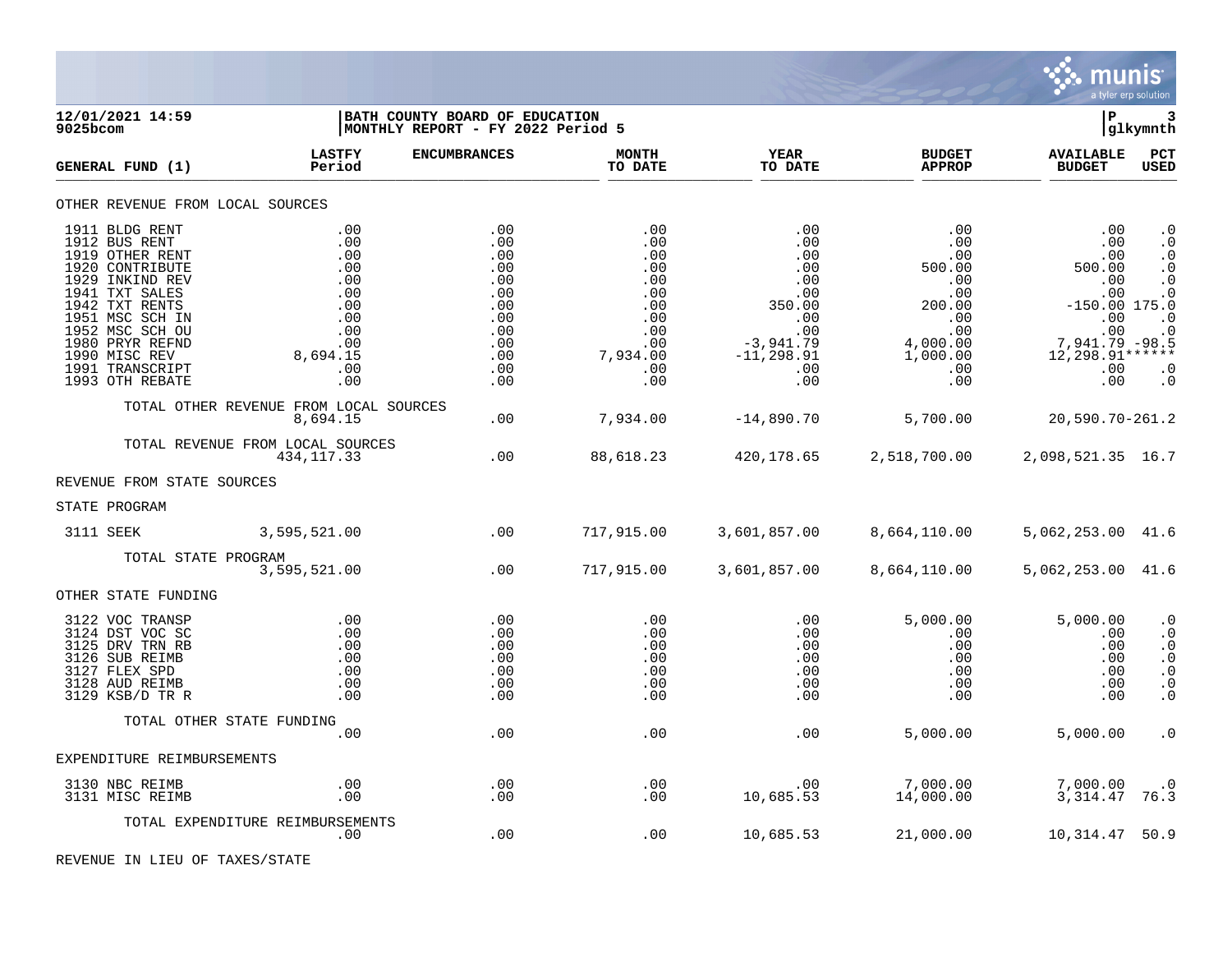

**12/01/2021 14:59 |BATH COUNTY BOARD OF EDUCATION |P 4** MONTHLY REPORT - FY 2022 Period 5 **LASTFY ENCUMBRANCES MONTH YEAR BUDGET AVAILABLE PCT GENERAL FUND (1) Period TO DATE TO DATE APPROP BUDGET USED** TO DATE THE RELIGION CONDUCT TO DATE THE RELIGION CONDUCT TO DATE THE RELIGION OF THE RELIGION OF THE RELIGION OF THE RELIGION OF THE RELIGION OF THE RELIGION OF THE RELIGION OF THE RELIGION OF THE RELIGION OF THE RELIGION 3800 TAXES 12,188.50 .00 2,466.64 12,293.11 25,000.00 12,706.89 49.2 TOTAL REVENUE IN LIEU OF TAXES/STATE<br>12.188.50 12,188.50 .00 2,466.64 12,293.11 25,000.00 12,706.89 49.2 REVENUE ON BEHALF PAYMENTS 3900 ON-BEHALF .00 .00 .00 .00 .00 .00 .0 TOTAL REVENUE ON BEHALF PAYMENTS .00 .00 .00 .00 .00 .00 .0 TOTAL REVENUE FROM STATE SOURCES<br>3.607.709.50 3,607,709.50 .00 720,381.64 3,624,835.64 8,715,110.00 5,090,274.36 41.6 REVENUE FROM FEDERAL SOURCES RESTRICTED DIRECT 4300 RES DIR FE .00 .00 .00 .00 .00 .00 .0 TOTAL RESTRICTED DIRECT .00 .00 .00 .00 .00 .00 .0 RESTRICTED THROUGH THE STATE 4500 RES FED/ST .00 .00 .00 .00 .00 .00 .0 TOTAL RESTRICTED THROUGH THE STATE .00 .00 .00 .00 .00 .00 .0 THROUGH INTERMEDIATE AGENCIES 4700 FED INTERM .00 .00 .00 .00 .00 .00 .0 TOTAL THROUGH INTERMEDIATE AGENCIES .00 .00 .00 .00 .00 .00 .0 FEDERAL REIMBURSEMENT 4810 MED REIMB 18,929.78 .00 761.56 12,958.99 25,000.00 12,041.01 51.8 4810 MED REIMB 30,000.00 .00 .00 2,049.81 30,000.00 27,950.19 6.8 TOTAL FEDERAL REIMBURSEMENT 48,929.78 .00 761.56 15,008.80 55,000.00 39,991.20 27.3 TOTAL REVENUE FROM FEDERAL SOURCES<br>48,929.78 48,929.78 .00 761.56 15,008.80 55,000.00 39,991.20 27.3

OTHER RECEIPTS

INTERFUND TRANSFERS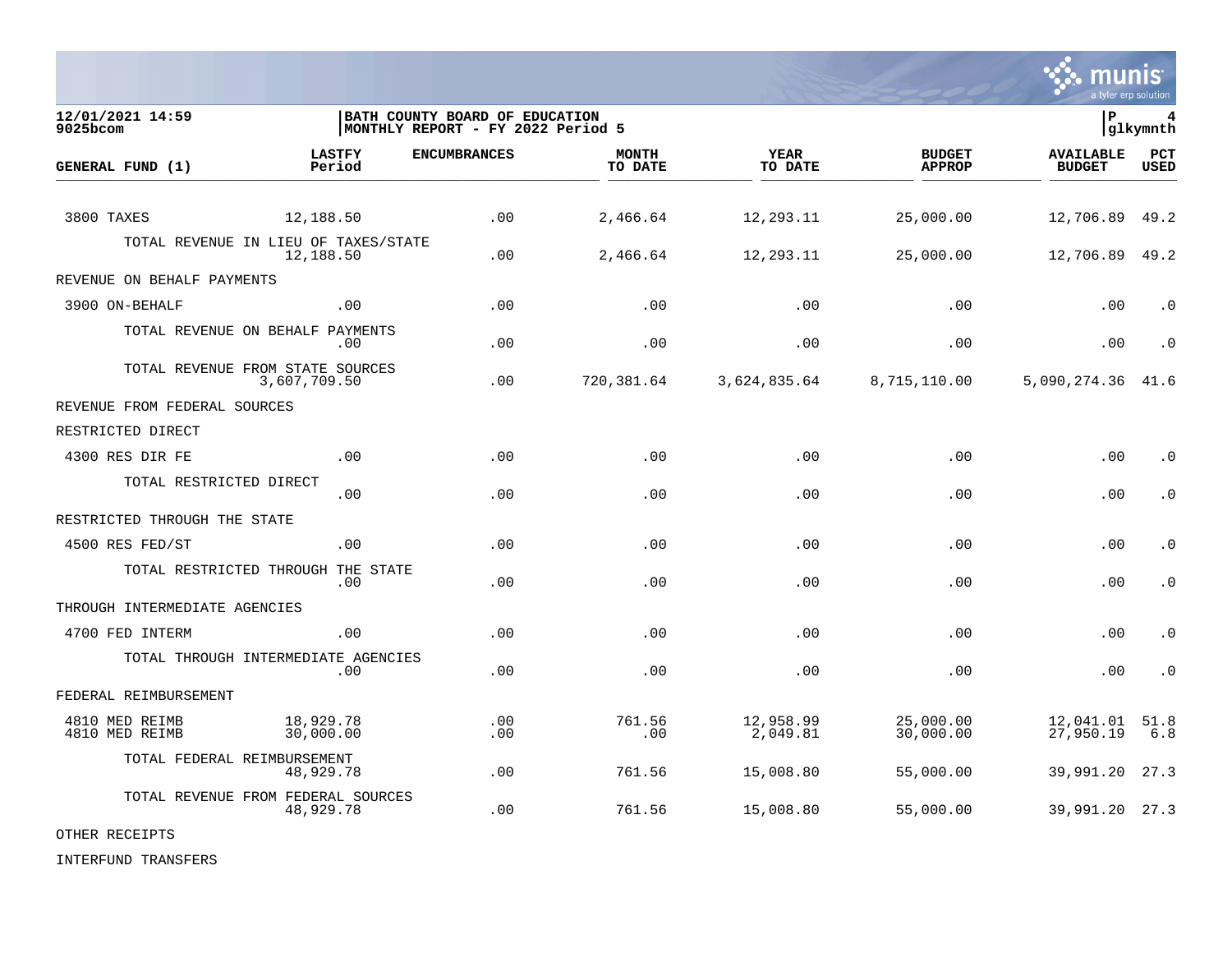

## **12/01/2021 14:59 |BATH COUNTY BOARD OF EDUCATION |P 5 9025bcom |MONTHLY REPORT - FY 2022 Period 5 |glkymnth**

| GENERAL FUND (1)                                                                                           | <b>LASTFY</b><br>Period                      | <b>ENCUMBRANCES</b>                    | <b>MONTH</b><br>TO DATE                | <b>YEAR</b><br>TO DATE                 | <b>BUDGET</b><br><b>APPROP</b>                        | <b>AVAILABLE</b><br><b>BUDGET</b>                | <b>PCT</b><br>USED                                                                  |
|------------------------------------------------------------------------------------------------------------|----------------------------------------------|----------------------------------------|----------------------------------------|----------------------------------------|-------------------------------------------------------|--------------------------------------------------|-------------------------------------------------------------------------------------|
| 5210 FND XFER<br>5220 INDCST XFE                                                                           | $\sim 00$<br>24,962.11                       | .00<br>.00                             | .00<br>62,031.36                       | .00<br>74,859.79                       | .00<br>50,000.00                                      | .00<br>$-24,859.79$ 149.7                        | $\cdot$ 0                                                                           |
| TOTAL INTERFUND TRANSFERS                                                                                  | 24,962.11                                    | .00                                    | 62,031.36                              | 74,859.79                              | 50,000.00                                             | $-24,859.79$ 149.7                               |                                                                                     |
| SALE OR COMP FOR LOSS OF ASSETS                                                                            |                                              |                                        |                                        |                                        |                                                       |                                                  |                                                                                     |
| 5311 SALE LAND<br>5312 LOSS LAND<br>5331 SALE BLDG<br>5332 LOSS BLDG<br>5341 SALE EQUIP<br>5342 LOSS EQUIP | .00<br>.00<br>.00<br>.00<br>.00<br>.00       | .00<br>.00<br>.00<br>.00<br>.00<br>.00 | .00<br>.00<br>.00<br>.00<br>.00<br>.00 | .00<br>.00<br>.00<br>.00<br>.00<br>.00 | .00<br>.00<br>.00<br>.00<br>5,000.00<br>$.00 \,$      | $.00 \,$<br>.00<br>.00<br>.00<br>5,000.00<br>.00 | $\cdot$ 0<br>$\cdot$ 0<br>$\cdot$ 0<br>$\cdot$ 0<br>. $\boldsymbol{0}$<br>$\cdot$ 0 |
|                                                                                                            | TOTAL SALE OR COMP FOR LOSS OF ASSETS<br>.00 | .00                                    | .00                                    | .00                                    | 5,000.00                                              | 5,000.00                                         | $\cdot$ 0                                                                           |
| CAPITAL LEASE PROCEEDS                                                                                     |                                              |                                        |                                        |                                        |                                                       |                                                  |                                                                                     |
| 5500 LEASE PROC                                                                                            | .00                                          | .00                                    | .00                                    | .00                                    | .00                                                   | .00                                              | $\cdot$ 0                                                                           |
|                                                                                                            | TOTAL CAPITAL LEASE PROCEEDS<br>.00          | .00                                    | .00                                    | .00                                    | .00                                                   | .00                                              | $\cdot$ 0                                                                           |
| TOTAL OTHER RECEIPTS                                                                                       | 24,962.11                                    | .00                                    | 62,031.36                              | 74,859.79                              | 55,000.00                                             | $-19,859.79$ 136.1                               |                                                                                     |
| TOTAL RECEIPTS                                                                                             | 4, 115, 718. 72                              | .00                                    | 871,792.79                             | 4,134,882.88                           | 11,343,810.00                                         | 7,208,927.12 36.5                                |                                                                                     |
| TOTAL REVENUE                                                                                              | 8,364,921.81                                 | .00                                    | 871,792.79                             |                                        | 8,857,728.92    16,066,656.04    7,208,927.12    55.1 |                                                  |                                                                                     |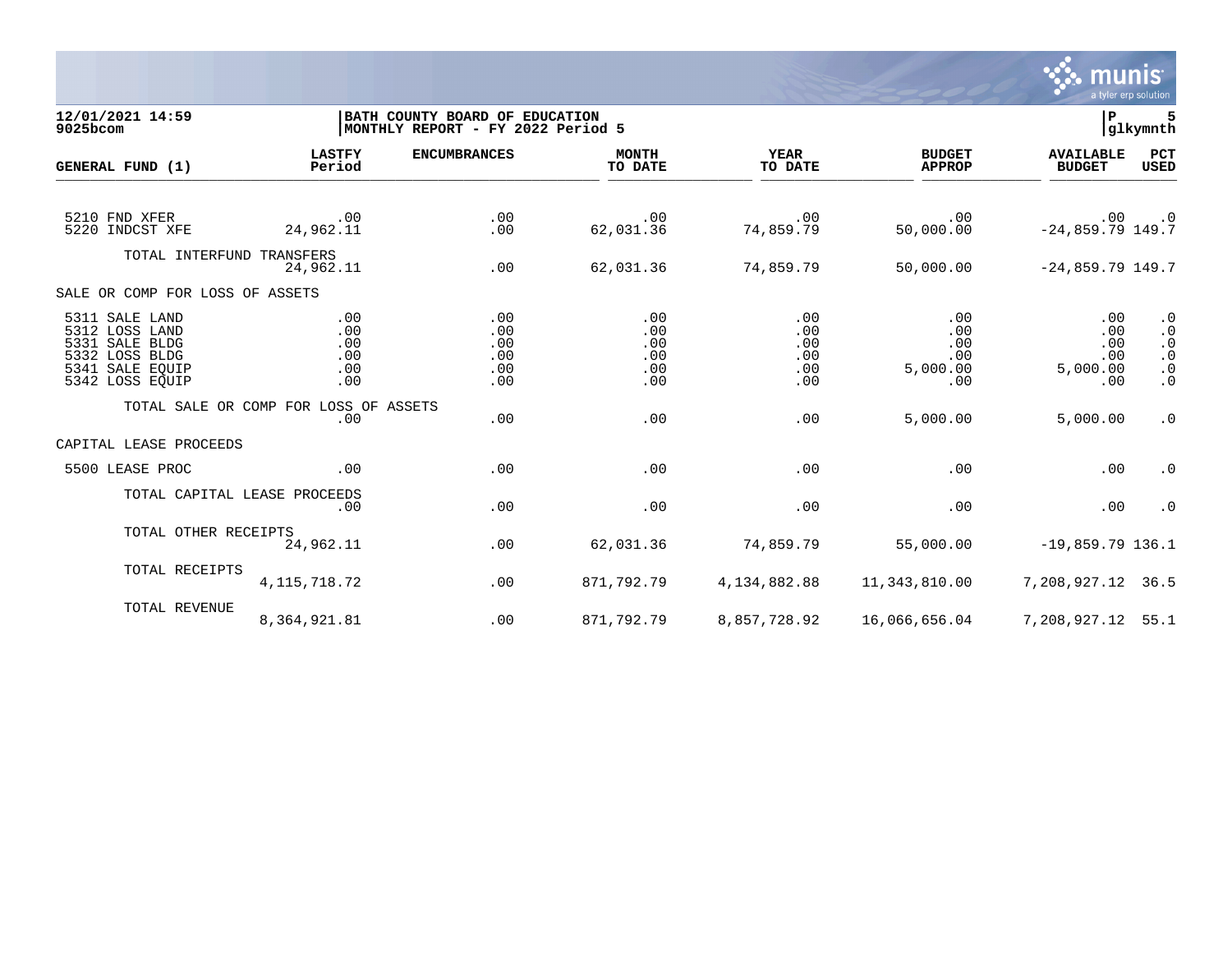|                                                                                      |                                        |                                                                                                                                                     |                                                                                                                 |                                                                                                                                    |                                                                                                                                              |                                                                                                                                                     | munis<br>a tyler erp solution                                                                                                                          |                                                                                                            |
|--------------------------------------------------------------------------------------|----------------------------------------|-----------------------------------------------------------------------------------------------------------------------------------------------------|-----------------------------------------------------------------------------------------------------------------|------------------------------------------------------------------------------------------------------------------------------------|----------------------------------------------------------------------------------------------------------------------------------------------|-----------------------------------------------------------------------------------------------------------------------------------------------------|--------------------------------------------------------------------------------------------------------------------------------------------------------|------------------------------------------------------------------------------------------------------------|
| 9025bcom                                                                             | 12/01/2021 14:59                       |                                                                                                                                                     | BATH COUNTY BOARD OF EDUCATION<br>MONTHLY REPORT - FY 2022 Period 5                                             |                                                                                                                                    |                                                                                                                                              |                                                                                                                                                     | l P                                                                                                                                                    | 6<br> glkymnth                                                                                             |
|                                                                                      | GENERAL FUND (1)                       | <b>LASTFY</b><br>Period                                                                                                                             | <b>ENCUMBRANCES</b>                                                                                             | <b>MONTH</b><br>TO DATE                                                                                                            | <b>YEAR</b><br>TO DATE                                                                                                                       | <b>BUDGET</b><br><b>APPROP</b>                                                                                                                      | <b>AVAILABLE</b><br><b>BUDGET</b>                                                                                                                      | PCT<br><b>USED</b>                                                                                         |
| <b>EXPENDITURES</b>                                                                  |                                        |                                                                                                                                                     |                                                                                                                 |                                                                                                                                    |                                                                                                                                              |                                                                                                                                                     |                                                                                                                                                        |                                                                                                            |
|                                                                                      |                                        | 0000 RESTRICT TO REV & BAL SHT ONLY                                                                                                                 |                                                                                                                 |                                                                                                                                    |                                                                                                                                              |                                                                                                                                                     |                                                                                                                                                        |                                                                                                            |
| 0200                                                                                 |                                        | .00                                                                                                                                                 | .00                                                                                                             | .00                                                                                                                                | .00                                                                                                                                          | .00                                                                                                                                                 | .00                                                                                                                                                    | . 0                                                                                                        |
|                                                                                      | TOTAL 0000                             | RESTRICT TO REV & BAL SHT ONLY<br>.00                                                                                                               | .00                                                                                                             | .00                                                                                                                                | .00                                                                                                                                          | .00                                                                                                                                                 | .00                                                                                                                                                    |                                                                                                            |
|                                                                                      | 1000 INSTRUCTION                       |                                                                                                                                                     |                                                                                                                 |                                                                                                                                    |                                                                                                                                              |                                                                                                                                                     |                                                                                                                                                        |                                                                                                            |
| 0100<br>0200<br>0280<br>0300<br>0400<br>0500<br>0600<br>0700<br>0800<br>0840<br>2100 | TOTAL 1000<br>STUDENT SUPPORT SERVICES | 1,712,199.83<br>98,488.93<br>.00<br>31,307.53<br>27,109.90<br>2,647.40<br>54,839.67<br>22, 298.35<br>4,716.25<br>.00<br>INSTRUCTION<br>1,953,607.86 | .00<br>.00<br>.00<br>25,809.26<br>2,500.00<br>700.00<br>21,651.11<br>21,764.26<br>10,051.63<br>.00<br>82,476.26 | 485,747.36<br>30,892.92<br>$\ldots$<br>6,035.00<br>4,683.44<br>229.68<br>6,538.29<br>$-5,062.23$<br>$-350.00$<br>.00<br>528,714.46 | 1,700,770.03<br>106,979.04<br>$\sim 00$<br>76, 353.95<br>21, 417.20<br>799.13<br>53,583.86<br>$-1,392.02$<br>2,817.92<br>.00<br>1,961,329.11 | 5,887,478.00<br>464,910.00<br>.00<br>207,631.61<br>83,825.00<br>26,685.00<br>285,702.05<br>1, 184, 269. 24<br>36,660.00<br>5,779.34<br>8,182,940.24 | 4,186,707.97<br>357,930.96<br>.00<br>105, 468.40<br>59,907.80<br>25,185.87<br>210,467.08<br>1,163,897.00<br>23,790.45<br>5,779.34<br>6,139,134.87 25.0 | 28.9<br>23.0<br>$\cdot$ 0<br>49.2<br>28.5<br>5.6<br>26.3<br>1.7<br>35.1<br>$\cdot$ 0                       |
| 0100<br>0200<br>0280<br>0300<br>0400<br>0500<br>0600<br>0700                         |                                        | 189,922.82<br>25,011.13<br>.00<br>839.89<br>.00<br>56.91<br>2,721.11<br>.00                                                                         | .00<br>.00<br>.00<br>.00<br>.00<br>.00<br>632.07<br>.00                                                         | 41,650.57<br>4,967.10<br>.00<br>.00<br>.00<br>.00<br>661.45<br>.00                                                                 | 162,521.51<br>18,953.35<br>.00<br>.00<br>.00<br>.00<br>4,637.37<br>.00                                                                       | 630,340.00<br>112,701.00<br>$\cdot$ 00<br>8,640.00<br>.00<br>3,185.00<br>11,832.00<br>400.00                                                        | 467,818.49<br>93,747.65<br>.00<br>8,640.00<br>.00<br>3,185.00<br>6,562.56<br>400.00                                                                    | 25.8<br>16.8<br>$\cdot$ 0<br>$\cdot$ 0<br>$\cdot$ 0<br>$\cdot$ 0<br>44.5<br>$\cdot$ 0                      |
|                                                                                      | TOTAL 2100                             | STUDENT SUPPORT SERVICES<br>218,551.86                                                                                                              | 632.07                                                                                                          | 47, 279. 12                                                                                                                        | 186, 112. 23                                                                                                                                 | 767,098.00                                                                                                                                          | 580, 353. 70 24. 3                                                                                                                                     |                                                                                                            |
|                                                                                      |                                        | 2200 INSTRUCTIONAL STAFF SUPP SERV                                                                                                                  |                                                                                                                 |                                                                                                                                    |                                                                                                                                              |                                                                                                                                                     |                                                                                                                                                        |                                                                                                            |
| 0100<br>0200<br>0280<br>0300<br>0400<br>0500<br>0600<br>0700<br>0800<br>0840         |                                        | 40,064.58<br>2,501.96<br>.00<br>199.00<br>.00<br>55.38<br>.00<br>.00<br>.00<br>.00                                                                  | .00<br>.00<br>.00<br>838.00<br>.00<br>930.00<br>.00<br>.00<br>.00<br>.00                                        | 11,781.04<br>541.01<br>.00<br>198.00<br>.00<br>.00<br>.00<br>.00<br>.00<br>.00                                                     | 43, 154. 20<br>2,753.68<br>.00<br>887.00<br>.00<br>755.74<br>.00<br>.00<br>.00<br>.00                                                        | 202,663.51<br>13,499.24<br>$.00 \,$<br>8,309.00<br>4,940.00<br>8,950.56<br>6,673.00<br>.00<br>.00<br>.00                                            | 159,509.31<br>10,745.56<br>.00<br>6,584.00<br>4,940.00<br>7,264.82<br>6,673.00<br>.00<br>.00<br>.00                                                    | 21.3<br>20.4<br>$\cdot$ 0<br>20.8<br>$\cdot$ 0<br>18.8<br>$\cdot$ 0<br>$\cdot$ 0<br>$\cdot$ 0<br>$\cdot$ 0 |

TOTAL 2200 INSTRUCTIONAL STAFF SUPP SERV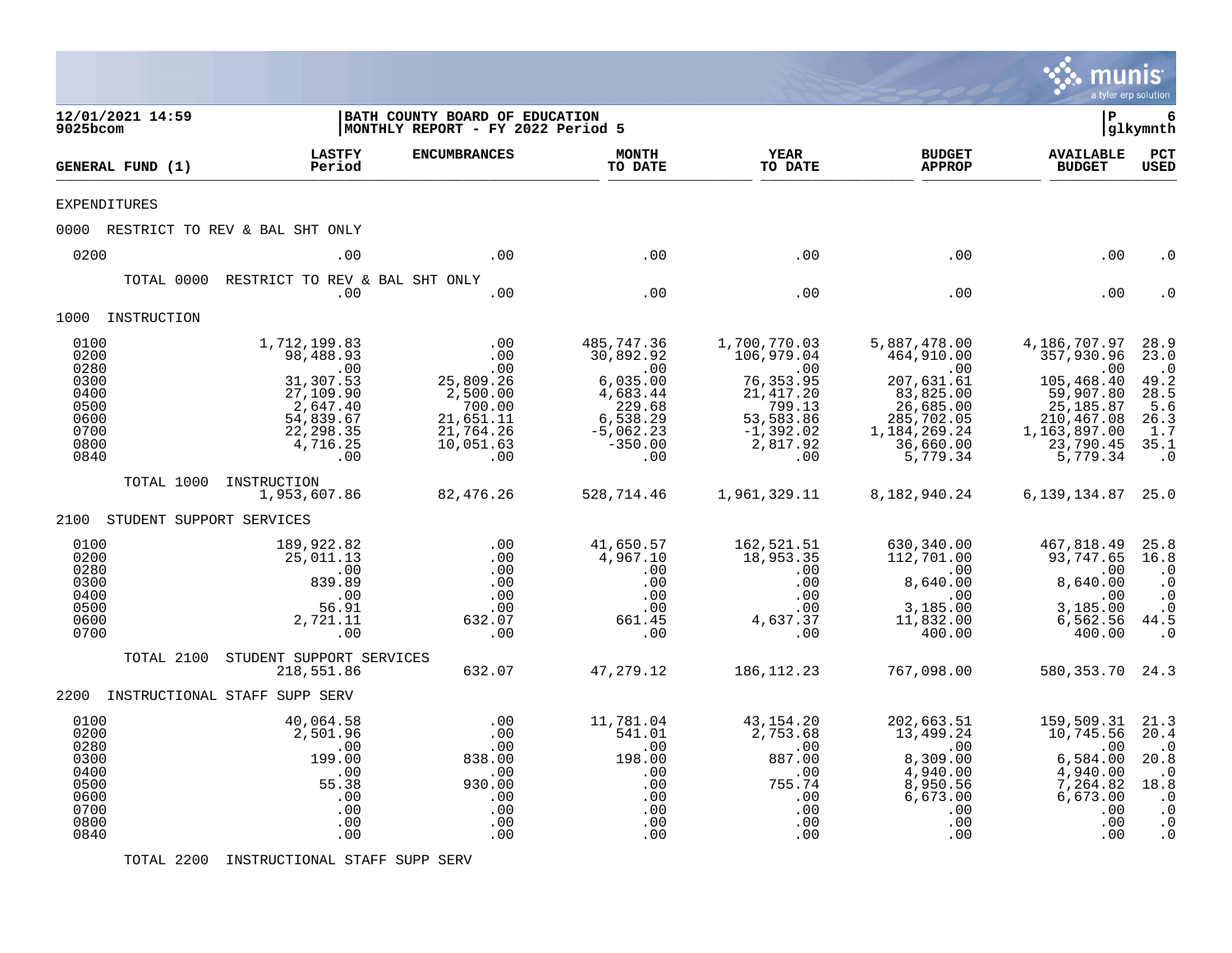

| 12/01/2021 14:59<br>9025bcom                                 |                                                                                                                | BATH COUNTY BOARD OF EDUCATION<br>MONTHLY REPORT - FY 2022 Period 5                                                                                |                                                                                                   |                                                                                    |                                                                                                                                                                                                                                                                                     | l P                                                                                   | 7<br> glkymnth                                                               |
|--------------------------------------------------------------|----------------------------------------------------------------------------------------------------------------|----------------------------------------------------------------------------------------------------------------------------------------------------|---------------------------------------------------------------------------------------------------|------------------------------------------------------------------------------------|-------------------------------------------------------------------------------------------------------------------------------------------------------------------------------------------------------------------------------------------------------------------------------------|---------------------------------------------------------------------------------------|------------------------------------------------------------------------------|
| GENERAL FUND (1)                                             | <b>LASTFY</b><br>Period                                                                                        | <b>ENCUMBRANCES</b>                                                                                                                                | <b>MONTH</b><br>TO DATE                                                                           | <b>YEAR</b><br>TO DATE                                                             | <b>BUDGET</b><br><b>APPROP</b>                                                                                                                                                                                                                                                      | <b>AVAILABLE</b><br><b>BUDGET</b>                                                     | $_{\rm PCT}$<br><b>USED</b>                                                  |
|                                                              |                                                                                                                | 42,820.92 1,768.00                                                                                                                                 | 12,520.05                                                                                         | 47,550.62                                                                          | 245,035.31                                                                                                                                                                                                                                                                          | 195,716.69 20.1                                                                       |                                                                              |
| 2300 DISTRICT ADMIN SUPPORT                                  |                                                                                                                |                                                                                                                                                    |                                                                                                   |                                                                                    |                                                                                                                                                                                                                                                                                     |                                                                                       |                                                                              |
| 0100<br>0200<br>0280                                         | 108,610.83<br>47,460.98<br>.00                                                                                 |                                                                                                                                                    | 19,374.83<br>2,151.92<br>.00                                                                      | 94,861.27<br>86,318.95<br>.00                                                      | 461,566.00<br>375,560.00<br>00.00<br>178,830.00                                                                                                                                                                                                                                     | 166,704.73<br>289, 241.05<br>.00                                                      | 36.3<br>23.0<br>$\cdot$ .0                                                   |
| 0300<br>0400<br>0500<br>0600<br>0700<br>0800<br>0840         | $\begin{array}{r} .00 \\ 36,614.30 \\ 8,558.43 \\ 37,835.07 \\ 7,034.51 \\ 11,252.19 \\ 1$<br>10,780.49<br>.00 | $\begin{array}{c} .00 \\ .00 \\ .00 \\ .00 \\ 549.00 \\ 500.00 \\ 9,132.50 \\ 11,090.99 \\ 939.81 \end{array}$<br>$-7, 30, 81$<br>$670, 00$<br>.00 | 21, 210.90<br>$\overline{1,423.29}$<br>3,605.23<br>12,981.03<br>561.25<br>.00                     | 38,960.71<br>10,370.61<br>34, 373.85<br>35,856.03<br>39,291.43<br>12,796.98<br>.00 | 41,240.00<br>122,000.00<br>97,450.00<br>50,000.00<br>29,000.00<br>.00                                                                                                                                                                                                               | 139,320.29<br>30, 369.39<br>78,493.65<br>$50, 503.07$<br>9,768.76<br>15,533.02<br>.00 | 22.1<br>26.4<br>35.7<br>48.2<br>80.5<br>46.4<br>$\overline{\phantom{0}}$ .0  |
|                                                              | TOTAL 2300 DISTRICT ADMIN SUPPORT<br>268,146.80                                                                | $22,882.21$ 61,308.45                                                                                                                              |                                                                                                   | 352,829.83                                                                         | 1,155,646.00                                                                                                                                                                                                                                                                        | 779,933.96 32.5                                                                       |                                                                              |
| 2400 SCHOOL ADMIN SUPPORT                                    |                                                                                                                |                                                                                                                                                    |                                                                                                   |                                                                                    |                                                                                                                                                                                                                                                                                     |                                                                                       |                                                                              |
| 0100<br>0200<br>0280<br>0300<br>0500<br>0600<br>0700         | 314, 106. 75<br>32,092.88<br>.00<br>.00<br>$\frac{.00}{.223.47}$<br>.00<br>.00                                 | $\begin{array}{c} .00\ .00\ .00\ .00\ .00\ .00\ .00\ .00\ \end{array}$<br>.00<br>.00                                                               | 63,016.06<br>7,209.53<br>$\begin{array}{c} .00 \\ .00 \\ .00 \\ 100.32 \end{array}$<br>.00<br>.00 |                                                                                    |                                                                                                                                                                                                                                                                                     |                                                                                       |                                                                              |
| TOTAL 2400                                                   | SCHOOL ADMIN SUPPORT<br>346,423.10                                                                             | .00                                                                                                                                                | 70,325.91                                                                                         | 345,082.46                                                                         | 866,741.00                                                                                                                                                                                                                                                                          | 521,658.54 39.8                                                                       |                                                                              |
| 2500 BUSINESS SUPPORT SERVICES                               |                                                                                                                |                                                                                                                                                    |                                                                                                   |                                                                                    |                                                                                                                                                                                                                                                                                     |                                                                                       |                                                                              |
| 0100<br>0200<br>0280<br>0300<br>0500<br>0600<br>0700<br>0800 | 88, 235.00<br>17, 585.26<br>.00<br>.00<br>.00<br>.00<br>1,643.22<br>.00                                        | $0.00$<br>$0.00$<br>$0.00$<br>.00<br>.00<br>.00<br>.00<br>.00<br>.00                                                                               | 17,239.52<br>3,703.80<br>.00<br>$\begin{array}{c} 0.00 \\ 110.00 \end{array}$                     |                                                                                    | $\begin{array}{cccccc} 239.52 & 85,981.77 & 215,550.00 & 129,568.23 \\ 703.80 & 18,510.08 & 50,760.00 & 0 & 0 & 0 \\ .00 & 0 & 0 & 0 & 0 & 0 & 0 \\ .00 & 1,200.00 & 2,000.00 & 800.00 & 0 \\ 10.00 & 146.08 & 500.00 & 500.00 & 500.00 \\ .00 & 1,684.30 & 8,000.00 & 6,315.70 \\$ |                                                                                       | 39.9<br>36.5<br>$\cdot$ .0<br>60.0<br>29.2<br>$\cdot$ 0<br>21.1<br>$\cdot$ 0 |
|                                                              | TOTAL 2500 BUSINESS SUPPORT SERVICES<br>107,463.48                                                             | $VICES$ .00                                                                                                                                        | 21,053.32 107,522.23                                                                              |                                                                                    | 277,310.00                                                                                                                                                                                                                                                                          | 169,787.77 38.8                                                                       |                                                                              |
| 2600                                                         | PLANT OPERATIONS AND MAINTENANCE                                                                               |                                                                                                                                                    |                                                                                                   |                                                                                    |                                                                                                                                                                                                                                                                                     |                                                                                       |                                                                              |
| 0100                                                         | 211,873.34                                                                                                     | .00                                                                                                                                                |                                                                                                   |                                                                                    |                                                                                                                                                                                                                                                                                     | 338,027.29                                                                            | 41.4                                                                         |
| 0200<br>0280<br>0300<br>0400<br>0500                         | 60,419.43<br>$\sim 00$<br>24,575.21<br>53, 281. 40<br>50,024.87                                                | .00<br>.00<br>14,951.33<br>4,979.67<br>24,541.42                                                                                                   | 14, 481. 30<br>.00<br>-5, 626. 54<br>13, 187. 14<br>4,264.70                                      | 91,007.44                                                                          | 577,011.00<br>195,300.00<br>00.00<br>274,600.00<br>274,650.00<br>194,900.00                                                                                                                                                                                                         | 120,296.12<br>$\overline{00}$<br>146,088.04<br>213,406.33<br>79,351.14                | 38.4<br>$\cdot$ 0<br>31.9<br>22.3<br>59.3                                    |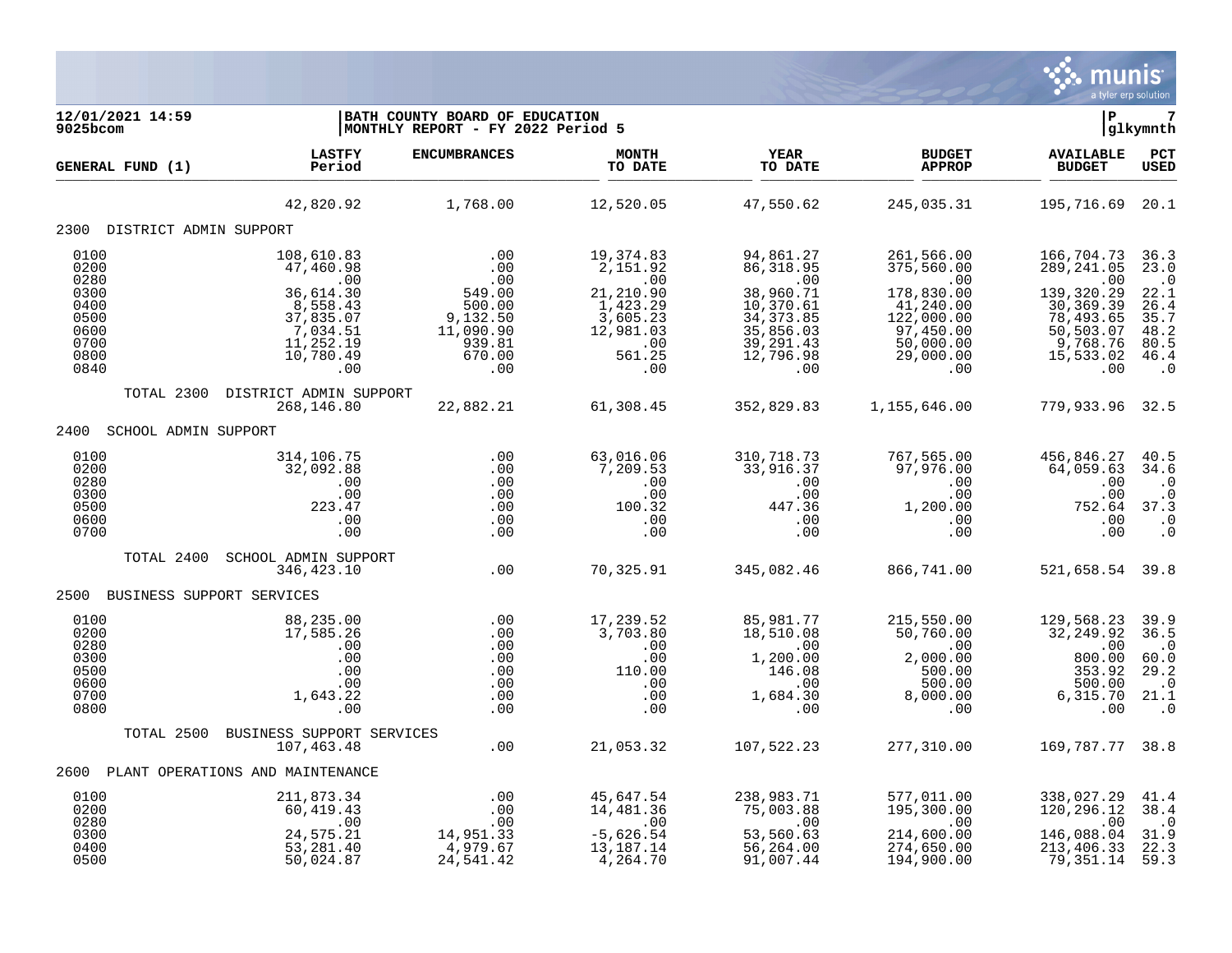

| 12/01/2021 14:59<br>9025bcom                                         |                                                                                                        | BATH COUNTY BOARD OF EDUCATION<br>MONTHLY REPORT - FY 2022 Period 5               |                                                                                                                  |                                                                                                            |                                                                                                                 | lР                                                                                                          | 8<br> glkymnth                                                                |
|----------------------------------------------------------------------|--------------------------------------------------------------------------------------------------------|-----------------------------------------------------------------------------------|------------------------------------------------------------------------------------------------------------------|------------------------------------------------------------------------------------------------------------|-----------------------------------------------------------------------------------------------------------------|-------------------------------------------------------------------------------------------------------------|-------------------------------------------------------------------------------|
| GENERAL FUND (1)                                                     | <b>LASTFY</b><br>Period                                                                                | <b>ENCUMBRANCES</b>                                                               | <b>MONTH</b><br>TO DATE                                                                                          | YEAR<br>TO DATE                                                                                            | <b>BUDGET</b><br><b>APPROP</b>                                                                                  | <b>AVAILABLE</b><br><b>BUDGET</b>                                                                           | PCT<br><b>USED</b>                                                            |
| 0600<br>0700<br>0800                                                 | 166,080.79<br>10,967.48<br>9,321.04                                                                    | 51,317.94<br>.00<br>.00                                                           | 15,075.11<br>.00<br>1,937.92                                                                                     | 200, 212.27<br>$\sim 00$<br>17,699.79                                                                      | 721,400.00<br>104,064.00<br>31,100.00                                                                           | 469,869.79<br>104,064.00<br>13,400.21                                                                       | 34.9<br>$\cdot$ 0<br>56.9                                                     |
| TOTAL 2600                                                           | PLANT OPERATIONS AND MAINTENANCE<br>586,543.56                                                         | 95,790.36                                                                         | 88,967.23                                                                                                        | 732,731.72                                                                                                 | 2,313,025.00                                                                                                    | 1,484,502.92                                                                                                | 35.8                                                                          |
| 2700                                                                 | STUDENT TRANSPORTATION                                                                                 |                                                                                   |                                                                                                                  |                                                                                                            |                                                                                                                 |                                                                                                             |                                                                               |
| 0100<br>0200<br>0280<br>0300<br>0400<br>0500<br>0600<br>0700<br>0800 | 147,491.38<br>42,681.93<br>.00<br>975.00<br>1,364.45<br>29,864.12<br>34, 125. 18<br>1,399.50<br>375.00 | .00<br>.00<br>.00<br>575.00<br>.00<br>16,338.25<br>19,401.91<br>109,860.00<br>.00 | 41,771.15<br>13,153.40<br>$\overline{\phantom{0}}$ .00<br>7,062.49<br>269.60<br>71.98<br>41,846.45<br>.00<br>.00 | 165,890.11<br>51,024.55<br>$\, \, . \, 00$<br>7,857.49<br>1,598.01<br>48,897.81<br>82,772.57<br>.00<br>.00 | 600,236.87<br>202, 283.62<br>.00<br>24,150.00<br>21,700.00<br>74,500.00<br>344,100.00<br>118,400.00<br>2,000.00 | 434,346.76<br>151,259.07<br>.00<br>15,717.51<br>20,101.99<br>9,263.94<br>241,925.52<br>8,540.00<br>2,000.00 | 27.6<br>25.2<br>$\cdot$ 0<br>34.9<br>7.4<br>87.6<br>29.7<br>92.8<br>$\cdot$ 0 |
| TOTAL 2700                                                           | STUDENT TRANSPORTATION<br>258,276.56                                                                   | 146,175.16                                                                        | 104,175.07                                                                                                       | 358,040.54                                                                                                 | 1,387,370.49                                                                                                    | 883,154.79                                                                                                  | 36.3                                                                          |
| 3100                                                                 | FOOD SERVICE OPERATION                                                                                 |                                                                                   |                                                                                                                  |                                                                                                            |                                                                                                                 |                                                                                                             |                                                                               |
| 0100<br>0200<br>0280<br>0600                                         | .00<br>.00<br>.00<br>.00                                                                               | .00<br>.00<br>.00<br>.00                                                          | .00<br>.00<br>.00<br>.00                                                                                         | .00<br>.00<br>.00<br>.00                                                                                   | .00<br>.00<br>.00<br>.00                                                                                        | .00<br>.00<br>.00<br>.00                                                                                    | $\cdot$ 0<br>$\cdot$ 0<br>$\cdot$ 0<br>$\cdot$ 0                              |
| TOTAL 3100                                                           | FOOD SERVICE OPERATION<br>.00                                                                          | .00                                                                               | .00                                                                                                              | .00                                                                                                        | .00                                                                                                             | .00                                                                                                         | $\cdot$ 0                                                                     |
| 3200<br>DAY CARE OPERATIONS                                          |                                                                                                        |                                                                                   |                                                                                                                  |                                                                                                            |                                                                                                                 |                                                                                                             |                                                                               |
| 0280                                                                 | .00                                                                                                    | .00                                                                               | .00                                                                                                              | .00                                                                                                        | .00                                                                                                             | .00                                                                                                         | . 0                                                                           |
|                                                                      | TOTAL 3200 DAY CARE OPERATIONS<br>.00                                                                  | .00                                                                               | .00                                                                                                              | .00                                                                                                        | .00                                                                                                             | .00                                                                                                         | . 0                                                                           |
| 3300<br>COMMUNITY SERVICES                                           |                                                                                                        |                                                                                   |                                                                                                                  |                                                                                                            |                                                                                                                 |                                                                                                             |                                                                               |
| 0100<br>0200<br>0280<br>0500<br>0600                                 | 9,891.31<br>3,099.03<br>.00<br>.00<br>.00                                                              | .00<br>.00<br>.00<br>.00<br>.00                                                   | 1,816.02<br>621.40<br>.00<br>.00<br>.00                                                                          | 9,080.10<br>3,107.00<br>.00<br>.00<br>.00                                                                  | 25,896.00<br>9,230.00<br>.00<br>.00<br>.00                                                                      | 16,815.90<br>6,123.00<br>.00<br>.00<br>.00                                                                  | 35.1<br>33.7<br>$\cdot$ 0<br>$\cdot$ 0<br>$\cdot$ 0                           |
| TOTAL 3300                                                           | COMMUNITY SERVICES<br>12,990.34                                                                        | .00                                                                               | 2,437.42                                                                                                         | 12,187.10                                                                                                  | 35,126.00                                                                                                       | 22,938.90 34.7                                                                                              |                                                                               |
| 3400                                                                 | ADULT EDUCATION OPERATIONS                                                                             |                                                                                   |                                                                                                                  |                                                                                                            |                                                                                                                 |                                                                                                             |                                                                               |
| 0280                                                                 | .00                                                                                                    | .00                                                                               | .00                                                                                                              | .00                                                                                                        | .00                                                                                                             | .00                                                                                                         | $\cdot$ 0                                                                     |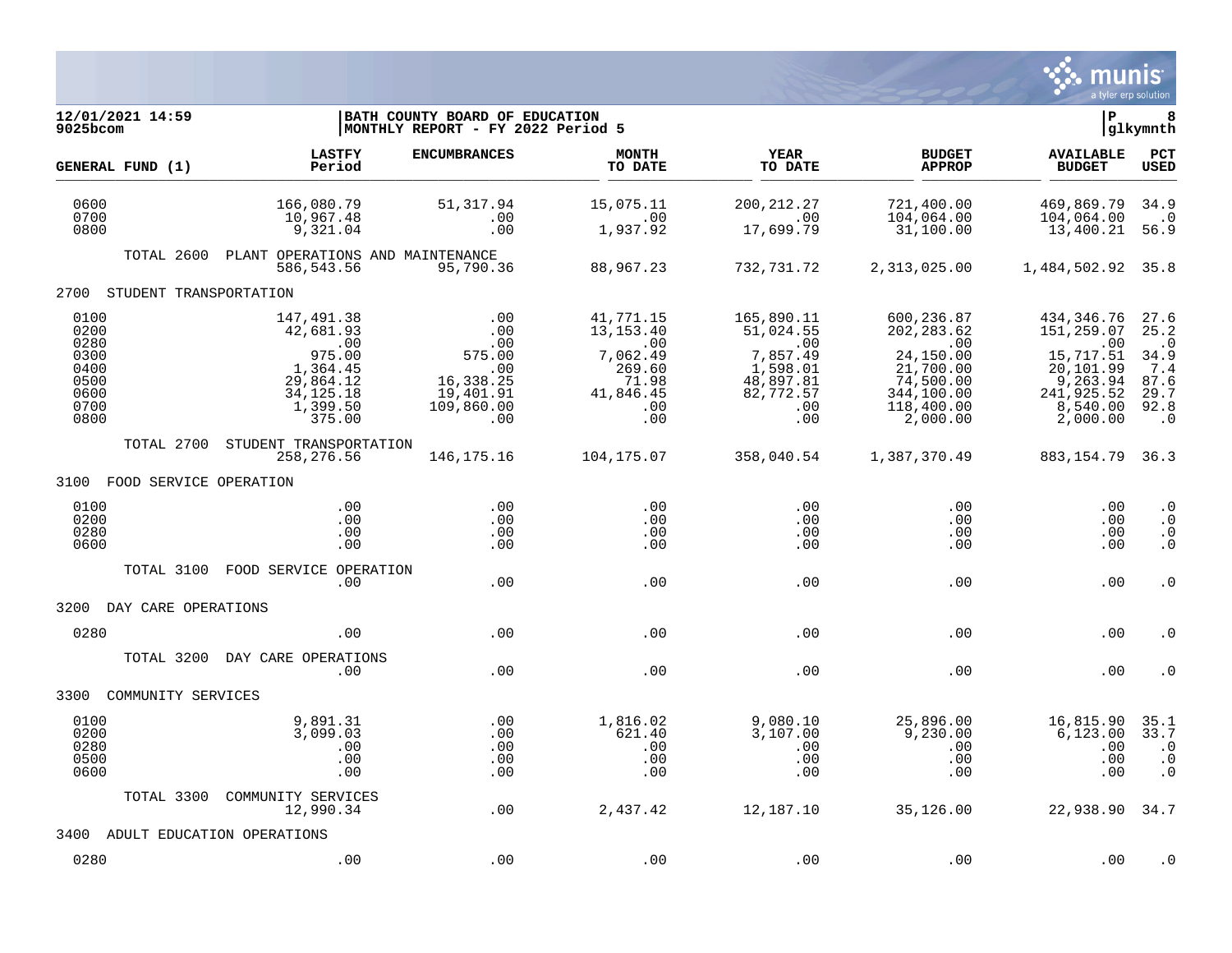

| 12/01/2021 14:59<br>9025bcom |                            |                                   | BATH COUNTY BOARD OF EDUCATION<br> MONTHLY REPORT - FY 2022 Period 5 |                         |                        |                                | ∣P                                | 9<br>glkymnth |
|------------------------------|----------------------------|-----------------------------------|----------------------------------------------------------------------|-------------------------|------------------------|--------------------------------|-----------------------------------|---------------|
| GENERAL FUND (1)             |                            | <b>LASTFY</b><br>Period           | <b>ENCUMBRANCES</b>                                                  | <b>MONTH</b><br>TO DATE | <b>YEAR</b><br>TO DATE | <b>BUDGET</b><br><b>APPROP</b> | <b>AVAILABLE</b><br><b>BUDGET</b> | PCT<br>USED   |
|                              | TOTAL 3400                 | ADULT EDUCATION OPERATIONS<br>.00 | .00                                                                  | .00                     | .00                    | .00                            | .00                               | $\cdot$ 0     |
| 5100                         | DEBT SERVICE               |                                   |                                                                      |                         |                        |                                |                                   |               |
| 0800                         |                            | 70,406.95                         | 138,263.79                                                           | .00                     | 73,099.54              | 211,364.00                     |                                   | .67100.0      |
|                              | TOTAL 5100                 | DEBT SERVICE<br>70,406.95         | 138, 263. 79                                                         | .00                     | 73,099.54              | 211,364.00                     |                                   | .67100.0      |
| 5200                         | FUND TRANSFERS             |                                   |                                                                      |                         |                        |                                |                                   |               |
| 0900                         |                            | 12,916.00                         | .00                                                                  | 16,156.00               | 16,156.00              | 50,000.00                      | 33,844.00                         | 32.3          |
|                              | TOTAL 5200                 | FUND TRANSFERS<br>12,916.00       | .00                                                                  | 16,156.00               | 16,156.00              | 50,000.00                      | 33,844.00                         | 32.3          |
| 5300                         | CONTINGENCY                |                                   |                                                                      |                         |                        |                                |                                   |               |
| 0840                         |                            | .00                               | .00                                                                  | .00                     | .00                    | 575,000.00                     | 575,000.00                        | $\cdot$ 0     |
|                              | TOTAL 5300 CONTINGENCY     | .00                               | .00                                                                  | .00                     | .00                    | 575,000.00                     | 575,000.00                        | $\cdot$ 0     |
|                              | TOTAL EXPENDITURES         | 3,878,147.43                      | 487,987.85                                                           | 952,937.03              | 4, 192, 641.38         | 16,066,656.04                  | 11,386,026.81                     | 29.1          |
|                              | TOTAL FOR GENERAL FUND (1) | 4,486,774.38                      | $-487,987.85$                                                        | $-81, 144.24$           | 4,665,087.54           | .00                            | $-4, 177, 099.69$                 | $\cdot$ 0     |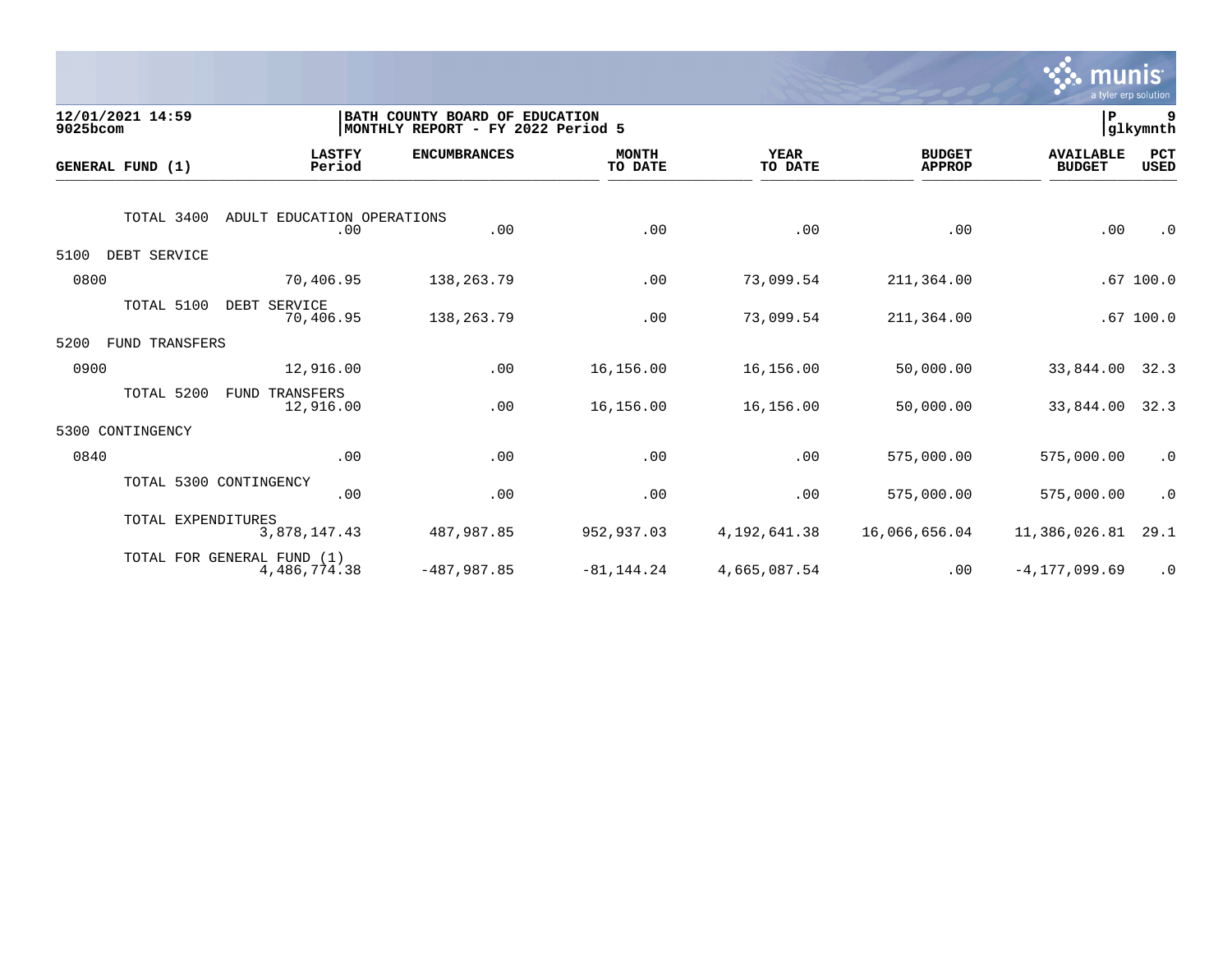|                                        |                         |                                                                     |                         |                        |                                | $\sim$ mullis<br>a tyler erp solution |                        |
|----------------------------------------|-------------------------|---------------------------------------------------------------------|-------------------------|------------------------|--------------------------------|---------------------------------------|------------------------|
| 12/01/2021 14:59<br>9025bcom           |                         | BATH COUNTY BOARD OF EDUCATION<br>MONTHLY REPORT - FY 2022 Period 5 |                         |                        |                                | l P                                   | 10<br> glkymnth        |
| SPECIAL REVENUE (2)                    | <b>LASTFY</b><br>Period | <b>ENCUMBRANCES</b>                                                 | <b>MONTH</b><br>TO DATE | YEAR<br>TO DATE        | <b>BUDGET</b><br><b>APPROP</b> | <b>AVAILABLE</b><br><b>BUDGET</b>     | PCT<br><b>USED</b>     |
| <b>REVENUES</b>                        |                         |                                                                     |                         |                        |                                |                                       |                        |
| 0999 BEGINNING BALANCE                 |                         |                                                                     |                         |                        |                                |                                       |                        |
| TOTAL 0999 BEGINNING BALANCE           | .00.                    | .00                                                                 | .00                     | .00                    | .00                            | .00                                   | . 0                    |
| RECEIPTS                               |                         |                                                                     |                         |                        |                                |                                       |                        |
| REVENUE FROM LOCAL SOURCES             |                         |                                                                     |                         |                        |                                |                                       |                        |
| TUITION                                |                         |                                                                     |                         |                        |                                |                                       |                        |
| 1310 TUIT IND                          | .00                     | .00                                                                 | .00                     | .00                    | .00                            | .00                                   | $\cdot$ 0              |
| TOTAL TUITION                          | .00                     | .00                                                                 | .00                     | .00                    | .00                            | .00                                   | $\cdot$ 0              |
| EARNINGS ON INVESTMENTS                |                         |                                                                     |                         |                        |                                |                                       |                        |
| 1510 INT ON INV                        | 45, 436.35              | .00                                                                 | 21.84                   | 46,626.05              | 185,000.00                     | 138,373.95                            | 25.2                   |
| TOTAL EARNINGS ON INVESTMENTS          | 45,436.35               | .00                                                                 | 21.84                   | 46,626.05              | 185,000.00                     | 138, 373. 95 25. 2                    |                        |
| FOOD SERVICE                           |                         |                                                                     |                         |                        |                                |                                       |                        |
| 1637 VENDING                           | .00                     | .00                                                                 | .00                     | .00                    | .00                            | .00                                   | $\cdot$ 0              |
| TOTAL FOOD SERVICE                     | .00                     | .00                                                                 | .00                     | .00                    | .00                            | .00                                   | $\cdot$ 0              |
| STUDENT ACTIVITIES                     |                         |                                                                     |                         |                        |                                |                                       |                        |
| 1740 FEES<br>1790 OTHER STUD           | .00<br>.00              | .00<br>.00                                                          | .00<br>.00              | .00<br>.00             | .00<br>.00                     | .00<br>.00                            | $\cdot$ 0<br>$\cdot$ 0 |
| TOTAL STUDENT ACTIVITIES               | .00                     | .00                                                                 | .00                     | .00                    | .00                            | .00                                   | $\cdot$ 0              |
| OTHER REVENUE FROM LOCAL SOURCES       |                         |                                                                     |                         |                        |                                |                                       |                        |
| 1920 CONTRIBUTE<br>1990 MISC REV       | 103,671.36<br>68,138.54 | .00<br>.00                                                          | 5,910.00<br>54.99       | 83,727.87<br>84,818.76 | $.00 \,$<br>81,435.87          | $-83,727.87$<br>$-3,382.89$ 104.2     | $\cdot$ 0              |
| TOTAL OTHER REVENUE FROM LOCAL SOURCES | 171,809.90              | .00                                                                 | 5,964.99                | 168,546.63             | 81,435.87                      | $-87, 110.76$ 207.0                   |                        |
| TOTAL REVENUE FROM LOCAL SOURCES       | 217, 246. 25            | .00                                                                 | 5,986.83                | 215, 172.68            | 266,435.87                     | 51,263.19 80.8                        |                        |
| REVENUE FROM STATE SOURCES             |                         |                                                                     |                         |                        |                                |                                       |                        |

 $\ddot{\cdot}$  munic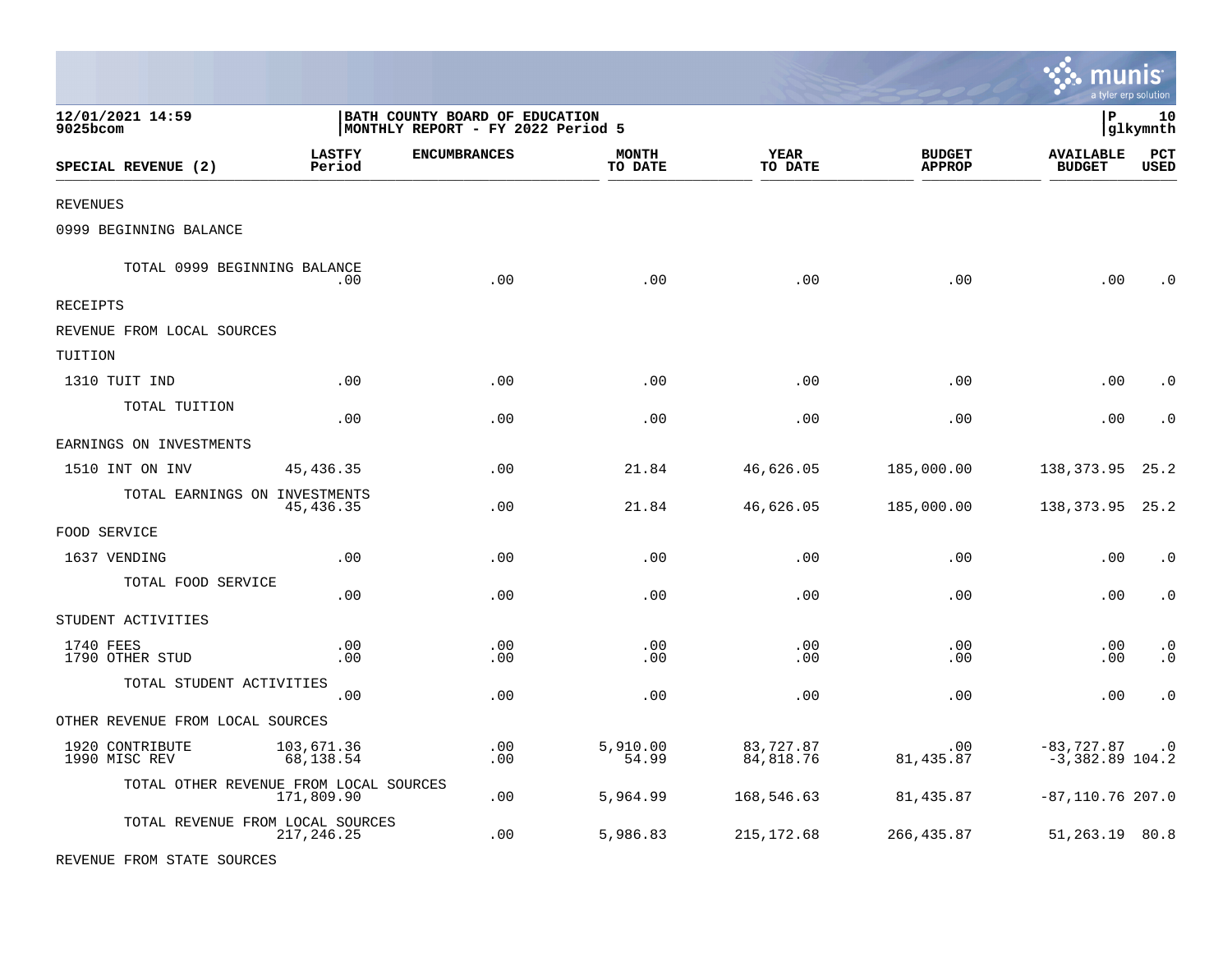

| 12/01/2021 14:59<br>9025bcom                 |                         | BATH COUNTY BOARD OF EDUCATION<br> MONTHLY REPORT - FY 2022 Period 5 |                         |                         |                                | lР                                | 11<br> glkymnth                |
|----------------------------------------------|-------------------------|----------------------------------------------------------------------|-------------------------|-------------------------|--------------------------------|-----------------------------------|--------------------------------|
| SPECIAL REVENUE (2)                          | <b>LASTFY</b><br>Period | <b>ENCUMBRANCES</b>                                                  | <b>MONTH</b><br>TO DATE | <b>YEAR</b><br>TO DATE  | <b>BUDGET</b><br><b>APPROP</b> | <b>AVAILABLE</b><br><b>BUDGET</b> | <b>PCT</b><br><b>USED</b>      |
|                                              |                         |                                                                      |                         |                         |                                |                                   |                                |
| STATE PROGRAM                                |                         |                                                                      |                         |                         |                                |                                   |                                |
| 3111 SEEK                                    | .00                     | .00                                                                  | .00                     | .00                     | 478,720.00                     | 478,720.00                        | $\cdot$ 0                      |
| TOTAL STATE PROGRAM                          | .00                     | .00                                                                  | .00                     | .00                     | 478,720.00                     | 478,720.00                        | $\cdot$ 0                      |
| EXPENDITURE REIMBURSEMENTS                   |                         |                                                                      |                         |                         |                                |                                   |                                |
| 3131 MISC REIMB                              | .00                     | .00                                                                  | .00                     | .00                     | .00                            | .00                               | $\cdot$ 0                      |
| TOTAL EXPENDITURE REIMBURSEMENTS             | .00                     | .00                                                                  | .00                     | .00                     | .00                            | .00                               | $\cdot$ 0                      |
| RESTRICTED                                   |                         |                                                                      |                         |                         |                                |                                   |                                |
| 3200 RES STATE                               | 471,085.90              | .00                                                                  | 201,125.10              | 450,484.93              | 850,730.52                     | 400,245.59                        | 53.0                           |
| TOTAL RESTRICTED                             | 471,085.90              | .00                                                                  | 201,125.10              | 450,484.93              | 850,730.52                     | 400,245.59                        | 53.0                           |
| REVENUE ON BEHALF PAYMENTS                   |                         |                                                                      |                         |                         |                                |                                   |                                |
| 3900 ON-BEHALF                               | .00                     | .00                                                                  | .00                     | .00                     | .00                            | .00                               | $\cdot$ 0                      |
| TOTAL REVENUE ON BEHALF PAYMENTS             | .00                     | .00                                                                  | .00                     | .00                     | $.00 \,$                       | .00                               | $\cdot$ 0                      |
| TOTAL REVENUE FROM STATE SOURCES             | 471,085.90              | .00                                                                  | 201,125.10              | 450,484.93              | 1,329,450.52                   | 878,965.59                        | 33.9                           |
| REVENUE FROM FEDERAL SOURCES                 |                         |                                                                      |                         |                         |                                |                                   |                                |
| RESTRICTED THROUGH THE STATE                 |                         |                                                                      |                         |                         |                                |                                   |                                |
| 4500 RES FED/ST                              | 718,677.93              | $-44,372.00$                                                         | 672,197.25              | 1,354,017.06            | 6,245,650.00                   | 4,936,004.94                      | 21.0                           |
| TOTAL RESTRICTED THROUGH THE STATE           | 718,677.93              | $-44,372.00$                                                         | 672,197.25              | 1,354,017.06            | 6, 245, 650.00                 | 4,936,004.94                      | 21.0                           |
| TOTAL REVENUE FROM FEDERAL SOURCES           | 718,677.93              | $-44,372.00$                                                         | 672,197.25              | 1,354,017.06            | 6,245,650.00                   | 4,936,004.94 21.0                 |                                |
| OTHER RECEIPTS                               |                         |                                                                      |                         |                         |                                |                                   |                                |
| INTERFUND TRANSFERS                          |                         |                                                                      |                         |                         |                                |                                   |                                |
| 5210 FND XFER<br>5251 FF ESS<br>5261 FF OPER | 12,916.00<br>.00<br>.00 | .00<br>.00<br>.00                                                    | 16,156.00<br>.00<br>.00 | 16,156.00<br>.00<br>.00 | 50,000.00<br>$.00 \,$<br>.00   | 33,844.00<br>.00<br>.00           | 32.3<br>$\cdot$ 0<br>$\cdot$ 0 |

TOTAL INTERFUND TRANSFERS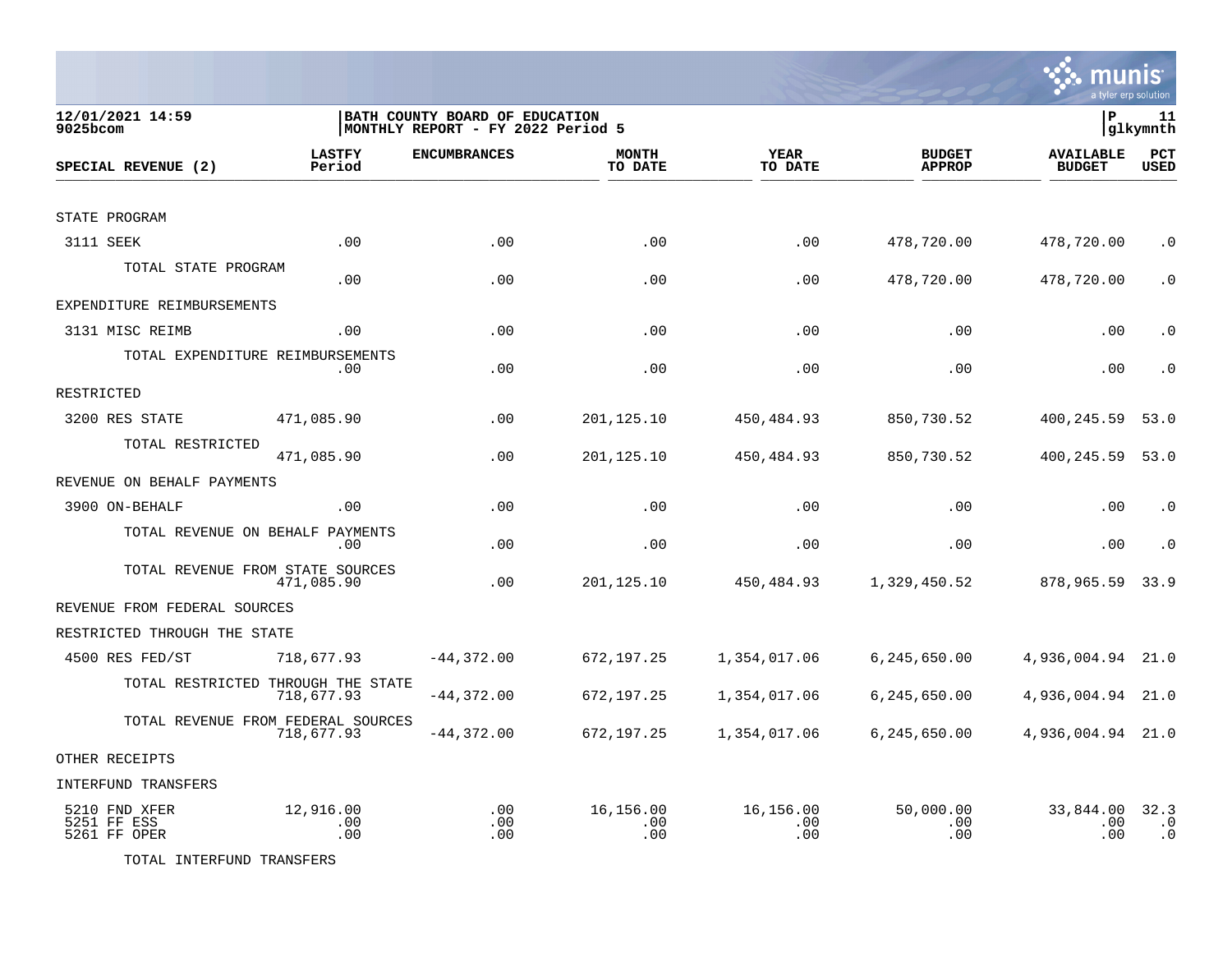

| 12/01/2021 14:59<br>9025bcom |                         | BATH COUNTY BOARD OF EDUCATION<br>MONTHLY REPORT - FY 2022 Period 5 |                         |                        |                                |                                   |                    |
|------------------------------|-------------------------|---------------------------------------------------------------------|-------------------------|------------------------|--------------------------------|-----------------------------------|--------------------|
| SPECIAL REVENUE (2)          | <b>LASTFY</b><br>Period | <b>ENCUMBRANCES</b>                                                 | <b>MONTH</b><br>TO DATE | <b>YEAR</b><br>TO DATE | <b>BUDGET</b><br><b>APPROP</b> | <b>AVAILABLE</b><br><b>BUDGET</b> | PCT<br><b>USED</b> |
|                              | .00                     | .00                                                                 | 16,156.00               | 16,156.00              | 50,000.00                      | 33,844.00                         | 32.3               |
| TOTAL OTHER RECEIPTS         | 12,916.00               | .00                                                                 | 16,156.00               | 16,156.00              | 50,000.00                      | 33,844.00                         | 32.3               |
| TOTAL RECEIPTS               | 1,419,926.08            | $-44.372.00$                                                        | 895, 465. 18            | 2,035,830.67           | 7,891,536.39                   | 5,900,077.72 25.2                 |                    |
| TOTAL REVENUE                | 1,419,926.08            | $-44.372.00$                                                        | 895, 465. 18            | 2,035,830.67           | 7,891,536.39                   | 5,900,077.72                      | 25.2               |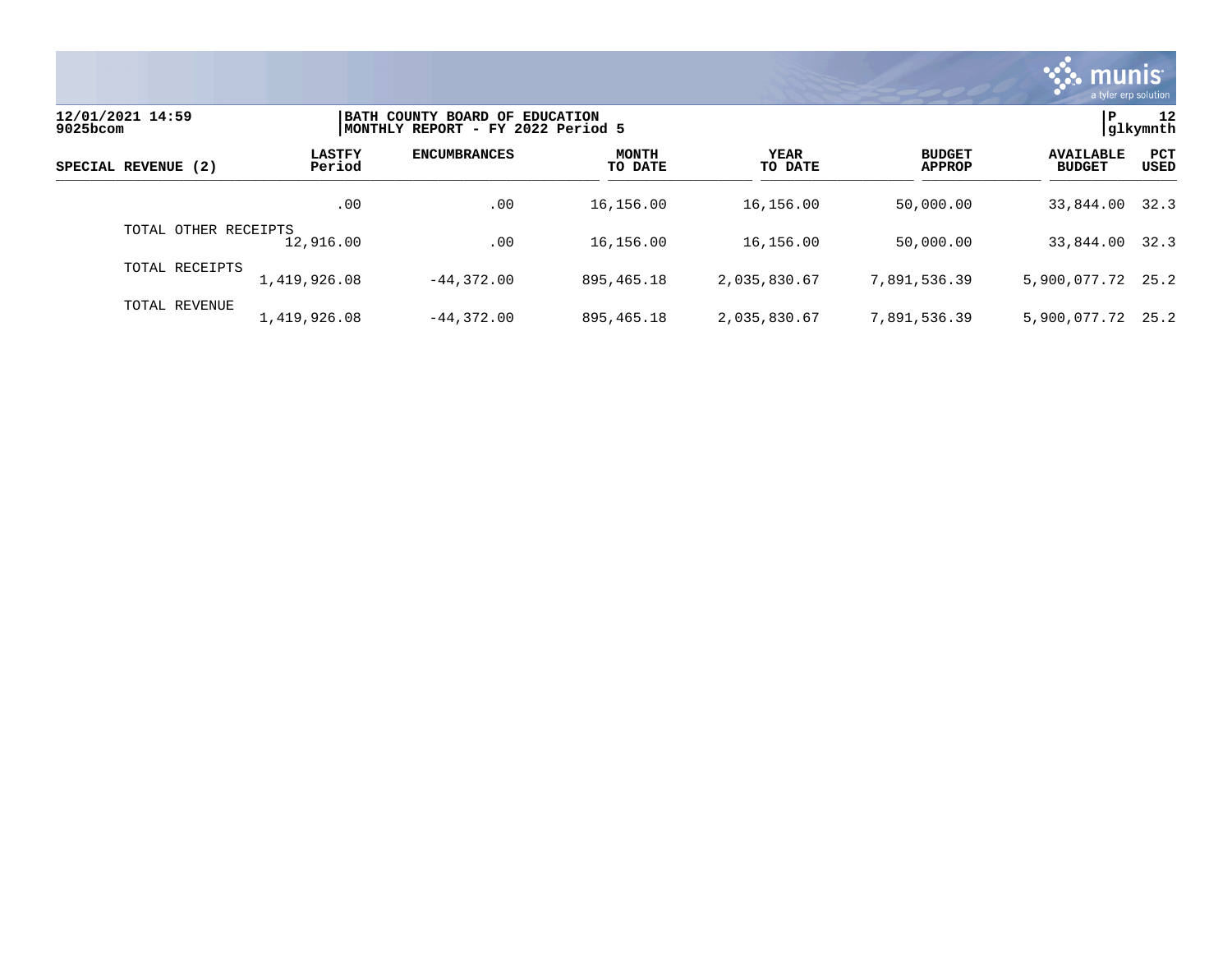

| 12/01/2021 14:59<br>9025bcom                                                 |                                                                                                               | BATH COUNTY BOARD OF EDUCATION<br>MONTHLY REPORT - FY 2022 Period 5                                    |                                                                                                         |                                                                                                                   |                                                                                                                                | ΙP                                                                                                                                              | 13<br> glkymnth                                                                                              |
|------------------------------------------------------------------------------|---------------------------------------------------------------------------------------------------------------|--------------------------------------------------------------------------------------------------------|---------------------------------------------------------------------------------------------------------|-------------------------------------------------------------------------------------------------------------------|--------------------------------------------------------------------------------------------------------------------------------|-------------------------------------------------------------------------------------------------------------------------------------------------|--------------------------------------------------------------------------------------------------------------|
| SPECIAL REVENUE (2)                                                          | <b>LASTFY</b><br>Period                                                                                       | <b>ENCUMBRANCES</b>                                                                                    | <b>MONTH</b><br>TO DATE                                                                                 | <b>YEAR</b><br>TO DATE                                                                                            | <b>BUDGET</b><br><b>APPROP</b>                                                                                                 | <b>AVAILABLE</b><br><b>BUDGET</b>                                                                                                               | PCT<br><b>USED</b>                                                                                           |
| <b>EXPENDITURES</b>                                                          |                                                                                                               |                                                                                                        |                                                                                                         |                                                                                                                   |                                                                                                                                |                                                                                                                                                 |                                                                                                              |
| 1000 INSTRUCTION                                                             |                                                                                                               |                                                                                                        |                                                                                                         |                                                                                                                   |                                                                                                                                |                                                                                                                                                 |                                                                                                              |
| 0100<br>0200<br>0300<br>0400<br>0500<br>0600<br>0700<br>0800<br>0840<br>0900 | 402,204.53<br>125,374.08<br>9,525.00<br>851.88<br>2,362.98<br>150,511.61<br>21,715.16<br>780.00<br>.00<br>.00 | .00<br>.00<br>2,520.00<br>$\overline{00}$<br>1,424.46<br>27, 151.59<br>305,430.95<br>.00<br>.00<br>.00 | 182,673.49<br>56,012.17<br>11,690.00<br>212.97<br>67.68<br>31,927.42<br>21, 219.25<br>.00<br>.00<br>.00 | 678,029.67<br>216, 219.45<br>29,015.00<br>1,064.85<br>222.28<br>343,988.35<br>64,012.20<br>1,000.00<br>.00<br>.00 | 5,483,598.55<br>377,444.05<br>33,164.00<br>40,056.67<br>29, 421.58<br>192,392.20<br>147,093.62<br>11,400.00<br>6,070.10<br>.00 | 4,805,568.88<br>161,224.60<br>1,629.00<br>38,991.82<br>27,774.84<br>$-178,747.74$ 192.9<br>$-222, 349.53 251.2$<br>10,400.00<br>6,070.10<br>.00 | 12.4<br>57.3<br>95.1<br>2.7<br>5.6<br>8.8<br>$\cdot$ 0<br>$\cdot$ 0                                          |
| TOTAL 1000                                                                   | INSTRUCTION<br>713,325.24                                                                                     | 336,527.00                                                                                             | 303,802.98                                                                                              | 1,333,551.80                                                                                                      | 6,320,640.77                                                                                                                   | 4,650,561.97 26.4                                                                                                                               |                                                                                                              |
| 2100                                                                         | STUDENT SUPPORT SERVICES                                                                                      |                                                                                                        |                                                                                                         |                                                                                                                   |                                                                                                                                |                                                                                                                                                 |                                                                                                              |
| 0100<br>0200<br>0300<br>0400<br>0500<br>0600<br>0700<br>0800<br>0840         | 57,999.20<br>23, 321.58<br>.00<br>.00<br>2,158.47<br>.00<br>.00<br>35.00<br>.00                               | .00<br>.00<br>.00<br>.00<br>1,468.65<br>.00<br>.00<br>300.00<br>.00                                    | 31,735.98<br>11,752.73<br>.00<br>.00<br>8, 414. 42<br>.00<br>.00<br>.00<br>.00                          | 132,602.56<br>48,427.05<br>.00<br>.00<br>17,240.05<br>786.00<br>.00<br>130.00<br>$.00 \,$                         | 217,523.93<br>64,368.76<br>.00<br>.00<br>5,242.39<br>6,785.80<br>$\,$ .00<br>250.00<br>$.00 \,$                                | 84,921.37<br>15,941.71<br>.00<br>.00<br>$-13, 466.31$ 356.9<br>5,999.80<br>.00<br>$-180.00$ 172.0<br>.00                                        | 61.0<br>75.2<br>$\cdot$ 0<br>$\cdot$ 0<br>11.6<br>$\overline{\phantom{0}}$ .0<br>$\overline{\phantom{0}}$ .0 |
| TOTAL 2100                                                                   | STUDENT SUPPORT SERVICES<br>83,514.25                                                                         | 1,768.65                                                                                               | 51,903.13                                                                                               | 199,185.66                                                                                                        | 294,170.88                                                                                                                     | 93, 216.57 68.3                                                                                                                                 |                                                                                                              |
| 2200                                                                         | INSTRUCTIONAL STAFF SUPP SERV                                                                                 |                                                                                                        |                                                                                                         |                                                                                                                   |                                                                                                                                |                                                                                                                                                 |                                                                                                              |
| 0100<br>0200<br>0300<br>0400<br>0500<br>0600<br>0700<br>0800                 | 166,411.12<br>54,650.35<br>18,451.70<br>.00<br>1,324.46<br>15,069.53<br>28,296.00<br>.00                      | .00<br>.00<br>897.96<br>.00<br>1,462.21<br>16,650.70<br>2,961.97<br>.00                                | 24,788.10<br>8,463.09<br>2,338.28<br>$\ddots$<br>206.42<br>795.85<br>.00<br>.00                         | 136,324.03<br>46,472.84<br>11,073.59<br>.00<br>$-41.26$<br>28,842.48<br>.00<br>.00                                | 375,278.00<br>126,424.57<br>62,445.00<br>.00<br>19,212.61<br>17,990.58<br>15,845.20<br>1,500.00                                | 238,953.97<br>79,951.73<br>50, 473. 45<br>.00<br>17,791.66<br>$-27,502.60$ 252.9<br>12,883.23<br>1,500.00                                       | 36.3<br>36.8<br>19.2<br>$\cdot$ 0<br>7.4<br>18.7<br>$\cdot$ 0                                                |
| TOTAL 2200                                                                   | INSTRUCTIONAL STAFF SUPP SERV<br>284, 203. 16                                                                 | 21,972.84                                                                                              | 36,591.74                                                                                               | 222,671.68                                                                                                        | 618,695.96                                                                                                                     | 374,051.44 39.5                                                                                                                                 |                                                                                                              |
| 2300 DISTRICT ADMIN SUPPORT                                                  |                                                                                                               |                                                                                                        |                                                                                                         |                                                                                                                   |                                                                                                                                |                                                                                                                                                 |                                                                                                              |
| 0100<br>0200<br>0300<br>0400                                                 | .00<br>.00<br>.00<br>.00                                                                                      | .00<br>.00<br>.00<br>.00                                                                               | .00<br>.00<br>.00<br>.00                                                                                | .00<br>.00<br>.00<br>.00                                                                                          | .00<br>.00<br>.00<br>.00                                                                                                       | .00<br>.00<br>.00<br>.00                                                                                                                        | $\cdot$ 0<br>$\cdot$ 0<br>$\cdot$ 0<br>$\cdot$ 0                                                             |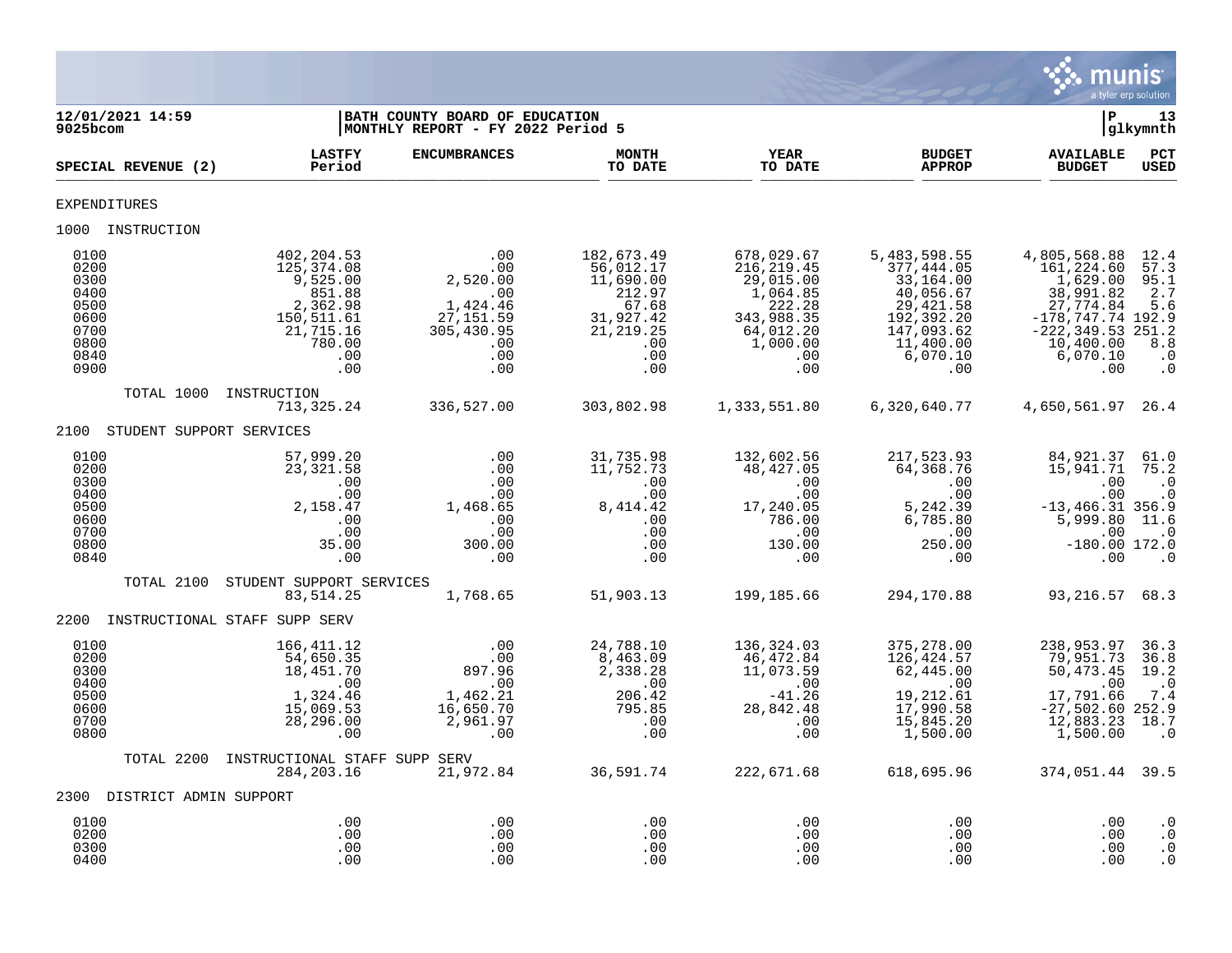

## **12/01/2021 14:59 |BATH COUNTY BOARD OF EDUCATION |P 14 9025bcom |MONTHLY REPORT - FY 2022 Period 5 |glkymnth**

| SPECIAL REVENUE (2)                                  | <b>LASTFY</b><br>Period                                                     | <b>ENCUMBRANCES</b>                                                  | <b>MONTH</b><br>TO DATE                                       | <b>YEAR</b><br>TO DATE                                                                            | <b>BUDGET</b><br><b>APPROP</b>                                                        | <b>AVAILABLE</b><br><b>BUDGET</b>                                                    | PCT<br><b>USED</b>                                                                                                |
|------------------------------------------------------|-----------------------------------------------------------------------------|----------------------------------------------------------------------|---------------------------------------------------------------|---------------------------------------------------------------------------------------------------|---------------------------------------------------------------------------------------|--------------------------------------------------------------------------------------|-------------------------------------------------------------------------------------------------------------------|
| 0500<br>0600<br>0700<br>0800                         | .00<br>.00<br>.00<br>.00                                                    | .00<br>320.00<br>.00<br>.00                                          | .00<br>.00<br>.00<br>.00                                      | .00<br>.00<br>.00<br>.00                                                                          | .00<br>.00<br>.00<br>.00                                                              | .00<br>$-320.00$<br>.00<br>.00                                                       | $\cdot$ 0<br>$\cdot$ 0<br>$\cdot$ 0<br>$\cdot$ 0                                                                  |
| TOTAL 2300                                           | DISTRICT ADMIN SUPPORT<br>.00                                               | 320.00                                                               | .00                                                           | .00                                                                                               | .00                                                                                   | $-320.00$                                                                            | $\boldsymbol{\cdot}$ 0                                                                                            |
| 2400<br>SCHOOL ADMIN SUPPORT                         |                                                                             |                                                                      |                                                               |                                                                                                   |                                                                                       |                                                                                      |                                                                                                                   |
| 0100<br>0200<br>0300<br>0600<br>0700<br>0800         | .00<br>.00<br>.00<br>.00<br>.00<br>.00                                      | .00<br>.00<br>.00<br>.00<br>.00<br>.00                               | .00<br>.00<br>.00<br>.00<br>.00<br>.00                        | .00<br>.00<br>.00<br>.00<br>.00<br>.00                                                            | .00<br>.00<br>.00<br>.00<br>.00<br>.00                                                | .00<br>.00<br>.00<br>.00<br>.00<br>.00                                               | $\boldsymbol{\cdot}$ 0<br>$\cdot$ 0<br>$\boldsymbol{\cdot}$ 0<br>$\cdot$ 0<br>$\boldsymbol{\cdot}$ 0<br>$\cdot$ 0 |
| TOTAL 2400                                           | <b>SCHOOL ADMIN SUPPORT</b><br>.00                                          | .00                                                                  | .00                                                           | .00                                                                                               | .00                                                                                   | .00                                                                                  | $\cdot$ 0                                                                                                         |
| 2500                                                 | BUSINESS SUPPORT SERVICES                                                   |                                                                      |                                                               |                                                                                                   |                                                                                       |                                                                                      |                                                                                                                   |
| 0100<br>0200<br>0300<br>0400<br>0500<br>0600<br>0700 | .00<br>.00<br>.00<br>.00<br>.00<br>.00<br>.00                               | .00<br>.00<br>.00<br>.00<br>.00<br>.00<br>.00                        | .00<br>.00<br>.00<br>.00<br>.00<br>.00<br>.00                 | .00<br>.00<br>.00<br>.00<br>.00<br>.00<br>.00                                                     | .00<br>.00<br>.00<br>.00<br>.00<br>.00<br>.00                                         | .00<br>.00<br>.00<br>.00<br>.00<br>.00<br>.00                                        | $\cdot$ 0<br>$\cdot$ 0<br>$\cdot$ 0<br>$\cdot$ 0<br>$\cdot$ 0<br>$\cdot$ 0<br>$\cdot$ 0                           |
| TOTAL 2500                                           | BUSINESS SUPPORT SERVICES<br>.00                                            | .00                                                                  | .00                                                           | .00                                                                                               | .00                                                                                   | .00                                                                                  | $\cdot$ 0                                                                                                         |
|                                                      | 2600 PLANT OPERATIONS AND MAINTENANCE                                       |                                                                      |                                                               |                                                                                                   |                                                                                       |                                                                                      |                                                                                                                   |
| 0100<br>0200<br>0300<br>0400<br>0500<br>0600<br>0700 | 4,688.00<br>1,459.08<br>11,380.75<br>2,616.61<br>519.86<br>53,604.55<br>.00 | .00<br>.00<br>2,125.00<br>$\sim$ .00<br>.00<br>2,620.00<br>12,995.00 | $\cdot$ 00<br>.00<br>.00<br>146.13<br>130.96<br>141.53<br>.00 | 2,983.20<br>1,016.04<br>$\frac{4}{1}$ , 764.31<br>1, 829.72<br>657.17<br>15,978.63<br>$-1,341.00$ | 11,932.80<br>$\frac{1}{5}$ , 191.46<br>8,500.00<br>2,500.00<br>20,000.00<br>53,418.00 | 8,949.60<br>4,175.42<br>$-6,889.31$<br>6,670.28<br>1,842.83<br>1,401.37<br>41,764.00 | 25.0<br>19.6<br>$\cdot$ 0<br>21.5<br>26.3<br>93.0<br>21.8                                                         |
| TOTAL 2600                                           | PLANT OPERATIONS AND MAINTENANCE<br>74,268.85                               | 17,740.00                                                            | 418.62                                                        | 25,888.07                                                                                         | 101,542.26                                                                            | 57,914.19 43.0                                                                       |                                                                                                                   |
| STUDENT TRANSPORTATION<br>2700                       |                                                                             |                                                                      |                                                               |                                                                                                   |                                                                                       |                                                                                      |                                                                                                                   |
| 0100<br>0200<br>0300<br>0600<br>0700                 | 5,863.20<br>2,007.71<br>.00<br>.00<br>.00                                   | .00<br>.00<br>.00<br>.00<br>113,878.00                               | 1,554.59<br>476.60<br>.00<br>263.40<br>.00                    | 14,830.87<br>5,045.33<br>.00<br>263.40<br>7,500.00                                                | 22,500.00<br>12,453.00<br>.00<br>.00<br>129,157.00                                    | 7,669.13<br>7,407.67<br>.00<br>$-263.40$<br>7,779.00                                 | 65.9<br>40.5<br>$\cdot$ 0<br>$\cdot$ 0<br>94.0                                                                    |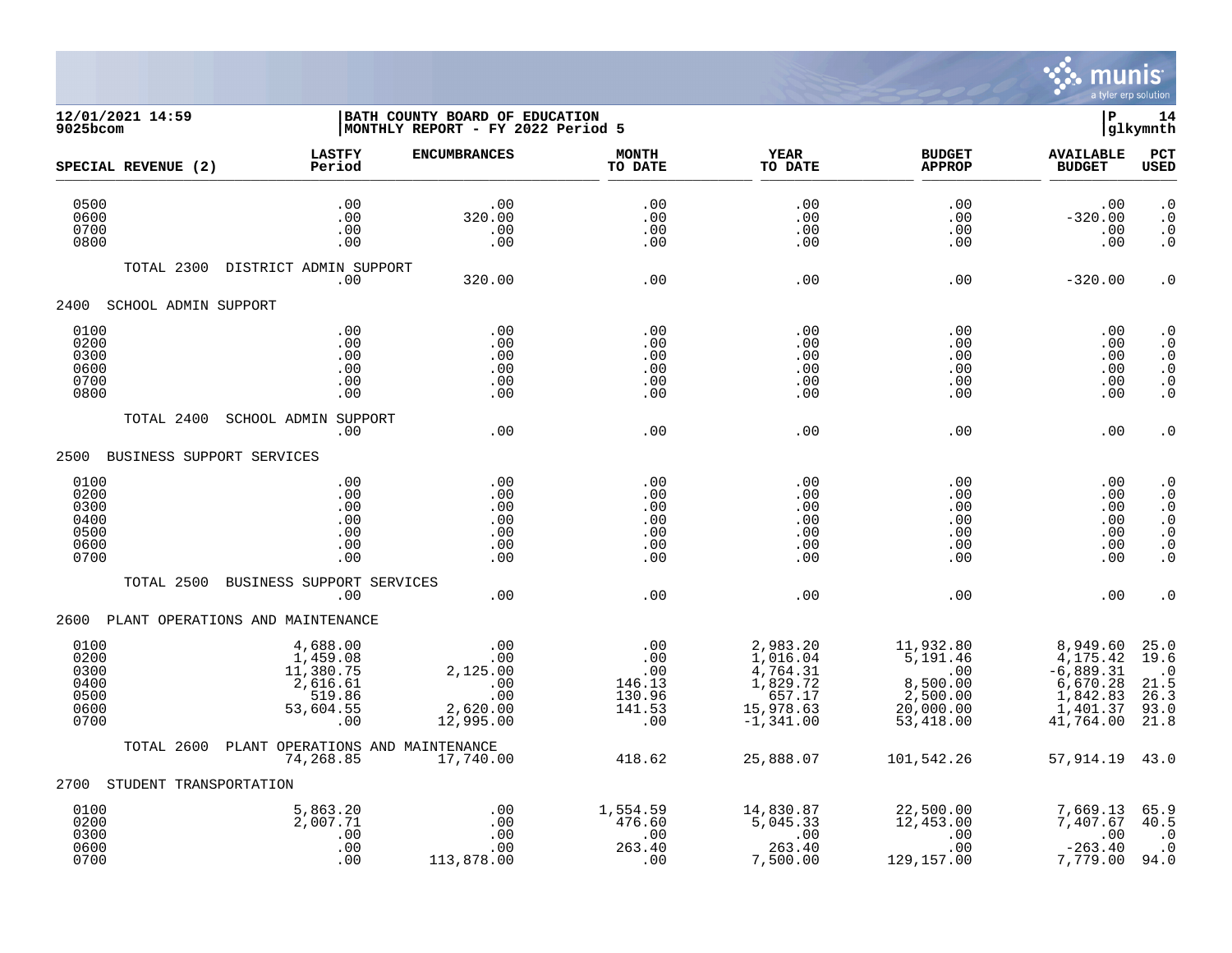

| 12/01/2021 14:59<br>9025bcom                                         |                                                                                         | BATH COUNTY BOARD OF EDUCATION<br>MONTHLY REPORT - FY 2022 Period 5 |                                                                                  |                                                                                       |                                                                                               | ΙP                                                                                            | 15<br> glkymnth                                                                              |
|----------------------------------------------------------------------|-----------------------------------------------------------------------------------------|---------------------------------------------------------------------|----------------------------------------------------------------------------------|---------------------------------------------------------------------------------------|-----------------------------------------------------------------------------------------------|-----------------------------------------------------------------------------------------------|----------------------------------------------------------------------------------------------|
| SPECIAL REVENUE (2)                                                  | <b>LASTFY</b><br>Period                                                                 | <b>ENCUMBRANCES</b>                                                 | <b>MONTH</b><br>TO DATE                                                          | <b>YEAR</b><br>TO DATE                                                                | <b>BUDGET</b><br><b>APPROP</b>                                                                | <b>AVAILABLE</b><br><b>BUDGET</b>                                                             | <b>PCT</b><br><b>USED</b>                                                                    |
| 0800                                                                 | .00                                                                                     | .00                                                                 | .00                                                                              | .00                                                                                   | .00                                                                                           | .00                                                                                           | $\cdot$ 0                                                                                    |
| TOTAL 2700                                                           | STUDENT TRANSPORTATION<br>7,870.91                                                      | 113,878.00                                                          | 2,294.59                                                                         | 27,639.60                                                                             | 164,110.00                                                                                    | 22,592.40                                                                                     | 86.2                                                                                         |
| 3100<br>FOOD SERVICE OPERATION                                       |                                                                                         |                                                                     |                                                                                  |                                                                                       |                                                                                               |                                                                                               |                                                                                              |
| 0100<br>0200<br>0300<br>0500<br>0600<br>0700<br>0800                 | .00<br>.00<br>.00<br>.00<br>.00<br>$-10.00$<br>.00                                      | .00<br>.00<br>.00<br>.00<br>.00<br>.00<br>.00                       | .00<br>.00<br>.00<br>.00<br>.00<br>.00<br>.00                                    | .00<br>$.00 \,$<br>.00<br>.00<br>.00<br>$-2,723.50$<br>.00                            | .00<br>.00<br>750.00<br>1,250.00<br>.00<br>22,000.00<br>.00                                   | .00<br>750.00<br>1,250.00<br>.00<br>24,723.50 -12.4<br>.00                                    | . $\boldsymbol{0}$<br>$\cdot$ 0<br>. $\boldsymbol{0}$<br>$\cdot$ 0<br>$\cdot$ 0<br>$\cdot$ 0 |
| TOTAL 3100                                                           | FOOD SERVICE OPERATION<br>$-10.00$                                                      | .00                                                                 | .00                                                                              | $-2,723.50$                                                                           | 24,000.00                                                                                     | $26,723.50 -11.4$                                                                             |                                                                                              |
| 3200<br>DAY CARE OPERATIONS                                          |                                                                                         |                                                                     |                                                                                  |                                                                                       |                                                                                               |                                                                                               |                                                                                              |
| 0100<br>0500<br>0600                                                 | .00<br>.00<br>.00                                                                       | .00<br>.00<br>.00                                                   | .00<br>.00<br>.00                                                                | .00<br>.00<br>.00                                                                     | .00<br>.00<br>.00                                                                             | .00<br>.00<br>.00                                                                             | $\cdot$ 0<br>. 0<br>$\cdot$ 0                                                                |
| TOTAL 3200                                                           | DAY CARE OPERATIONS<br>.00                                                              | .00                                                                 | .00                                                                              | .00                                                                                   | .00                                                                                           | .00                                                                                           | $\cdot$ 0                                                                                    |
| COMMUNITY SERVICES<br>3300                                           |                                                                                         |                                                                     |                                                                                  |                                                                                       |                                                                                               |                                                                                               |                                                                                              |
| 0100<br>0200<br>0300<br>0400<br>0500<br>0600<br>0700<br>0800<br>0900 | 91,638.73<br>7,891.16<br>198.00<br>223.52<br>99.00<br>19,751.01<br>.00<br>120.00<br>.00 | .00<br>.00<br>.00<br>.00<br>.00<br>19,180.78<br>.00<br>.00<br>.00   | 21,684.52<br>3,546.34<br>159.00<br>55.88<br>.00<br>3,206.83<br>.00<br>.00<br>.00 | 100,757.10<br>12,804.99<br>417.00<br>279.40<br>.00<br>7,051.49<br>.00<br>60.00<br>.00 | 286,076.38<br>38,927.69<br>699.00<br>400.00<br>3,959.50<br>38, 153.95<br>.00<br>160.00<br>.00 | 185, 319.28<br>26,122.70<br>282.00<br>120.60<br>3,959.50<br>11,921.68<br>.00<br>100.00<br>.00 | 35.2<br>32.9<br>59.7<br>69.9<br>$\cdot$ 0<br>68.8<br>$\cdot$ 0<br>37.5<br>$\cdot$ 0          |
| TOTAL 3300                                                           | COMMUNITY SERVICES                                                                      |                                                                     |                                                                                  |                                                                                       |                                                                                               |                                                                                               |                                                                                              |
| 5100<br>DEBT SERVICE                                                 | 119,921.42                                                                              | 19,180.78                                                           | 28,652.57                                                                        | 121,369.98                                                                            | 368,376.52                                                                                    | 227,825.76 38.2                                                                               |                                                                                              |
| 0800                                                                 | .00                                                                                     | .00                                                                 | .00                                                                              | .00                                                                                   | .00                                                                                           | .00                                                                                           | . 0                                                                                          |
| TOTAL 5100                                                           | DEBT SERVICE<br>.00                                                                     | .00                                                                 | .00                                                                              | .00                                                                                   | .00                                                                                           | .00                                                                                           | . 0                                                                                          |
| 5200<br>FUND TRANSFERS                                               |                                                                                         |                                                                     |                                                                                  |                                                                                       |                                                                                               |                                                                                               |                                                                                              |
| 0900                                                                 | .00                                                                                     | .00                                                                 | 47,016.99                                                                        | 47,016.99                                                                             | .00                                                                                           | $-47,016.99$                                                                                  | $\cdot$ 0                                                                                    |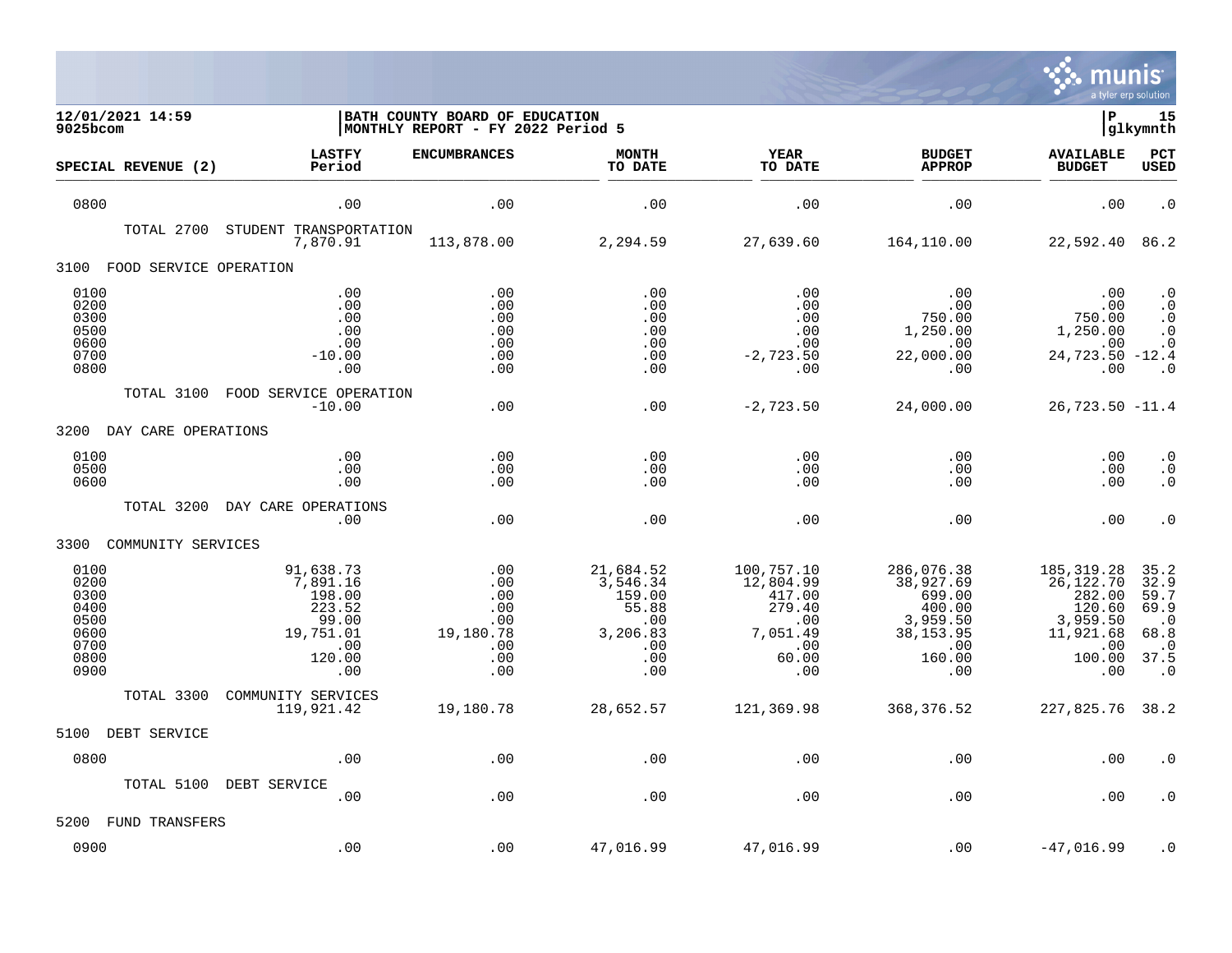

| 12/01/2021 14:59<br>9025bcom | BATH COUNTY BOARD OF EDUCATION<br>MONTHLY REPORT - FY 2022 Period 5 |                     |                  |                        |                                |                                   | 16<br> glkymnth      |
|------------------------------|---------------------------------------------------------------------|---------------------|------------------|------------------------|--------------------------------|-----------------------------------|----------------------|
| SPECIAL REVENUE (2)          | <b>LASTFY</b><br>Period                                             | <b>ENCUMBRANCES</b> | MONTH<br>TO DATE | <b>YEAR</b><br>TO DATE | <b>BUDGET</b><br><b>APPROP</b> | <b>AVAILABLE</b><br><b>BUDGET</b> | <b>PCT</b><br>USED   |
| TOTAL 5200                   | <b>FUND TRANSFERS</b><br>.00                                        | .00                 | 47,016.99        | 47,016.99              | .00                            | $-47,016.99$                      | $\cdot$ <sup>0</sup> |
| TOTAL EXPENDITURES           | 1,283,093.83                                                        | 511,387.27          | 470,680.62       | 1,974,600.28           | 7,891,536.39                   | 5,405,548.84 31.5                 |                      |
| TOTAL FOR SPECIAL REVENUE    | (2)<br>136,832.25                                                   | $-555.759.27$       | 424,784.56       | 61,230.39              | .00                            | 494,528.88                        | $\cdot$ 0            |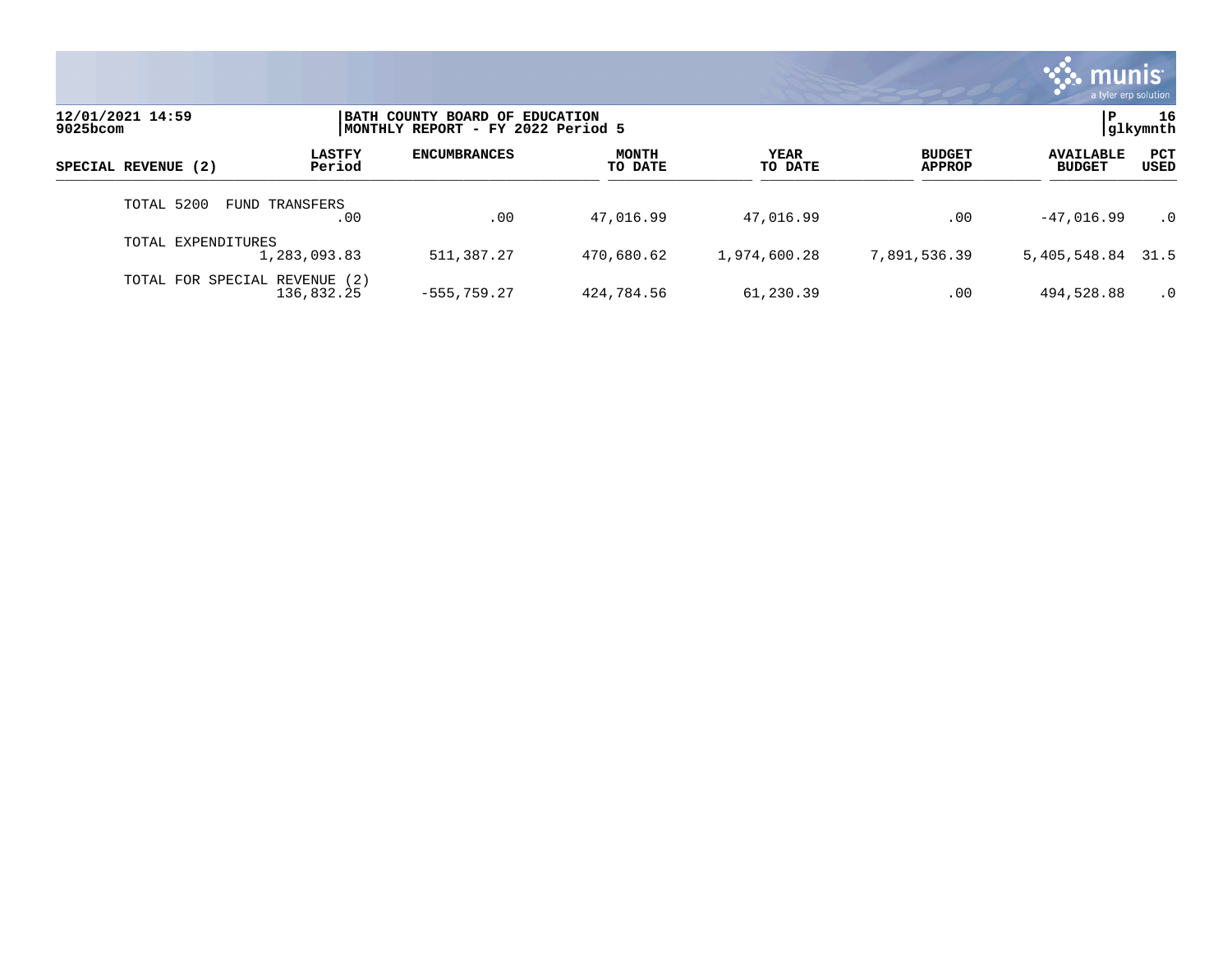|                                                |                        |                                                                     |                         |                            |                                |                                   | a tyler erp solution                |
|------------------------------------------------|------------------------|---------------------------------------------------------------------|-------------------------|----------------------------|--------------------------------|-----------------------------------|-------------------------------------|
| 12/01/2021 14:59<br>9025bcom                   |                        | BATH COUNTY BOARD OF EDUCATION<br>MONTHLY REPORT - FY 2022 Period 5 |                         |                            |                                | l P                               | 17<br>glkymnth                      |
| DISTRICT ACTIVITY FD (ANNUAL) Period           | <b>LASTFY</b>          | <b>ENCUMBRANCES</b>                                                 | <b>MONTH</b><br>TO DATE | <b>YEAR</b><br>TO DATE     | <b>BUDGET</b><br><b>APPROP</b> | <b>AVAILABLE</b><br><b>BUDGET</b> | PCT<br><b>USED</b>                  |
| <b>REVENUES</b>                                |                        |                                                                     |                         |                            |                                |                                   |                                     |
| 0999 BEGINNING BALANCE                         |                        |                                                                     |                         |                            |                                |                                   |                                     |
| TOTAL 0999 BEGINNING BALANCE                   | 96,410.11              | .00                                                                 | .00                     | 100,372.68                 | 100,372.68                     |                                   | .00 100.0                           |
| RECEIPTS                                       |                        |                                                                     |                         |                            |                                |                                   |                                     |
| REVENUE FROM LOCAL SOURCES                     |                        |                                                                     |                         |                            |                                |                                   |                                     |
| STUDENT ACTIVITIES                             |                        |                                                                     |                         |                            |                                |                                   |                                     |
| 1740 FEES<br>1750 DONATIONS<br>1790 OTHER STUD | .00<br>.00<br>1,751.63 | .00<br>.00<br>.00                                                   | .00<br>.00<br>10,478.75 | 60.00<br>.00<br>12, 255.57 | 60.00<br>.00<br>12,255.57      |                                   | .00100.0<br>$.00 \t .0$<br>.00100.0 |
| TOTAL STUDENT ACTIVITIES                       | 1,751.63               | .00                                                                 | 10,478.75               | 12,315.57                  | 12,315.57                      |                                   | .00 100.0                           |
| OTHER REVENUE FROM LOCAL SOURCES               |                        |                                                                     |                         |                            |                                |                                   |                                     |
| 1920 CONTRIBUTE<br>1990 MISC REV               | 6,050.00<br>.00        | .00<br>.00                                                          | 500.00<br>.00           | 5,000.00<br>696.12         | 5,000.00<br>696.12             |                                   | .00100.0<br>.00 100.0               |
| TOTAL OTHER REVENUE FROM LOCAL SOURCES         | 6,050.00               | .00                                                                 | 500.00                  | 5,696.12                   | 5,696.12                       |                                   | .00100.0                            |
| TOTAL REVENUE FROM LOCAL SOURCES               | 7,801.63               | .00                                                                 | 10,978.75               | 18,011.69                  | 18,011.69                      |                                   | .00 100.0                           |
| REVENUE FROM FEDERAL SOURCES                   |                        |                                                                     |                         |                            |                                |                                   |                                     |
| FEDERAL REIMBURSEMENT                          |                        |                                                                     |                         |                            |                                |                                   |                                     |
| 4810 MED REIMB                                 | .00                    | .00                                                                 | .00                     | .00                        | .00                            | .00                               | $\cdot$ 0                           |
| TOTAL FEDERAL REIMBURSEMENT                    | .00                    | .00                                                                 | .00                     | .00                        | .00                            | .00                               | $\cdot$ 0                           |
| TOTAL REVENUE FROM FEDERAL SOURCES             | .00                    | .00                                                                 | .00                     | .00                        | .00                            | .00                               | $\cdot$ 0                           |
| OTHER RECEIPTS                                 |                        |                                                                     |                         |                            |                                |                                   |                                     |
| INTERFUND TRANSFERS                            |                        |                                                                     |                         |                            |                                |                                   |                                     |
| 5210 FND XFER                                  | .00                    | .00                                                                 | .00                     | .00                        | .00                            | .00                               | $\cdot$ 0                           |
| TOTAL INTERFUND TRANSFERS                      | .00                    | .00                                                                 | .00                     | .00                        | .00                            | .00                               | . 0                                 |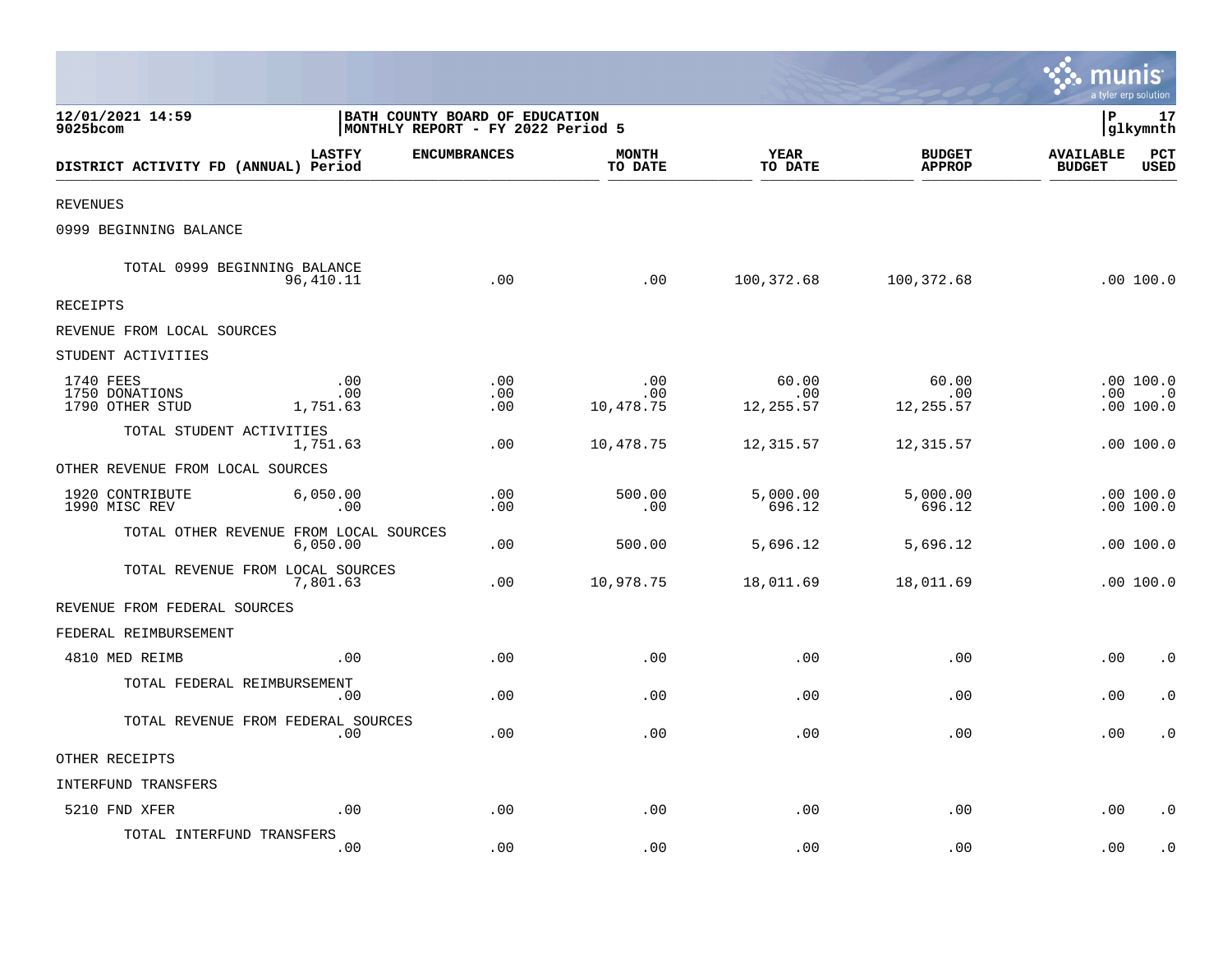

| 12/01/2021 14:59<br>9025bcom         |               | BATH COUNTY BOARD OF EDUCATION<br>MONTHLY REPORT - FY 2022 Period 5 |                         |                        |                                |                                                         |  |  |
|--------------------------------------|---------------|---------------------------------------------------------------------|-------------------------|------------------------|--------------------------------|---------------------------------------------------------|--|--|
| DISTRICT ACTIVITY FD (ANNUAL) Period | <b>LASTFY</b> | <b>ENCUMBRANCES</b>                                                 | <b>MONTH</b><br>TO DATE | <b>YEAR</b><br>TO DATE | <b>BUDGET</b><br><b>APPROP</b> | <b>PCT</b><br><b>AVAILABLE</b><br>USED<br><b>BUDGET</b> |  |  |
| TOTAL OTHER RECEIPTS                 | .00           | .00                                                                 | .00                     | .00                    | .00                            | .00<br>$\cdot$ 0                                        |  |  |
| TOTAL RECEIPTS                       | 7,801.63      | .00                                                                 | 10,978.75               | 18,011.69              | 18,011.69                      | .00 100.0                                               |  |  |
| TOTAL REVENUE                        | 104, 211.74   | .00                                                                 | 10,978.75               | 118,384.37             | 118,384.37                     | .00 100.0                                               |  |  |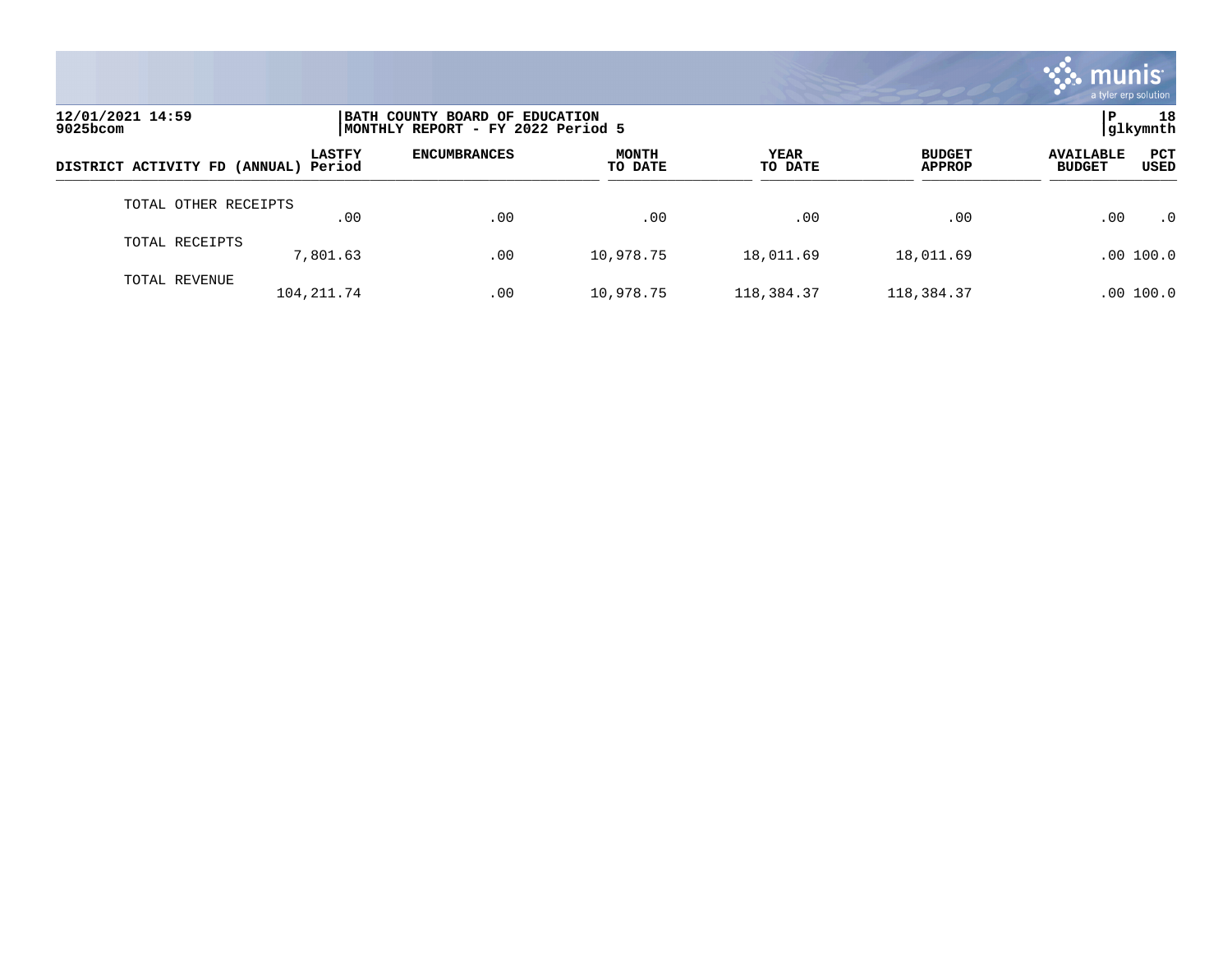

| 9025bcom                                                     | 12/01/2021 14:59         |                                                                      | BATH COUNTY BOARD OF EDUCATION<br> MONTHLY REPORT - FY 2022 Period 5 |                                                             |                                                                 |                                                                                       | l P                                                                                   | 19<br> glkymnth                                                                       |
|--------------------------------------------------------------|--------------------------|----------------------------------------------------------------------|----------------------------------------------------------------------|-------------------------------------------------------------|-----------------------------------------------------------------|---------------------------------------------------------------------------------------|---------------------------------------------------------------------------------------|---------------------------------------------------------------------------------------|
|                                                              |                          | <b>LASTFY</b><br>DISTRICT ACTIVITY FD (ANNUAL) Period                | <b>ENCUMBRANCES</b>                                                  | <b>MONTH</b><br>TO DATE                                     | <b>YEAR</b><br>TO DATE                                          | <b>BUDGET</b><br><b>APPROP</b>                                                        | <b>AVAILABLE</b><br><b>BUDGET</b>                                                     | PCT<br><b>USED</b>                                                                    |
| EXPENDITURES                                                 |                          |                                                                      |                                                                      |                                                             |                                                                 |                                                                                       |                                                                                       |                                                                                       |
|                                                              | 1000 INSTRUCTION         |                                                                      |                                                                      |                                                             |                                                                 |                                                                                       |                                                                                       |                                                                                       |
| 0100<br>0200<br>0300<br>0400<br>0500<br>0600<br>0700<br>0800 |                          | .00<br>.00<br>1,422.55<br>600.00<br>201.24<br>3,800.20<br>.00<br>.00 | .00<br>.00<br>159.00<br>.00<br>.00<br>20,196.34<br>.00<br>.00        | .00<br>.00<br>.00<br>.00<br>21.12<br>1,587.28<br>.00<br>.00 | .00<br>.00<br>.00<br>.00<br>4,402.93<br>6, 155.40<br>.00<br>.00 | 4,509.90<br>868.00<br>500.00<br>962.07<br>8,000.00<br>90,543.13<br>557.05<br>3,624.53 | 4,509.90<br>868.00<br>341.00<br>962.07<br>3,597.07<br>64,191.39<br>557.05<br>3,624.53 | $\cdot$ 0<br>$\cdot$ 0<br>31.8<br>$\cdot$ 0<br>55.0<br>29.1<br>$\cdot$ 0<br>$\cdot$ 0 |
|                                                              | TOTAL 1000               | INSTRUCTION<br>6,023.99                                              | 20,355.34                                                            | 1,608.40                                                    | 10,558.33                                                       | 109,564.68                                                                            | 78,651.01                                                                             | 28.2                                                                                  |
| 2100                                                         | STUDENT SUPPORT SERVICES |                                                                      |                                                                      |                                                             |                                                                 |                                                                                       |                                                                                       |                                                                                       |
| 0600                                                         |                          | 33.95                                                                | .00                                                                  | .00                                                         | 38.56                                                           | 1,441.90                                                                              | 1,403.34                                                                              | 2.7                                                                                   |
|                                                              | TOTAL 2100               | STUDENT SUPPORT SERVICES<br>33.95                                    | .00                                                                  | .00                                                         | 38.56                                                           | 1,441.90                                                                              | 1,403.34                                                                              | 2.7                                                                                   |
| 2200                                                         |                          | INSTRUCTIONAL STAFF SUPP SERV                                        |                                                                      |                                                             |                                                                 |                                                                                       |                                                                                       |                                                                                       |
| 0600<br>0700                                                 |                          | .00<br>.00                                                           | .00<br>.00                                                           | .00<br>.00                                                  | 4,289.67<br>.00                                                 | 5,518.44<br>.00                                                                       | 1,228.77<br>.00                                                                       | 77.7<br>$\cdot$ 0                                                                     |
|                                                              | TOTAL 2200               | INSTRUCTIONAL STAFF SUPP SERV<br>.00                                 | .00                                                                  | .00                                                         | 4,289.67                                                        | 5,518.44                                                                              | 1,228.77                                                                              | 77.7                                                                                  |
| 2600                                                         |                          | PLANT OPERATIONS AND MAINTENANCE                                     |                                                                      |                                                             |                                                                 |                                                                                       |                                                                                       |                                                                                       |
| 0600                                                         |                          | .00                                                                  | .00                                                                  | .00                                                         | .00                                                             | .00                                                                                   | .00                                                                                   | $\cdot$ 0                                                                             |
|                                                              | TOTAL 2600               | PLANT OPERATIONS AND MAINTENANCE<br>.00                              | .00                                                                  | .00                                                         | .00                                                             | .00                                                                                   | .00                                                                                   | $\cdot$ 0                                                                             |
| 2700                                                         | STUDENT TRANSPORTATION   |                                                                      |                                                                      |                                                             |                                                                 |                                                                                       |                                                                                       |                                                                                       |
| 0100<br>0200<br>0800                                         |                          | .00<br>.00<br>.00                                                    | .00<br>.00<br>.00                                                    | .00<br>.00<br>.00                                           | .00<br>.00<br>.00                                               | .00<br>.00<br>1,859.35                                                                | .00<br>.00<br>1,859.35                                                                | $\cdot$ 0<br>$\cdot$ 0<br>$\cdot$ 0                                                   |
|                                                              | TOTAL 2700               | STUDENT TRANSPORTATION<br>.00                                        | .00                                                                  | .00                                                         | .00                                                             | 1,859.35                                                                              | 1,859.35                                                                              | $\cdot$ 0                                                                             |
|                                                              | TOTAL EXPENDITURES       | 6,057.94                                                             | 20, 355.34                                                           | 1,608.40                                                    | 14,886.56                                                       | 118,384.37                                                                            | 83,142.47                                                                             | 29.8                                                                                  |
|                                                              |                          | TOTAL FOR DISTRICT ACTIVITY FD (ANNUAL) (21)<br>98,153.80            | $-20, 355.34$                                                        | 9,370.35                                                    | 103,497.81                                                      | .00                                                                                   | $-83, 142.47$                                                                         | $\cdot$ 0                                                                             |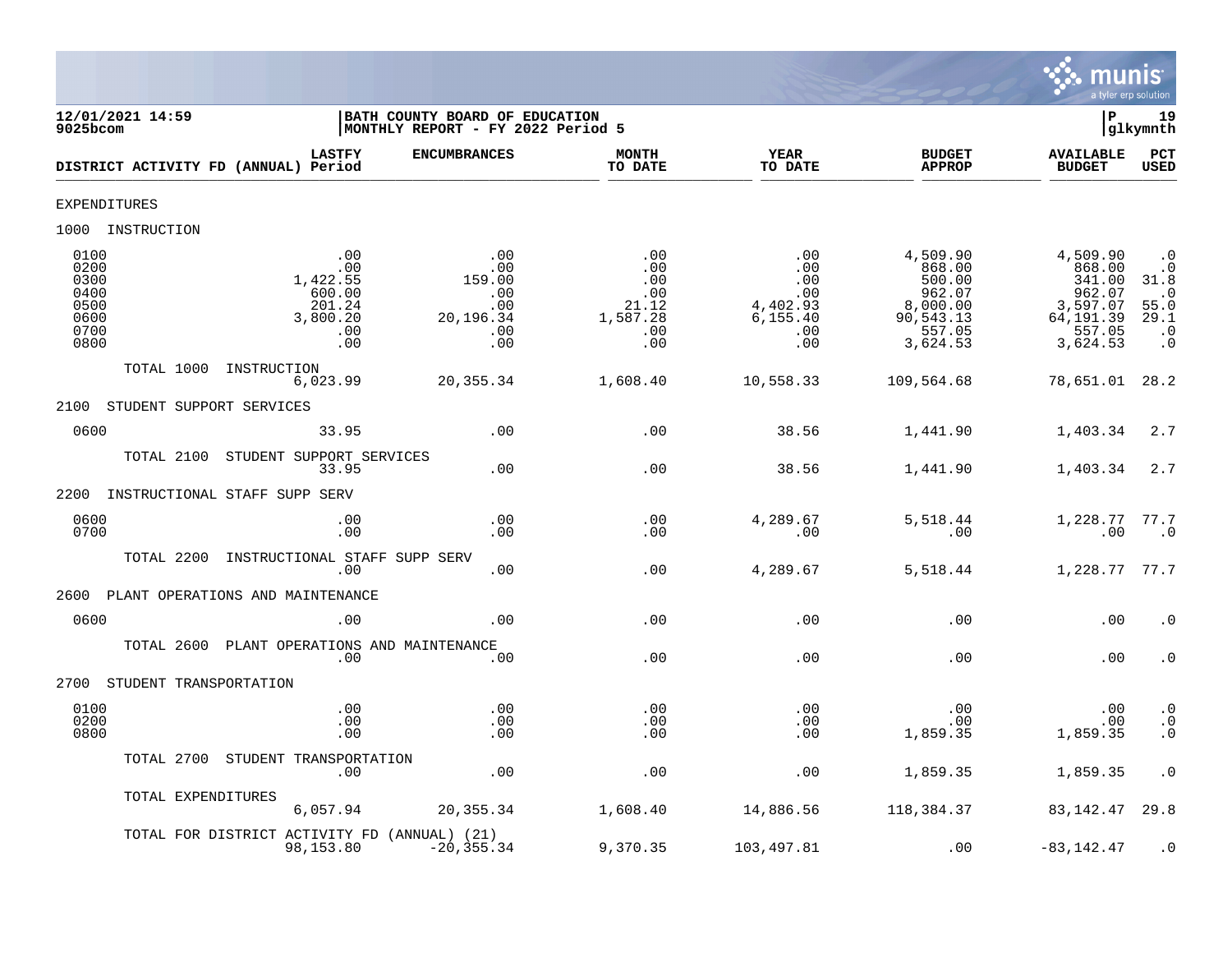|                                                                     |                          |                                                                     |                          |                          |                                | munıs<br>a tyler erp solution     |                                                               |
|---------------------------------------------------------------------|--------------------------|---------------------------------------------------------------------|--------------------------|--------------------------|--------------------------------|-----------------------------------|---------------------------------------------------------------|
| 12/01/2021 14:59<br>9025bcom                                        |                          | BATH COUNTY BOARD OF EDUCATION<br>MONTHLY REPORT - FY 2022 Period 5 |                          |                          |                                | P                                 | 20<br>glkymnth                                                |
| SPEC REV - STUDENT ACTIVITY (2Period                                | <b>LASTFY</b>            | <b>ENCUMBRANCES</b>                                                 | <b>MONTH</b><br>TO DATE  | <b>YEAR</b><br>TO DATE   | <b>BUDGET</b><br><b>APPROP</b> | <b>AVAILABLE</b><br><b>BUDGET</b> | PCT<br>USED                                                   |
| <b>REVENUES</b>                                                     |                          |                                                                     |                          |                          |                                |                                   |                                                               |
| <b>RECEIPTS</b>                                                     |                          |                                                                     |                          |                          |                                |                                   |                                                               |
| REVENUE FROM LOCAL SOURCES                                          |                          |                                                                     |                          |                          |                                |                                   |                                                               |
| STUDENT ACTIVITIES                                                  |                          |                                                                     |                          |                          |                                |                                   |                                                               |
| 1710 ADMISSIONS<br>1730 DUES<br><b>1740 FEES</b><br>1790 OTHER STUD | .00<br>.00<br>.00<br>.00 | .00<br>.00<br>.00<br>.00                                            | .00<br>.00<br>.00<br>.00 | .00<br>.00<br>.00<br>.00 | .00<br>.00<br>.00<br>.00       | .00<br>.00<br>.00<br>.00          | $\cdot$ 0<br>$\boldsymbol{\cdot}$ 0<br>$\cdot$ 0<br>$\cdot$ 0 |
| TOTAL STUDENT ACTIVITIES                                            | .00                      | .00                                                                 | .00                      | .00                      | .00                            | .00                               | $\cdot$ 0                                                     |
| OTHER REVENUE FROM LOCAL SOURCES                                    |                          |                                                                     |                          |                          |                                |                                   |                                                               |
| 1920 CONTRIBUTE                                                     | .00                      | .00                                                                 | .00                      | .00                      | .00                            | .00                               | $\cdot$ 0                                                     |
| TOTAL OTHER REVENUE FROM LOCAL SOURCES                              | .00                      | .00                                                                 | .00                      | .00                      | .00                            | .00                               | $\cdot$ 0                                                     |
| TOTAL REVENUE FROM LOCAL SOURCES                                    | .00                      | .00                                                                 | .00                      | .00                      | .00                            | .00                               | $\cdot$ 0                                                     |
| TOTAL RECEIPTS                                                      | .00                      | .00                                                                 | .00                      | .00                      | .00                            | .00                               | $\cdot$ 0                                                     |
| TOTAL REVENUE                                                       | .00                      | .00                                                                 | .00                      | .00                      | .00                            | .00                               | $\cdot$ 0                                                     |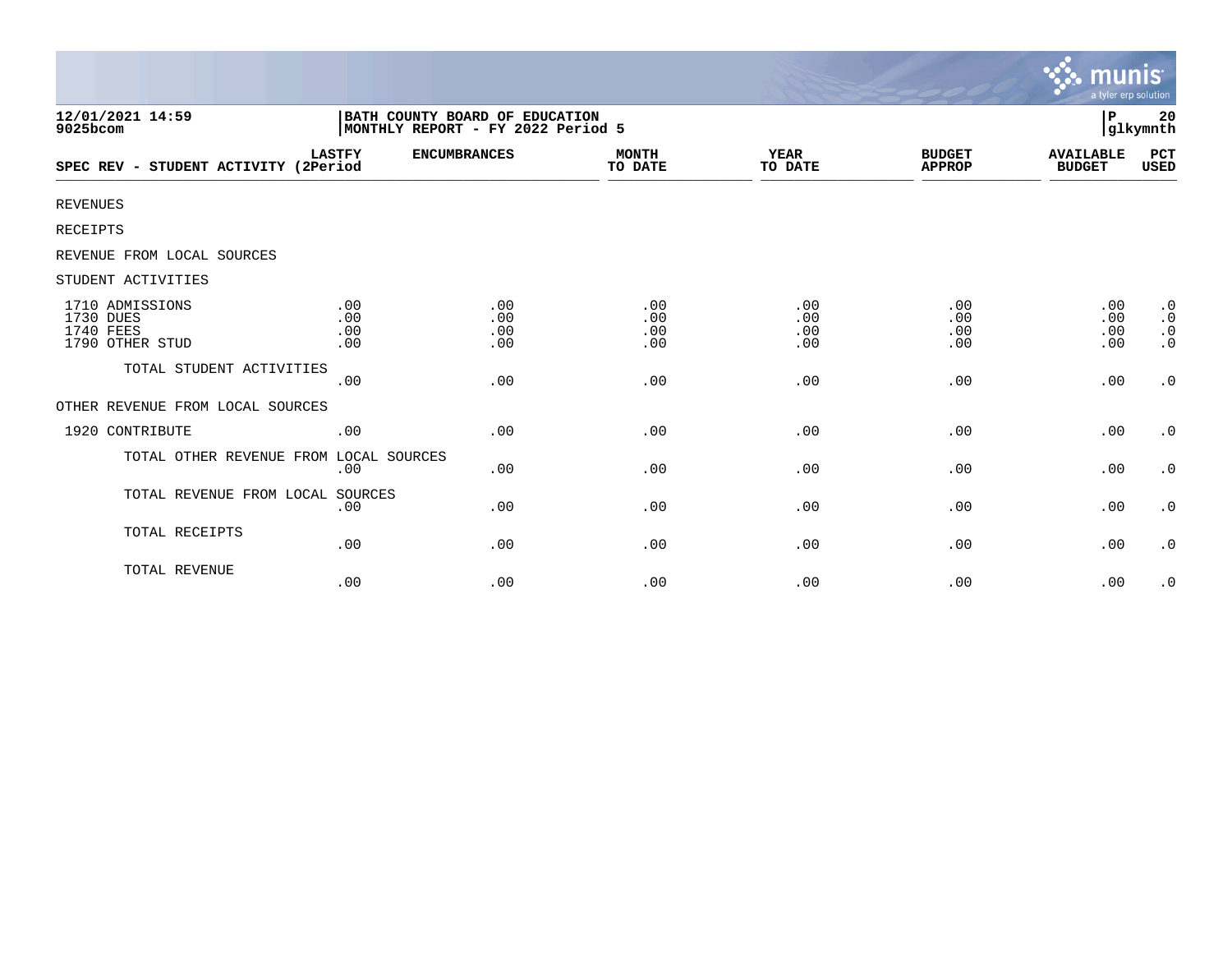

| 12/01/2021 14:59<br>$9025$ bcom                      |                                                 | BATH COUNTY BOARD OF EDUCATION<br>MONTHLY REPORT - FY 2022 Period 5 |                                               |                                               |                                               | $\mathbf P$                                   | 21<br>glkymnth                                                                                                                                    |
|------------------------------------------------------|-------------------------------------------------|---------------------------------------------------------------------|-----------------------------------------------|-----------------------------------------------|-----------------------------------------------|-----------------------------------------------|---------------------------------------------------------------------------------------------------------------------------------------------------|
| SPEC REV - STUDENT ACTIVITY (2Period                 | <b>LASTFY</b>                                   | <b>ENCUMBRANCES</b>                                                 | <b>MONTH</b><br>TO DATE                       | <b>YEAR</b><br>TO DATE                        | <b>BUDGET</b><br><b>APPROP</b>                | <b>AVAILABLE</b><br><b>BUDGET</b>             | PCT<br><b>USED</b>                                                                                                                                |
| <b>EXPENDITURES</b>                                  |                                                 |                                                                     |                                               |                                               |                                               |                                               |                                                                                                                                                   |
| 1000<br>INSTRUCTION                                  |                                                 |                                                                     |                                               |                                               |                                               |                                               |                                                                                                                                                   |
| 0100<br>0300<br>0400<br>0500<br>0600<br>0700<br>0800 | .00<br>.00<br>.00<br>$.00$<br>.00<br>.00<br>.00 | .00<br>.00<br>.00<br>.00<br>.00<br>.00<br>.00                       | .00<br>.00<br>.00<br>.00<br>.00<br>.00<br>.00 | .00<br>.00<br>.00<br>.00<br>.00<br>.00<br>.00 | .00<br>.00<br>.00<br>.00<br>.00<br>.00<br>.00 | .00<br>.00<br>.00<br>.00<br>.00<br>.00<br>.00 | $\cdot$ 0<br>$\boldsymbol{\cdot}$ 0<br>$\cdot$ 0<br>$\begin{smallmatrix} . & 0 \\ . & 0 \end{smallmatrix}$<br>$\boldsymbol{\cdot}$ 0<br>$\cdot$ 0 |
| TOTAL 1000                                           | INSTRUCTION<br>.00                              | .00                                                                 | .00                                           | .00                                           | .00                                           | .00                                           | $\cdot$ 0                                                                                                                                         |
| STUDENT SUPPORT SERVICES<br>2100                     |                                                 |                                                                     |                                               |                                               |                                               |                                               |                                                                                                                                                   |
| 0100<br>0300<br>0400<br>0500<br>0600<br>0700<br>0800 | .00<br>.00<br>.00<br>.00<br>.00<br>.00<br>.00   | .00<br>.00<br>.00<br>.00<br>.00<br>.00<br>.00                       | .00<br>.00<br>.00<br>.00<br>.00<br>.00<br>.00 | .00<br>.00<br>.00<br>.00<br>.00<br>.00<br>.00 | .00<br>.00<br>.00<br>.00<br>.00<br>.00<br>.00 | .00<br>.00<br>.00<br>.00<br>.00<br>.00<br>.00 | $\cdot$ 0<br>$\cdot$ 0<br>$\cdot$ 0<br>$\begin{array}{c} 0 \\ 0 \\ 0 \\ 0 \end{array}$<br>$\cdot$ 0                                               |
| TOTAL 2100                                           | STUDENT SUPPORT SERVICES                        |                                                                     |                                               |                                               |                                               |                                               |                                                                                                                                                   |
| 2200<br>INSTRUCTIONAL STAFF SUPP SERV                | .00                                             | .00                                                                 | .00                                           | .00                                           | .00                                           | .00                                           | $\cdot$ 0                                                                                                                                         |
| 0100<br>0300<br>0400<br>0500<br>0600<br>0700<br>0800 | .00<br>.00<br>.00<br>.00<br>.00<br>.00<br>.00   | .00<br>.00<br>.00<br>.00<br>.00<br>.00<br>.00                       | .00<br>.00<br>.00<br>.00<br>.00<br>.00<br>.00 | .00<br>.00<br>.00<br>.00<br>.00<br>.00<br>.00 | .00<br>.00<br>.00<br>.00<br>.00<br>.00<br>.00 | .00<br>.00<br>.00<br>.00<br>.00<br>.00<br>.00 | $\cdot$ 0<br>$\cdot$ 0<br>$\begin{smallmatrix} 0.1 \\ 0.1 \end{smallmatrix}$<br>$\ddot{0}$<br>$\boldsymbol{\cdot}$ 0<br>$\overline{0}$            |
| TOTAL 2200                                           | INSTRUCTIONAL STAFF SUPP SERV<br>.00            | .00                                                                 | .00                                           | .00                                           | .00                                           | .00                                           | $\cdot$ 0                                                                                                                                         |
| PLANT OPERATIONS AND MAINTENANCE<br>2600             |                                                 |                                                                     |                                               |                                               |                                               |                                               |                                                                                                                                                   |
| 0100<br>0300<br>0400<br>0500<br>0600<br>0700<br>0800 | .00<br>.00<br>.00<br>.00<br>$.00$<br>.00<br>.00 | .00<br>.00<br>.00<br>.00<br>.00<br>.00<br>.00                       | .00<br>.00<br>.00<br>.00<br>.00<br>.00<br>.00 | .00<br>.00<br>.00<br>.00<br>.00<br>.00<br>.00 | .00<br>.00<br>.00<br>.00<br>.00<br>.00<br>.00 | .00<br>.00<br>.00<br>.00<br>.00<br>.00<br>.00 | $\cdot$ 0<br>$\cdot$ 0<br>$\boldsymbol{\cdot}$ 0<br>$\ddot{0}$<br>$\boldsymbol{\cdot}$ 0<br>$\boldsymbol{\cdot}$ 0<br>$\cdot$ 0                   |
| TOTAL 2600                                           | PLANT OPERATIONS AND MAINTENANCE<br>.00         | .00                                                                 | .00                                           | .00                                           | .00                                           | .00                                           | $\cdot$ 0                                                                                                                                         |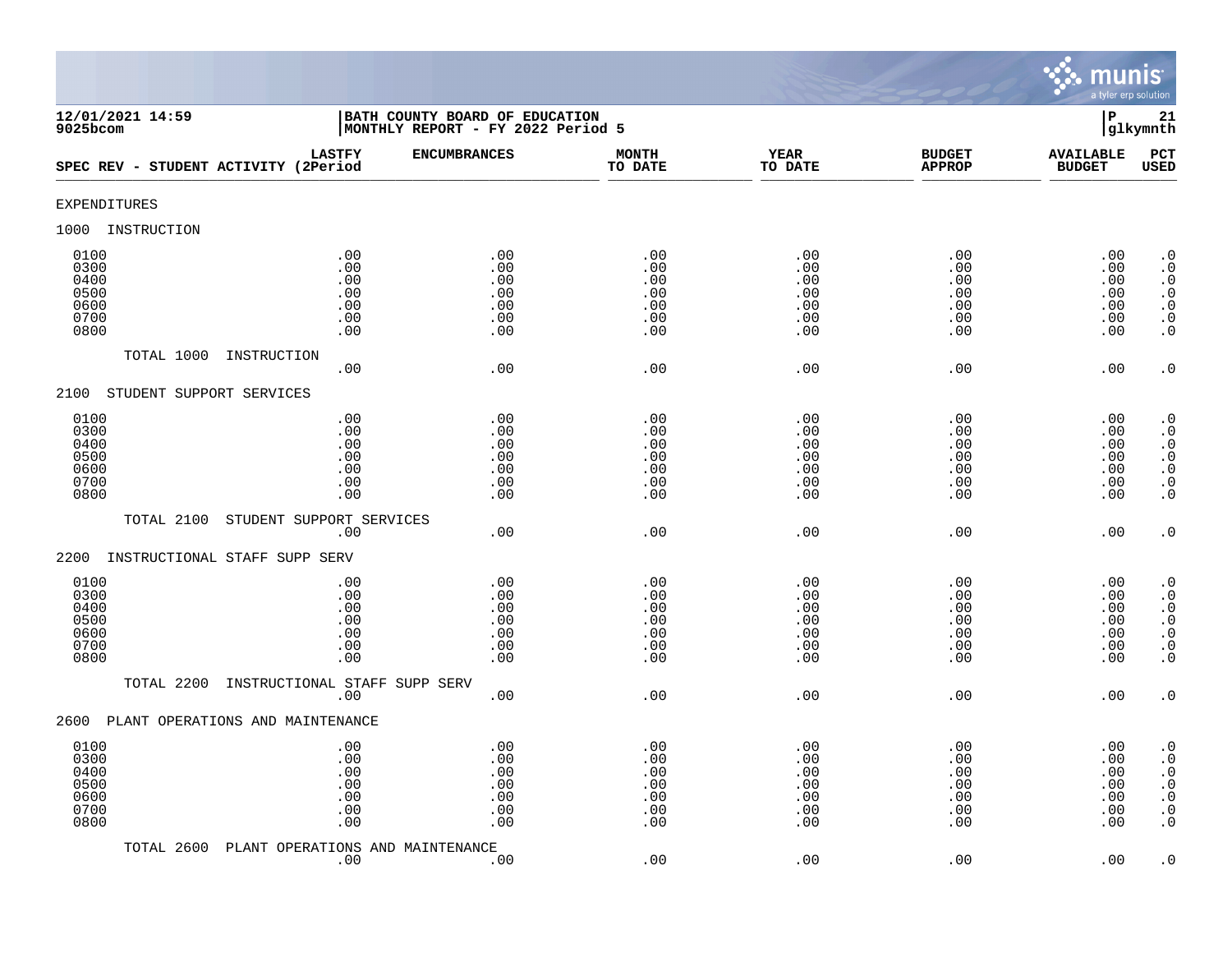

| 9025bcom                                             | 12/01/2021 14:59                             |                                               | 22<br>BATH COUNTY BOARD OF EDUCATION<br>P<br>glkymnth<br> MONTHLY REPORT - FY 2022 Period 5 |                                               |                                               |                                               |                                               |                                                                                         |  |
|------------------------------------------------------|----------------------------------------------|-----------------------------------------------|---------------------------------------------------------------------------------------------|-----------------------------------------------|-----------------------------------------------|-----------------------------------------------|-----------------------------------------------|-----------------------------------------------------------------------------------------|--|
| SPEC REV                                             | STUDENT ACTIVITY<br>$\overline{\phantom{0}}$ | <b>LASTFY</b><br>(2Period                     | <b>ENCUMBRANCES</b>                                                                         | <b>MONTH</b><br>TO DATE                       | <b>YEAR</b><br>TO DATE                        | <b>BUDGET</b><br><b>APPROP</b>                | <b>AVAILABLE</b><br><b>BUDGET</b>             | PCT<br><b>USED</b>                                                                      |  |
| 2700                                                 | STUDENT TRANSPORTATION                       |                                               |                                                                                             |                                               |                                               |                                               |                                               |                                                                                         |  |
| 0100<br>0300<br>0400<br>0500<br>0600<br>0700<br>0800 |                                              | .00<br>.00<br>.00<br>.00<br>.00<br>.00<br>.00 | .00<br>.00<br>.00<br>.00<br>.00<br>.00<br>.00                                               | .00<br>.00<br>.00<br>.00<br>.00<br>.00<br>.00 | .00<br>.00<br>.00<br>.00<br>.00<br>.00<br>.00 | .00<br>.00<br>.00<br>.00<br>.00<br>.00<br>.00 | .00<br>.00<br>.00<br>.00<br>.00<br>.00<br>.00 | $\cdot$ 0<br>$\cdot$ 0<br>$\cdot$ 0<br>$\cdot$ 0<br>$\cdot$ 0<br>$\cdot$ 0<br>$\cdot$ 0 |  |
|                                                      | TOTAL 2700                                   | STUDENT TRANSPORTATION<br>.00                 | .00                                                                                         | .00                                           | .00                                           | .00                                           | .00                                           | $\cdot$ 0                                                                               |  |
|                                                      | TOTAL EXPENDITURES                           | .00                                           | .00                                                                                         | .00                                           | .00                                           | .00                                           | .00                                           | $\cdot$ 0                                                                               |  |
|                                                      | TOTAL FOR SPEC REV -                         | STUDENT ACTIVITY (25)<br>.00                  | .00                                                                                         | .00                                           | .00                                           | .00                                           | .00                                           | $\cdot$ 0                                                                               |  |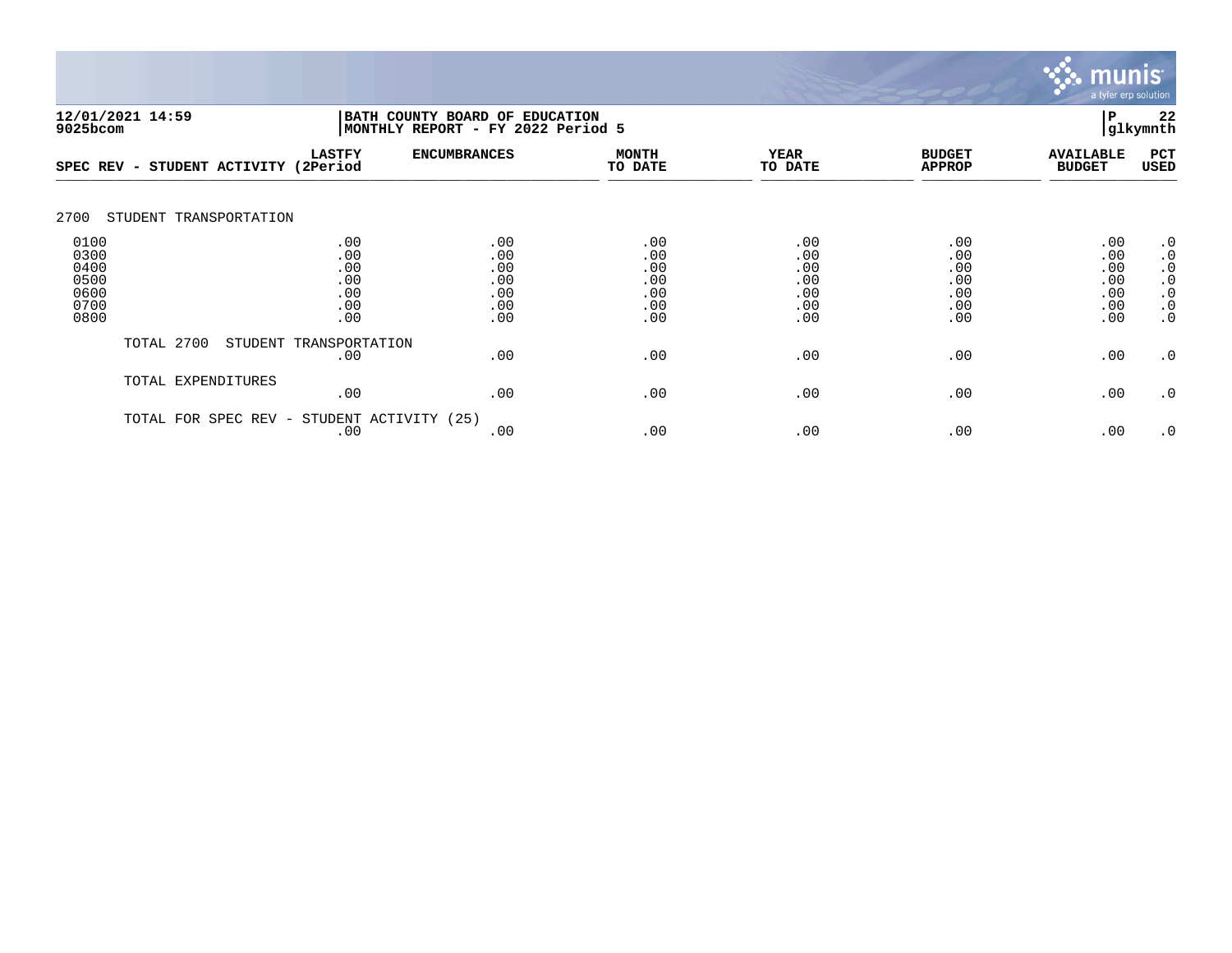|                                  |                                                                     |                     |                         |                        |                                | a tyler erp solution              |             |
|----------------------------------|---------------------------------------------------------------------|---------------------|-------------------------|------------------------|--------------------------------|-----------------------------------|-------------|
| 12/01/2021 14:59<br>9025bcom     | BATH COUNTY BOARD OF EDUCATION<br>MONTHLY REPORT - FY 2022 Period 5 |                     |                         |                        | ΙP                             | 23<br>glkymnth                    |             |
| CAPITAL OUTLAY FUND (310)        | <b>LASTFY</b><br>Period                                             | <b>ENCUMBRANCES</b> | <b>MONTH</b><br>TO DATE | <b>YEAR</b><br>TO DATE | <b>BUDGET</b><br><b>APPROP</b> | <b>AVAILABLE</b><br><b>BUDGET</b> | PCT<br>USED |
| <b>REVENUES</b>                  |                                                                     |                     |                         |                        |                                |                                   |             |
| 0999 BEGINNING BALANCE           |                                                                     |                     |                         |                        |                                |                                   |             |
| TOTAL 0999 BEGINNING BALANCE     | .00                                                                 | .00                 | .00                     | .00                    | .00                            | .00                               | $\cdot$ 0   |
| <b>RECEIPTS</b>                  |                                                                     |                     |                         |                        |                                |                                   |             |
| REVENUE FROM STATE SOURCES       |                                                                     |                     |                         |                        |                                |                                   |             |
| RESTRICTED                       |                                                                     |                     |                         |                        |                                |                                   |             |
| 3200 RES STATE                   | 86,105.00                                                           | .00                 | .00                     | 89,753.00              | 179,506.00                     | 89,753.00                         | 50.0        |
| TOTAL RESTRICTED                 | 86,105.00                                                           | .00                 | .00                     | 89,753.00              | 179,506.00                     | 89,753.00                         | 50.0        |
| TOTAL REVENUE FROM STATE SOURCES | 86,105.00                                                           | .00                 | .00                     | 89,753.00              | 179,506.00                     | 89,753.00                         | 50.0        |
| OTHER RECEIPTS                   |                                                                     |                     |                         |                        |                                |                                   |             |
| INTERFUND TRANSFERS              |                                                                     |                     |                         |                        |                                |                                   |             |
| 5210 FND XFER                    | .00                                                                 | .00                 | .00                     | .00                    | .00                            | .00                               | $\cdot$ 0   |
| TOTAL INTERFUND TRANSFERS        | .00                                                                 | .00                 | .00                     | .00                    | .00                            | .00                               | $\cdot$ 0   |
| TOTAL OTHER RECEIPTS             | .00                                                                 | .00                 | .00                     | .00                    | .00                            | .00                               | $\cdot$ 0   |
| TOTAL RECEIPTS                   | 86,105.00                                                           | .00                 | .00                     | 89,753.00              | 179,506.00                     | 89,753.00                         | 50.0        |
| TOTAL REVENUE                    | 86,105.00                                                           | .00                 | .00                     | 89,753.00              | 179,506.00                     | 89,753.00                         | 50.0        |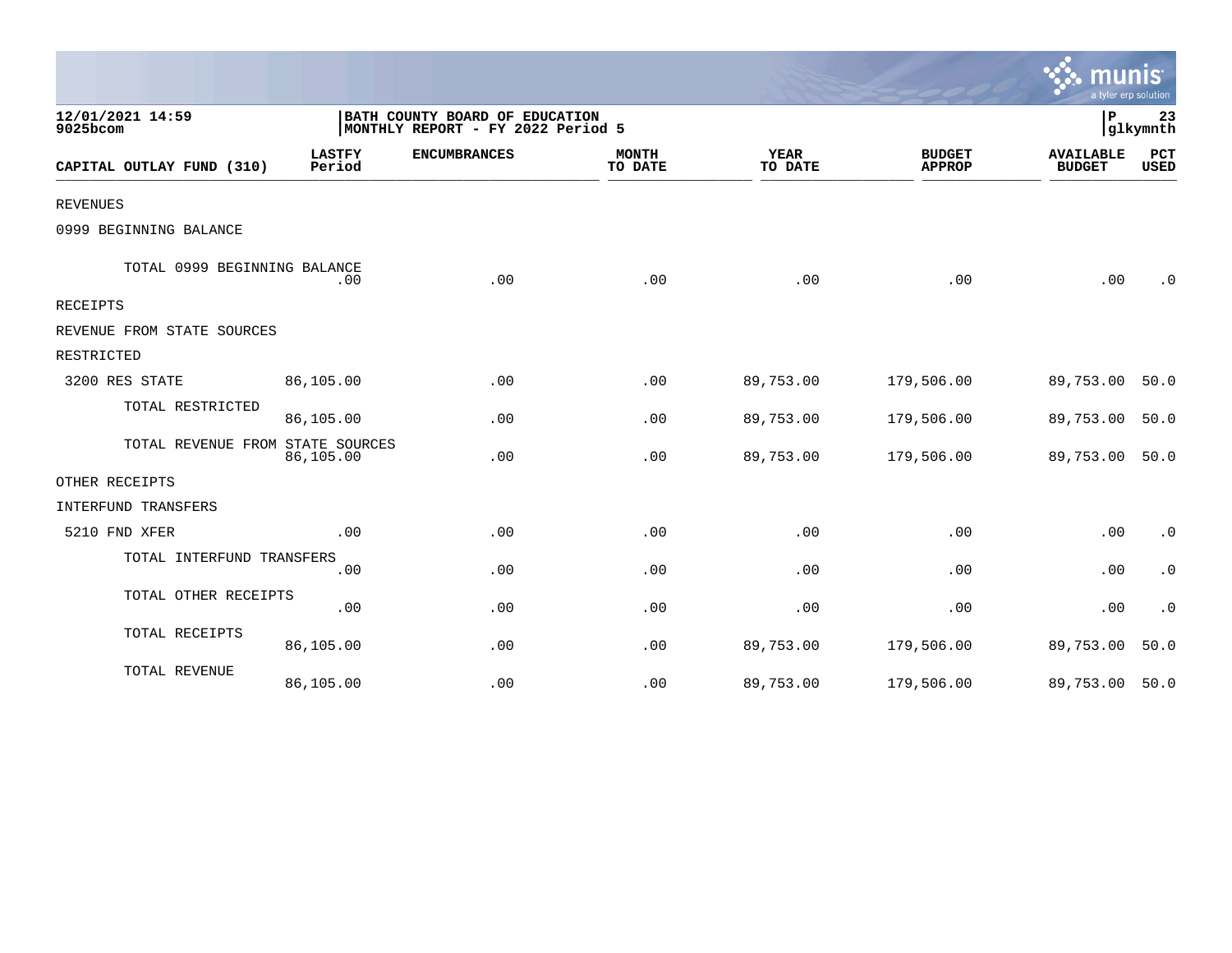

| 12/01/2021 14:59<br>9025bcom             |                                         | BATH COUNTY BOARD OF EDUCATION<br>MONTHLY REPORT - FY 2022 Period 5 |                         |                        |                                | ${\bf P}$                         | 24<br> glkymnth        |
|------------------------------------------|-----------------------------------------|---------------------------------------------------------------------|-------------------------|------------------------|--------------------------------|-----------------------------------|------------------------|
| CAPITAL OUTLAY FUND (310)                | <b>LASTFY</b><br>Period                 | <b>ENCUMBRANCES</b>                                                 | <b>MONTH</b><br>TO DATE | <b>YEAR</b><br>TO DATE | <b>BUDGET</b><br><b>APPROP</b> | <b>AVAILABLE</b><br><b>BUDGET</b> | PCT<br><b>USED</b>     |
| <b>EXPENDITURES</b>                      |                                         |                                                                     |                         |                        |                                |                                   |                        |
| PLANT OPERATIONS AND MAINTENANCE<br>2600 |                                         |                                                                     |                         |                        |                                |                                   |                        |
| 0400<br>0500                             | .00<br>.00                              | .00<br>.00                                                          | .00<br>.00              | .00<br>.00             | .00<br>.00                     | .00<br>.00                        | $\cdot$ 0<br>$\cdot$ 0 |
| TOTAL 2600                               | PLANT OPERATIONS AND MAINTENANCE<br>.00 | .00                                                                 | .00                     | .00                    | .00                            | .00                               | $\cdot$ 0              |
| DEBT SERVICE<br>5100                     |                                         |                                                                     |                         |                        |                                |                                   |                        |
| 0800<br>0840                             | .00<br>.00                              | .00<br>.00                                                          | .00<br>.00              | .00<br>.00             | .00<br>179,506.00              | .00<br>179,506.00                 | $\cdot$ 0<br>$\cdot$ 0 |
| TOTAL 5100<br>DEBT SERVICE               | .00                                     | .00                                                                 | .00                     | .00                    | 179,506.00                     | 179,506.00                        | $\cdot$ 0              |
| FUND TRANSFERS<br>5200                   |                                         |                                                                     |                         |                        |                                |                                   |                        |
| 0900                                     | .00                                     | .00                                                                 | .00                     | .00                    | .00                            | .00                               | $\cdot$ 0              |
| TOTAL 5200                               | FUND TRANSFERS<br>.00                   | .00                                                                 | .00                     | .00                    | .00                            | .00                               | $\cdot$ 0              |
| TOTAL EXPENDITURES                       | .00                                     | .00                                                                 | .00                     | .00                    | 179,506.00                     | 179,506.00                        | $\cdot$ 0              |
| TOTAL FOR CAPITAL OUTLAY FUND            | 86,105.00                               | (310)<br>.00                                                        | .00                     | 89,753.00              | .00                            | $-89,753.00$                      | $\cdot$ 0              |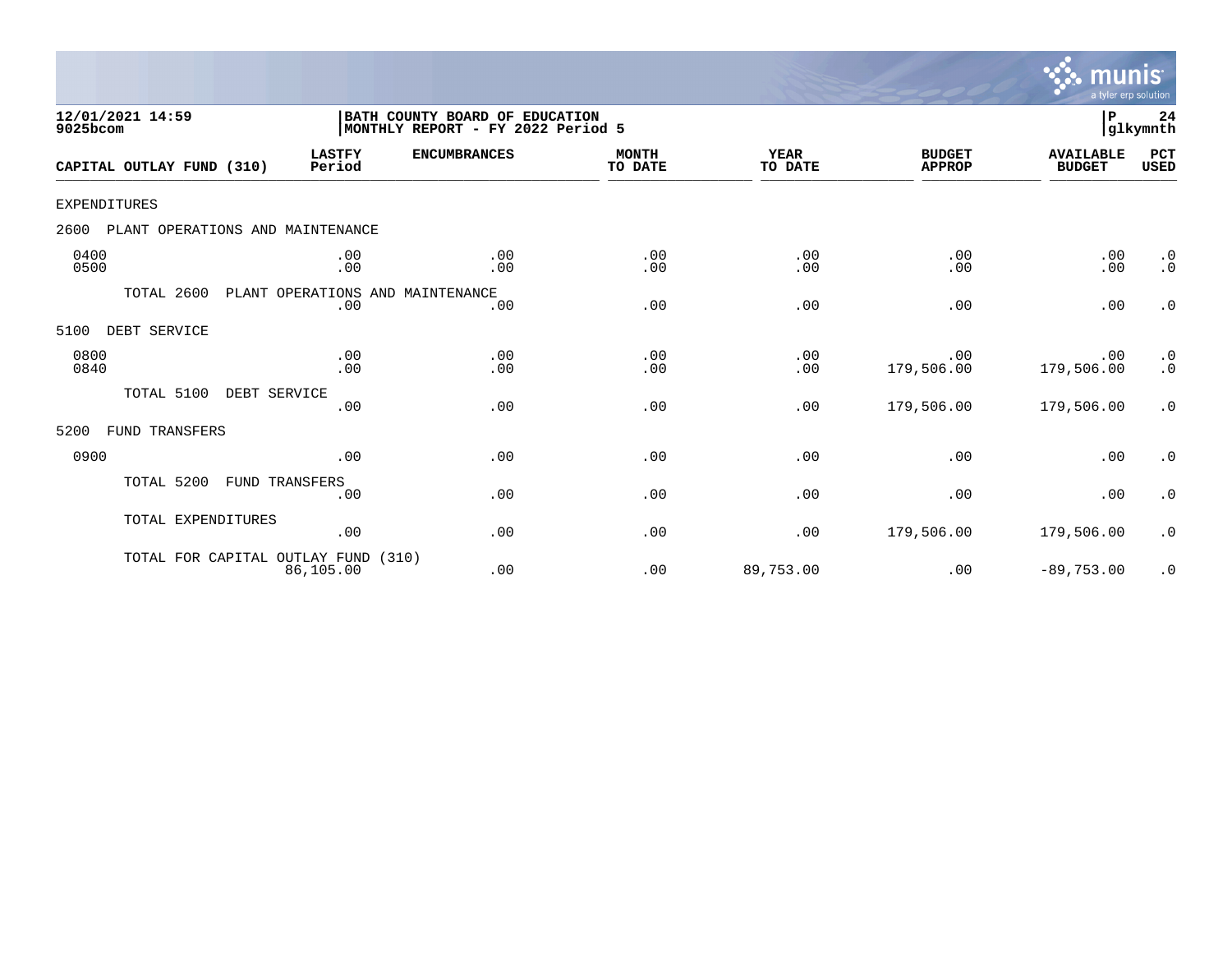|                                                                                                   |                                         |                                                                     |                                        |                                        |                                               | Imu<br>a tyler erp solution                   | INIS                                                                                    |
|---------------------------------------------------------------------------------------------------|-----------------------------------------|---------------------------------------------------------------------|----------------------------------------|----------------------------------------|-----------------------------------------------|-----------------------------------------------|-----------------------------------------------------------------------------------------|
| 12/01/2021 14:59<br>9025bcom                                                                      |                                         | BATH COUNTY BOARD OF EDUCATION<br>MONTHLY REPORT - FY 2022 Period 5 |                                        |                                        |                                               | l P                                           | 25<br> glkymnth                                                                         |
| BUILDING FUND (5 CENT LEVY) (3Period                                                              | <b>LASTFY</b>                           | <b>ENCUMBRANCES</b>                                                 | <b>MONTH</b><br>TO DATE                | <b>YEAR</b><br>TO DATE                 | <b>BUDGET</b><br><b>APPROP</b>                | <b>AVAILABLE</b><br><b>BUDGET</b>             | PCT<br><b>USED</b>                                                                      |
| <b>REVENUES</b>                                                                                   |                                         |                                                                     |                                        |                                        |                                               |                                               |                                                                                         |
| 0999 BEGINNING BALANCE                                                                            |                                         |                                                                     |                                        |                                        |                                               |                                               |                                                                                         |
| TOTAL 0999 BEGINNING BALANCE                                                                      | .00                                     | .00                                                                 | .00                                    | .00                                    | .00                                           | .00                                           | $\overline{0}$                                                                          |
| <b>RECEIPTS</b>                                                                                   |                                         |                                                                     |                                        |                                        |                                               |                                               |                                                                                         |
| REVENUE FROM LOCAL SOURCES                                                                        |                                         |                                                                     |                                        |                                        |                                               |                                               |                                                                                         |
| AD VALOREM TAXES                                                                                  |                                         |                                                                     |                                        |                                        |                                               |                                               |                                                                                         |
| 1111 GRP TAX<br>1113 PSCRP TAX<br>1115 DLQ TAX<br>1116 DISTL TAX<br>1117 MV TAX<br>1118 UNMND TAX | .00<br>.00.<br>.00<br>.00<br>.00<br>.00 | $.00$<br>.00<br>.00<br>.00<br>.00<br>.00                            | .00<br>.00<br>.00<br>.00<br>.00<br>.00 | .00<br>.00<br>.00<br>.00<br>.00<br>.00 | 650,000.00<br>.00<br>.00<br>.00<br>.00<br>.00 | 650,000.00<br>.00<br>.00<br>.00<br>.00<br>.00 | $\cdot$ 0<br>$\boldsymbol{\cdot}$ 0<br>$\cdot$ 0<br>$\cdot$ 0<br>$\cdot$ 0<br>$\cdot$ 0 |
| TOTAL AD VALOREM TAXES                                                                            | .00.                                    | .00                                                                 | .00                                    | .00                                    | 650,000.00                                    | 650,000.00                                    | $\cdot$ 0                                                                               |
| PENALTIES & INTEREST ON TAXES                                                                     |                                         |                                                                     |                                        |                                        |                                               |                                               |                                                                                         |
| 1140 PEN & INT                                                                                    | .00                                     | .00                                                                 | .00                                    | .00                                    | .00                                           | .00                                           | $\cdot$ 0                                                                               |
| TOTAL PENALTIES & INTEREST ON TAXES                                                               | .00                                     | .00                                                                 | .00                                    | .00                                    | .00                                           | .00                                           | $\boldsymbol{\cdot}$ 0                                                                  |
| OTHER TAXES                                                                                       |                                         |                                                                     |                                        |                                        |                                               |                                               |                                                                                         |
| 1191 OMIT TAX<br>1192 EXCISE TAX                                                                  | .00<br>.00.                             | .00<br>.00                                                          | .00<br>.00                             | .00<br>.00                             | .00<br>.00                                    | .00<br>.00                                    | $\cdot$ 0<br>$\cdot$ 0                                                                  |
| TOTAL OTHER TAXES                                                                                 | .00                                     | .00                                                                 | .00                                    | .00                                    | .00                                           | .00                                           | $\cdot$ 0                                                                               |
| EARNINGS ON INVESTMENTS                                                                           |                                         |                                                                     |                                        |                                        |                                               |                                               |                                                                                         |
| 1510 INT ON INV                                                                                   | .00                                     | .00                                                                 | .00                                    | .00                                    | .00                                           | .00                                           | $\cdot$ 0                                                                               |
| TOTAL EARNINGS ON INVESTMENTS                                                                     | .00                                     | .00                                                                 | .00                                    | .00                                    | .00                                           | .00                                           | $\cdot$ 0                                                                               |
| TOTAL REVENUE FROM LOCAL SOURCES                                                                  | .00                                     | .00                                                                 | .00                                    | .00                                    | 650,000.00                                    | 650,000.00                                    | $\cdot$ 0                                                                               |
| REVENUE FROM STATE SOURCES                                                                        |                                         |                                                                     |                                        |                                        |                                               |                                               |                                                                                         |

 $\mathcal{L}$ 

RESTRICTED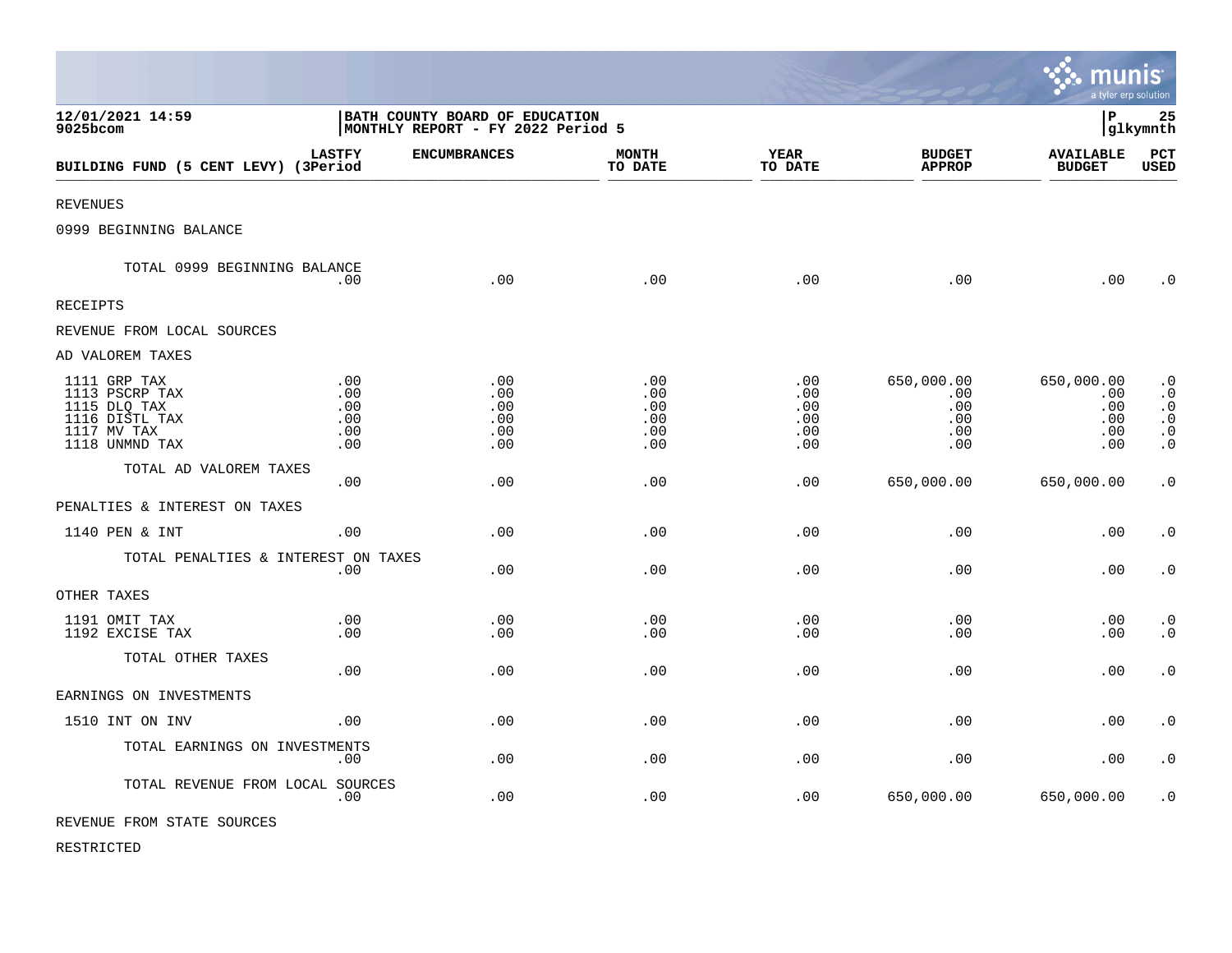

| 12/01/2021 14:59<br>9025bcom                                                                                  |                                        | BATH COUNTY BOARD OF EDUCATION<br>MONTHLY REPORT - FY 2022 Period 5 |                                        |                                        |                                        | P.                                     | 26<br>glkymnth                                                             |
|---------------------------------------------------------------------------------------------------------------|----------------------------------------|---------------------------------------------------------------------|----------------------------------------|----------------------------------------|----------------------------------------|----------------------------------------|----------------------------------------------------------------------------|
| BUILDING FUND (5 CENT LEVY) (3Period                                                                          | <b>LASTFY</b>                          | <b>ENCUMBRANCES</b>                                                 | <b>MONTH</b><br>TO DATE                | <b>YEAR</b><br>TO DATE                 | <b>BUDGET</b><br><b>APPROP</b>         | <b>AVAILABLE</b><br><b>BUDGET</b>      | PCT<br>USED                                                                |
| 3200 RES STATE                                                                                                | 506,216.00                             | .00                                                                 | .00                                    | 497,138.00                             | 994, 274.00                            | 497,136.00                             | 50.0                                                                       |
| TOTAL RESTRICTED                                                                                              | 506,216.00                             | .00                                                                 | .00                                    | 497,138.00                             | 994, 274.00                            | 497,136.00                             | 50.0                                                                       |
| TOTAL REVENUE FROM STATE SOURCES                                                                              | 506,216.00                             | .00                                                                 | .00                                    | 497,138.00                             | 994,274.00                             | 497,136.00                             | 50.0                                                                       |
| OTHER RECEIPTS                                                                                                |                                        |                                                                     |                                        |                                        |                                        |                                        |                                                                            |
| INTERFUND TRANSFERS                                                                                           |                                        |                                                                     |                                        |                                        |                                        |                                        |                                                                            |
| 5210 FND XFER                                                                                                 | .00                                    | .00                                                                 | .00                                    | .00                                    | .00                                    | .00                                    | $\cdot$ 0                                                                  |
| TOTAL INTERFUND TRANSFERS                                                                                     | .00                                    | .00                                                                 | .00                                    | .00                                    | .00                                    | .00                                    | $\cdot$ 0                                                                  |
| SALE OR COMP FOR LOSS OF ASSETS                                                                               |                                        |                                                                     |                                        |                                        |                                        |                                        |                                                                            |
| 5311 SALE LAND<br>5312 LOSS LAND<br>5331 SALE BLDG<br>5332 LOSS BLDG<br>5341<br>SALE EQUIP<br>5342 LOSS EQUIP | .00<br>.00<br>.00<br>.00<br>.00<br>.00 | .00<br>.00<br>.00<br>.00<br>.00<br>.00                              | .00<br>.00<br>.00<br>.00<br>.00<br>.00 | .00<br>.00<br>.00<br>.00<br>.00<br>.00 | .00<br>.00<br>.00<br>.00<br>.00<br>.00 | .00<br>.00<br>.00<br>.00<br>.00<br>.00 | $\cdot$ 0<br>$\cdot$ 0<br>$\cdot$ 0<br>$\cdot$ 0<br>$\cdot$ 0<br>$\cdot$ 0 |
| TOTAL SALE OR COMP FOR LOSS OF ASSETS                                                                         | .00                                    | .00                                                                 | .00                                    | .00                                    | .00                                    | .00                                    | $\cdot$ 0                                                                  |
| TOTAL OTHER RECEIPTS                                                                                          | .00                                    | .00                                                                 | .00                                    | .00                                    | .00                                    | .00                                    | $\cdot$ 0                                                                  |
| TOTAL RECEIPTS                                                                                                | 506,216.00                             | .00                                                                 | .00                                    | 497,138.00                             | 1,644,274.00                           | 1,147,136.00                           | 30.2                                                                       |
| TOTAL REVENUE                                                                                                 | 506,216.00                             | .00                                                                 | .00                                    | 497,138.00                             | 1,644,274.00                           | 1, 147, 136.00 30.2                    |                                                                            |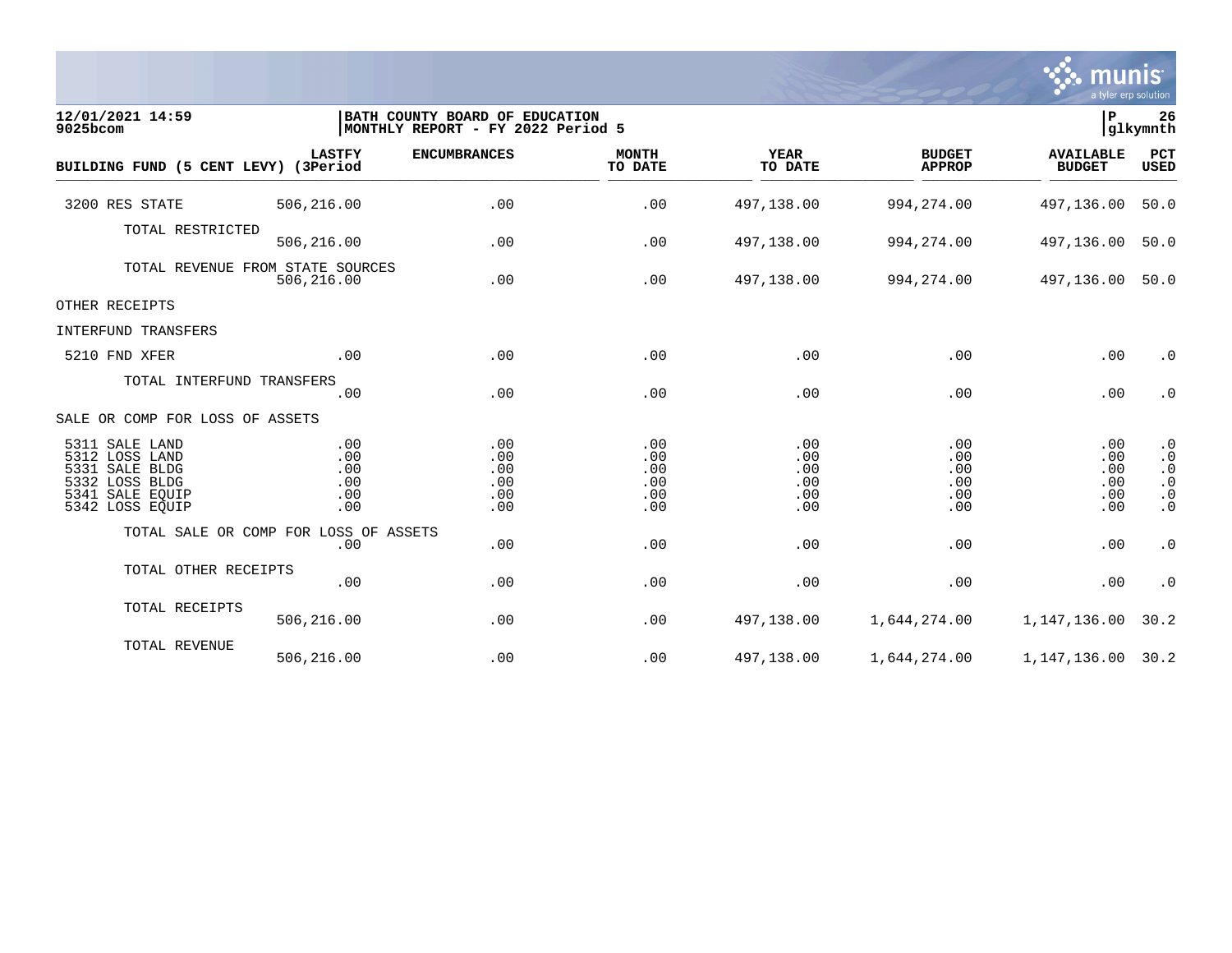

| 12/01/2021 14:59<br>9025bcom         |                                                               | BATH COUNTY BOARD OF EDUCATION<br> MONTHLY REPORT - FY 2022 Period 5 |                         |                        |                                | lР                                | 27<br>glkymnth         |
|--------------------------------------|---------------------------------------------------------------|----------------------------------------------------------------------|-------------------------|------------------------|--------------------------------|-----------------------------------|------------------------|
| BUILDING FUND (5 CENT LEVY) (3Period | <b>LASTFY</b>                                                 | <b>ENCUMBRANCES</b>                                                  | <b>MONTH</b><br>TO DATE | <b>YEAR</b><br>TO DATE | <b>BUDGET</b><br><b>APPROP</b> | <b>AVAILABLE</b><br><b>BUDGET</b> | PCT<br><b>USED</b>     |
| <b>EXPENDITURES</b>                  |                                                               |                                                                      |                         |                        |                                |                                   |                        |
| 4700<br>BUILDING IMPROVEMENTS        |                                                               |                                                                      |                         |                        |                                |                                   |                        |
| 0400<br>0840                         | .00<br>.00                                                    | .00<br>.00                                                           | .00<br>.00              | .00<br>.00             | .00<br>299,995.98              | .00<br>299,995.98                 | $\cdot$ 0<br>$\cdot$ 0 |
| TOTAL 4700                           | BUILDING IMPROVEMENTS<br>.00                                  | .00                                                                  | .00                     | .00                    | 299,995.98                     | 299,995.98                        | $\cdot$ 0              |
| 5100<br>DEBT SERVICE                 |                                                               |                                                                      |                         |                        |                                |                                   |                        |
| 0300<br>0800                         | .00<br>.00                                                    | .00<br>.00                                                           | .00<br>.00              | .00<br>.00             | .00<br>.00                     | .00<br>.00                        | $\cdot$ 0<br>$\cdot$ 0 |
| TOTAL 5100                           | DEBT SERVICE<br>.00                                           | .00                                                                  | .00                     | .00                    | .00                            | .00                               | $\cdot$ 0              |
| FUND TRANSFERS<br>5200               |                                                               |                                                                      |                         |                        |                                |                                   |                        |
| 0900                                 | 792,675.26                                                    | .00                                                                  | .00                     | 782,895.53             | 1,344,278.02                   | 561,382.49                        | 58.2                   |
| TOTAL 5200                           | TRANSFERS<br>FUND<br>792,675.26                               | .00                                                                  | .00                     | 782,895.53             | 1,344,278.02                   | 561,382.49                        | 58.2                   |
| TOTAL EXPENDITURES                   | 792,675.26                                                    | .00                                                                  | .00                     | 782,895.53             | 1,644,274.00                   | 861,378.47                        | 47.6                   |
|                                      | TOTAL FOR BUILDING FUND (5 CENT LEVY) (320)<br>$-286, 459.26$ | .00                                                                  | .00                     | $-285, 757.53$         | .00                            | 285,757.53                        | $\cdot$ 0              |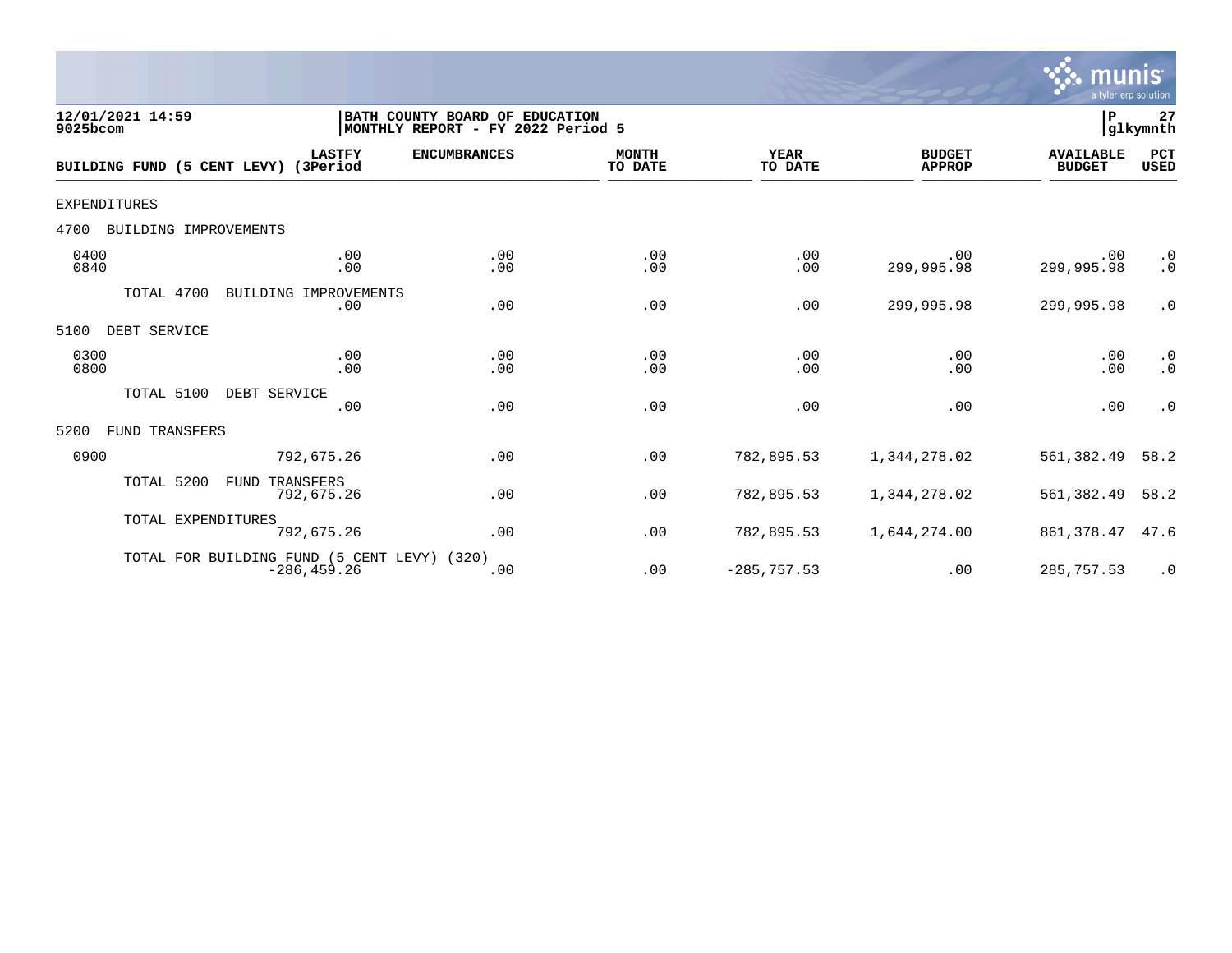|                                  |                         |                                                                     |                         |                        |                                | mu<br>a tyler erp solution        |                    |
|----------------------------------|-------------------------|---------------------------------------------------------------------|-------------------------|------------------------|--------------------------------|-----------------------------------|--------------------|
| 12/01/2021 14:59<br>9025bcom     |                         | BATH COUNTY BOARD OF EDUCATION<br>MONTHLY REPORT - FY 2022 Period 5 |                         |                        |                                | $\, {\bf P}$                      | 28<br>glkymnth     |
| CONSTRUCTION FUND (360)          | <b>LASTFY</b><br>Period | <b>ENCUMBRANCES</b>                                                 | <b>MONTH</b><br>TO DATE | <b>YEAR</b><br>TO DATE | <b>BUDGET</b><br><b>APPROP</b> | <b>AVAILABLE</b><br><b>BUDGET</b> | PCT<br><b>USED</b> |
| REVENUES                         |                         |                                                                     |                         |                        |                                |                                   |                    |
| <b>RECEIPTS</b>                  |                         |                                                                     |                         |                        |                                |                                   |                    |
| REVENUE FROM LOCAL SOURCES       |                         |                                                                     |                         |                        |                                |                                   |                    |
| EARNINGS ON INVESTMENTS          |                         |                                                                     |                         |                        |                                |                                   |                    |
| 1510 INT ON INV                  | .00                     | .00                                                                 | .00                     | .00                    | .00                            | .00                               | $\cdot$ 0          |
| TOTAL EARNINGS ON INVESTMENTS    | .00                     | .00                                                                 | .00                     | .00                    | .00                            | .00                               | $\cdot$ 0          |
| TOTAL REVENUE FROM LOCAL SOURCES | .00                     | .00                                                                 | .00                     | .00                    | .00                            | .00                               | $\cdot$ 0          |
| OTHER RECEIPTS                   |                         |                                                                     |                         |                        |                                |                                   |                    |
| <b>BOND ISSUANCE</b>             |                         |                                                                     |                         |                        |                                |                                   |                    |
| 5110 BOND PRIN                   | .00                     | .00                                                                 | .00                     | .00                    | .00                            | .00                               | $\cdot$ 0          |
| TOTAL BOND ISSUANCE              | .00                     | .00                                                                 | .00                     | .00                    | .00                            | .00                               | $\cdot$ 0          |
| INTERFUND TRANSFERS              |                         |                                                                     |                         |                        |                                |                                   |                    |
| 5210 FND XFER                    | .00                     | .00                                                                 | .00                     | .00                    | .00                            | .00                               | $\cdot$ 0          |
| TOTAL INTERFUND TRANSFERS        | .00                     | .00                                                                 | .00                     | .00                    | .00                            | .00                               | $\cdot$ 0          |
| TOTAL OTHER RECEIPTS             | .00                     | .00                                                                 | .00                     | .00                    | .00                            | .00                               | $\cdot$ 0          |
| TOTAL RECEIPTS                   | .00                     | .00                                                                 | .00                     | .00                    | .00                            | .00                               | $\cdot$ 0          |
| TOTAL REVENUE                    | .00                     | .00                                                                 | .00                     | .00                    | .00                            | .00                               | $\cdot$ 0          |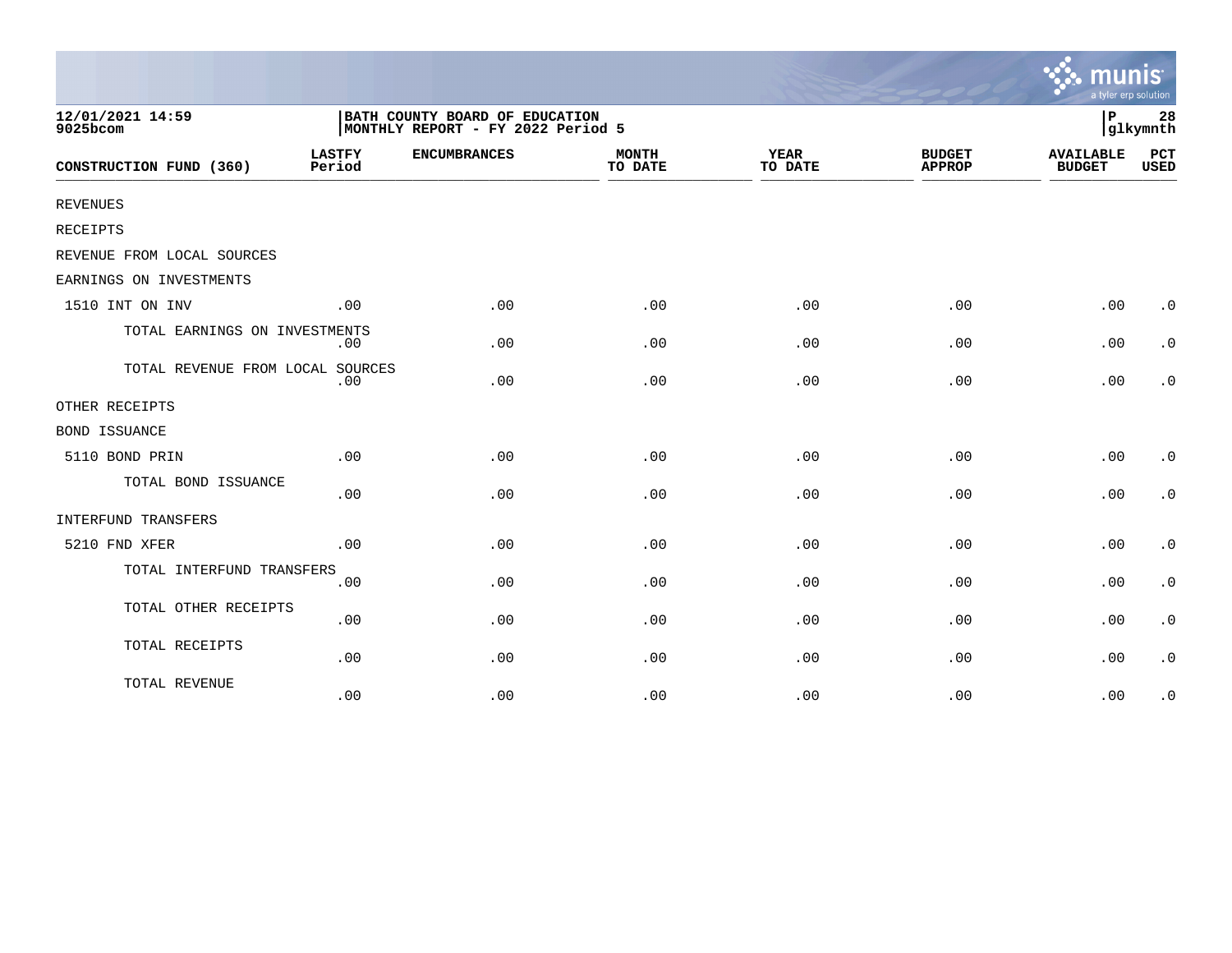|                                                              |                                                         |                                                                     |                                                      |                                                                |                                                                | mu<br>a tyler erp solution                                   |                                                                                                      |
|--------------------------------------------------------------|---------------------------------------------------------|---------------------------------------------------------------------|------------------------------------------------------|----------------------------------------------------------------|----------------------------------------------------------------|--------------------------------------------------------------|------------------------------------------------------------------------------------------------------|
| 12/01/2021 14:59<br>9025bcom                                 |                                                         | BATH COUNTY BOARD OF EDUCATION<br>MONTHLY REPORT - FY 2022 Period 5 |                                                      |                                                                |                                                                | l P                                                          | 29<br> glkymnth                                                                                      |
| CONSTRUCTION FUND (360)                                      | <b>LASTFY</b><br>Period                                 | <b>ENCUMBRANCES</b>                                                 | <b>MONTH</b><br>TO DATE                              | <b>YEAR</b><br>TO DATE                                         | <b>BUDGET</b><br><b>APPROP</b>                                 | <b>AVAILABLE</b><br><b>BUDGET</b>                            | PCT<br><b>USED</b>                                                                                   |
| EXPENDITURES                                                 |                                                         |                                                                     |                                                      |                                                                |                                                                |                                                              |                                                                                                      |
| 0000 RESTRICT TO REV & BAL SHT ONLY                          |                                                         |                                                                     |                                                      |                                                                |                                                                |                                                              |                                                                                                      |
| 0900                                                         | .00                                                     | .00                                                                 | .00                                                  | .00                                                            | .00                                                            | .00                                                          | . 0                                                                                                  |
| TOTAL 0000 RESTRICT TO REV & BAL SHT ONLY                    | .00                                                     | .00                                                                 | .00                                                  | .00                                                            | .00                                                            | .00                                                          | $\cdot$ 0                                                                                            |
| 4300 ARCHITECTURAL/ENGIN                                     |                                                         |                                                                     |                                                      |                                                                |                                                                |                                                              |                                                                                                      |
| 0300                                                         | .00                                                     | .00                                                                 | .00                                                  | .00                                                            | .00                                                            | .00                                                          | $\cdot$ 0                                                                                            |
| TOTAL 4300 ARCHITECTURAL/ENGIN                               | .00                                                     | .00                                                                 | .00                                                  | .00                                                            | .00                                                            | .00                                                          | . 0                                                                                                  |
| 4500 BUILDING ACQUISTIONS & CONSTRUCTION                     |                                                         |                                                                     |                                                      |                                                                |                                                                |                                                              |                                                                                                      |
| 0300<br>0400<br>0600<br>0700<br>0800<br>0840                 | .00<br>.00<br>.00<br>.00<br>.00<br>.00                  | .00<br>.00<br>.00<br>.00<br>.00<br>.00                              | .00<br>.00<br>.00<br>.00<br>.00<br>.00               | .00<br>.00<br>.00<br>.00<br>.00<br>.00                         | .00<br>.00<br>.00<br>.00<br>.00<br>.00                         | .00<br>.00<br>.00<br>.00<br>.00<br>.00                       | $\cdot$ 0<br>$\cdot$ 0<br>$\cdot$ 0<br>$\cdot$ 0<br>$\boldsymbol{\cdot}$ 0<br>$\cdot$ 0              |
| TOTAL 4500 BUILDING ACQUISTIONS & CONSTRUCTION               | .00                                                     | .00                                                                 | .00                                                  | .00                                                            | .00                                                            | .00                                                          | $\cdot$ 0                                                                                            |
| 4700 BUILDING IMPROVEMENTS                                   |                                                         |                                                                     |                                                      |                                                                |                                                                |                                                              |                                                                                                      |
| 0300<br>0400<br>0500<br>0600<br>0700<br>0800<br>0840<br>0900 | .00<br>481.91<br>.00<br>.00<br>.00<br>.00<br>.00<br>.00 | .00<br>.00<br>.00<br>.00<br>2,525.00<br>.00<br>.00<br>.00           | .00<br>.00<br>.00<br>.00<br>.00<br>.00<br>.00<br>.00 | .00<br>.00<br>.00<br>$.00 \,$<br>.00<br>.00<br>$.00 \,$<br>.00 | .00<br>.00<br>.00<br>$.00 \,$<br>.00<br>.00<br>$.00 \,$<br>.00 | .00<br>.00<br>.00<br>.00<br>$-2,525.00$<br>.00<br>.00<br>.00 | $\cdot$ 0<br>$\cdot$ 0<br>$\cdot$ 0<br>$\cdot$ 0<br>$\cdot$ 0<br>$\cdot$ 0<br>$\cdot$ 0<br>$\cdot$ 0 |
| TOTAL 4700 BUILDING IMPROVEMENTS                             |                                                         |                                                                     |                                                      |                                                                |                                                                |                                                              |                                                                                                      |
|                                                              | 481.91                                                  | 2,525.00                                                            | .00                                                  | .00                                                            | .00                                                            | $-2,525.00$                                                  | $\cdot$ 0                                                                                            |
| 5200 FUND TRANSFERS                                          |                                                         |                                                                     |                                                      |                                                                |                                                                |                                                              |                                                                                                      |
| 0900                                                         | .00                                                     | $.00$                                                               | .00                                                  | .00                                                            | .00                                                            | .00                                                          | . $\boldsymbol{0}$                                                                                   |
| TOTAL 5200 FUND TRANSFERS                                    | .00                                                     | $.00$                                                               | .00                                                  | .00                                                            | .00                                                            | .00                                                          | $\cdot$ 0                                                                                            |
| TOTAL EXPENDITURES                                           | 481.91                                                  | 2,525.00                                                            | .00                                                  | .00                                                            | .00                                                            | $-2,525.00$                                                  | $\cdot$ 0                                                                                            |
| TOTAL FOR CONSTRUCTION FUND (360)                            |                                                         |                                                                     |                                                      |                                                                |                                                                |                                                              |                                                                                                      |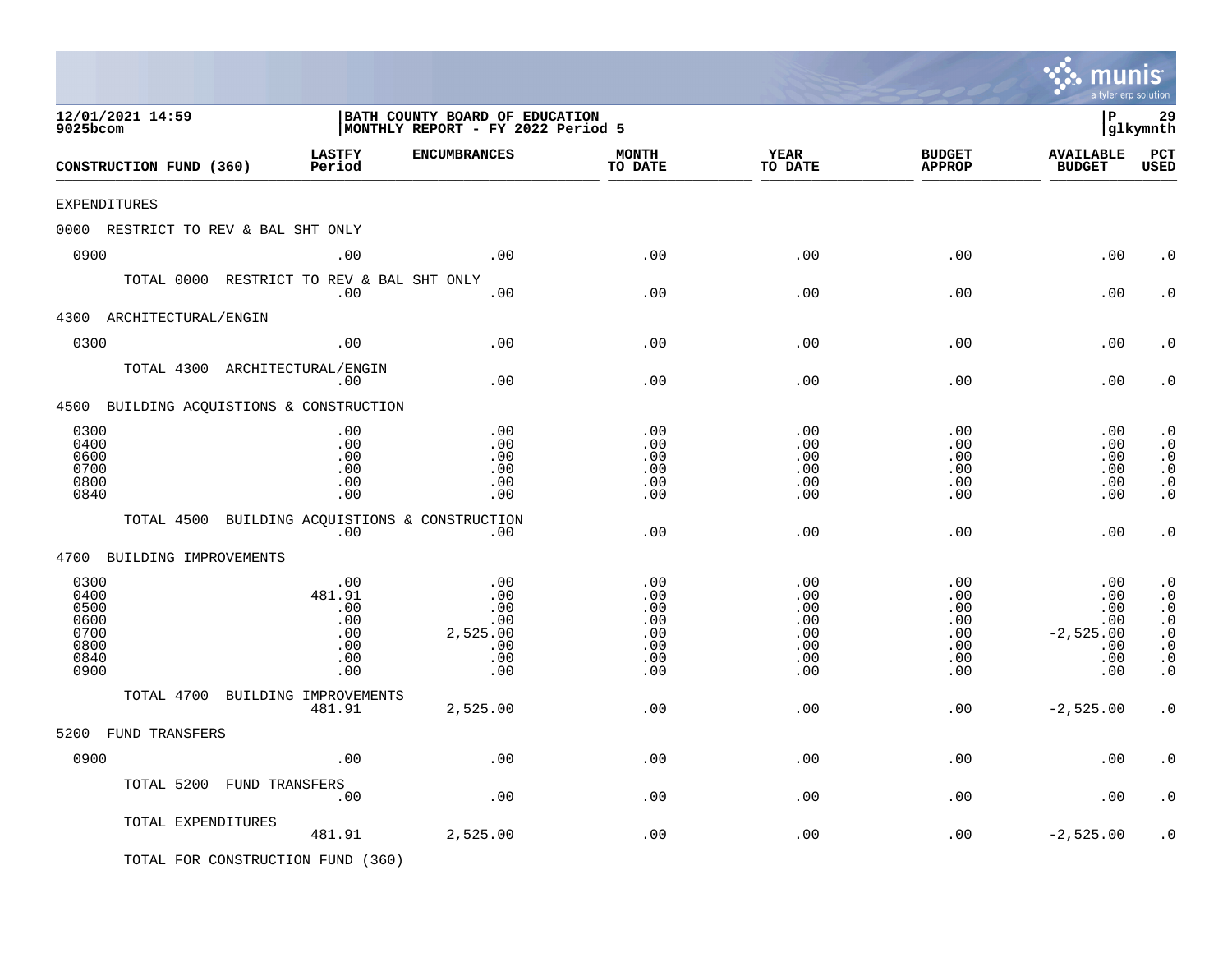|                              |                         |                                                                     |                         |                 |                                | munis<br>a tyler erp solution     |                 |
|------------------------------|-------------------------|---------------------------------------------------------------------|-------------------------|-----------------|--------------------------------|-----------------------------------|-----------------|
| 12/01/2021 14:59<br>9025bcom |                         | BATH COUNTY BOARD OF EDUCATION<br>MONTHLY REPORT - FY 2022 Period 5 |                         |                 |                                |                                   | 30<br> glkymnth |
| (360)<br>CONSTRUCTION FUND   | <b>LASTFY</b><br>Period | <b>ENCUMBRANCES</b>                                                 | <b>MONTH</b><br>TO DATE | YEAR<br>TO DATE | <b>BUDGET</b><br><b>APPROP</b> | <b>AVAILABLE</b><br><b>BUDGET</b> | PCT<br>USED     |
|                              | $-481.91$               | $-2,525.00$                                                         | .00                     | .00             | .00                            | 2,525.00                          | $\cdot$ 0       |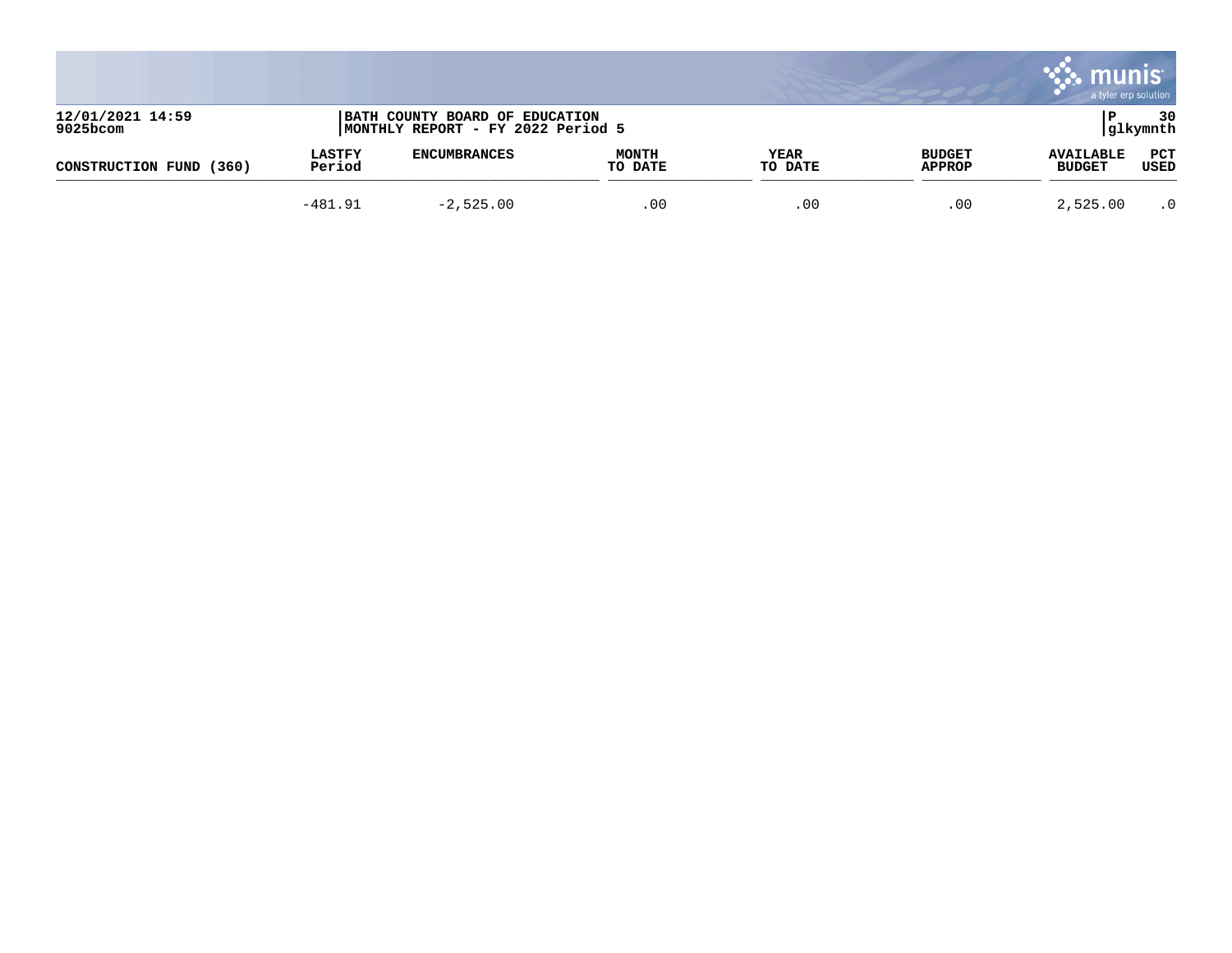|                                  |                         |                                                                     |                         |                 |                                | a tyler erp solution              |                    |
|----------------------------------|-------------------------|---------------------------------------------------------------------|-------------------------|-----------------|--------------------------------|-----------------------------------|--------------------|
| 12/01/2021 14:59<br>9025bcom     |                         | BATH COUNTY BOARD OF EDUCATION<br>MONTHLY REPORT - FY 2022 Period 5 |                         |                 |                                | P                                 | 31<br>glkymnth     |
| DEBT SERVICE FUND (400)          | <b>LASTFY</b><br>Period | <b>ENCUMBRANCES</b>                                                 | <b>MONTH</b><br>TO DATE | YEAR<br>TO DATE | <b>BUDGET</b><br><b>APPROP</b> | <b>AVAILABLE</b><br><b>BUDGET</b> | PCT<br><b>USED</b> |
| <b>REVENUES</b>                  |                         |                                                                     |                         |                 |                                |                                   |                    |
| RECEIPTS                         |                         |                                                                     |                         |                 |                                |                                   |                    |
| REVENUE FROM LOCAL SOURCES       |                         |                                                                     |                         |                 |                                |                                   |                    |
| EARNINGS ON INVESTMENTS          |                         |                                                                     |                         |                 |                                |                                   |                    |
| 1510 INT ON INV                  | .00                     | .00                                                                 | .00                     | .00             | .00                            | .00                               | $\cdot$ 0          |
| TOTAL EARNINGS ON INVESTMENTS    | .00                     | .00                                                                 | .00                     | .00             | .00                            | .00                               | . 0                |
| TOTAL REVENUE FROM LOCAL SOURCES | .00                     | .00                                                                 | .00                     | .00             | .00                            | .00                               | . 0                |
| REVENUE FROM STATE SOURCES       |                         |                                                                     |                         |                 |                                |                                   |                    |
| REVENUE ON BEHALF PAYMENTS       |                         |                                                                     |                         |                 |                                |                                   |                    |
| 3900 ON-BEHALF                   | .00.                    | .00                                                                 | .00                     | .00             | .00                            | .00                               | $\cdot$ 0          |
| TOTAL REVENUE ON BEHALF PAYMENTS | .00                     | .00                                                                 | .00                     | .00             | .00                            | .00                               | . 0                |
| TOTAL REVENUE FROM STATE SOURCES | .00                     | .00                                                                 | .00                     | .00             | .00                            | .00                               | $\cdot$ 0          |
| OTHER RECEIPTS                   |                         |                                                                     |                         |                 |                                |                                   |                    |
| <b>BOND ISSUANCE</b>             |                         |                                                                     |                         |                 |                                |                                   |                    |
| 5110 BOND PRIN                   | .00                     | .00                                                                 | .00                     | .00             | .00                            | .00                               | $\cdot$ 0          |
| TOTAL BOND ISSUANCE              | .00                     | .00                                                                 | .00                     | .00             | .00                            | .00                               | $\cdot$ 0          |
| INTERFUND TRANSFERS              |                         |                                                                     |                         |                 |                                |                                   |                    |
| 5210 FND XFER                    | 792,675.26              | .00                                                                 | .00                     | 782,895.53      | 1,344,278.02                   | 561,382.49                        | 58.2               |
| TOTAL INTERFUND TRANSFERS        | 792,675.26              | .00                                                                 | .00                     | 782,895.53      | 1,344,278.02                   | 561,382.49                        | 58.2               |
| TOTAL OTHER RECEIPTS             | 792,675.26              | .00                                                                 | .00                     | 782,895.53      | 1,344,278.02                   | 561,382.49                        | 58.2               |
| TOTAL RECEIPTS                   | 792,675.26              | .00                                                                 | .00                     | 782,895.53      | 1,344,278.02                   | 561,382.49                        | 58.2               |
| TOTAL REVENUE                    | 792,675.26              | .00                                                                 | .00                     | 782,895.53      | 1,344,278.02                   | 561,382.49                        | 58.2               |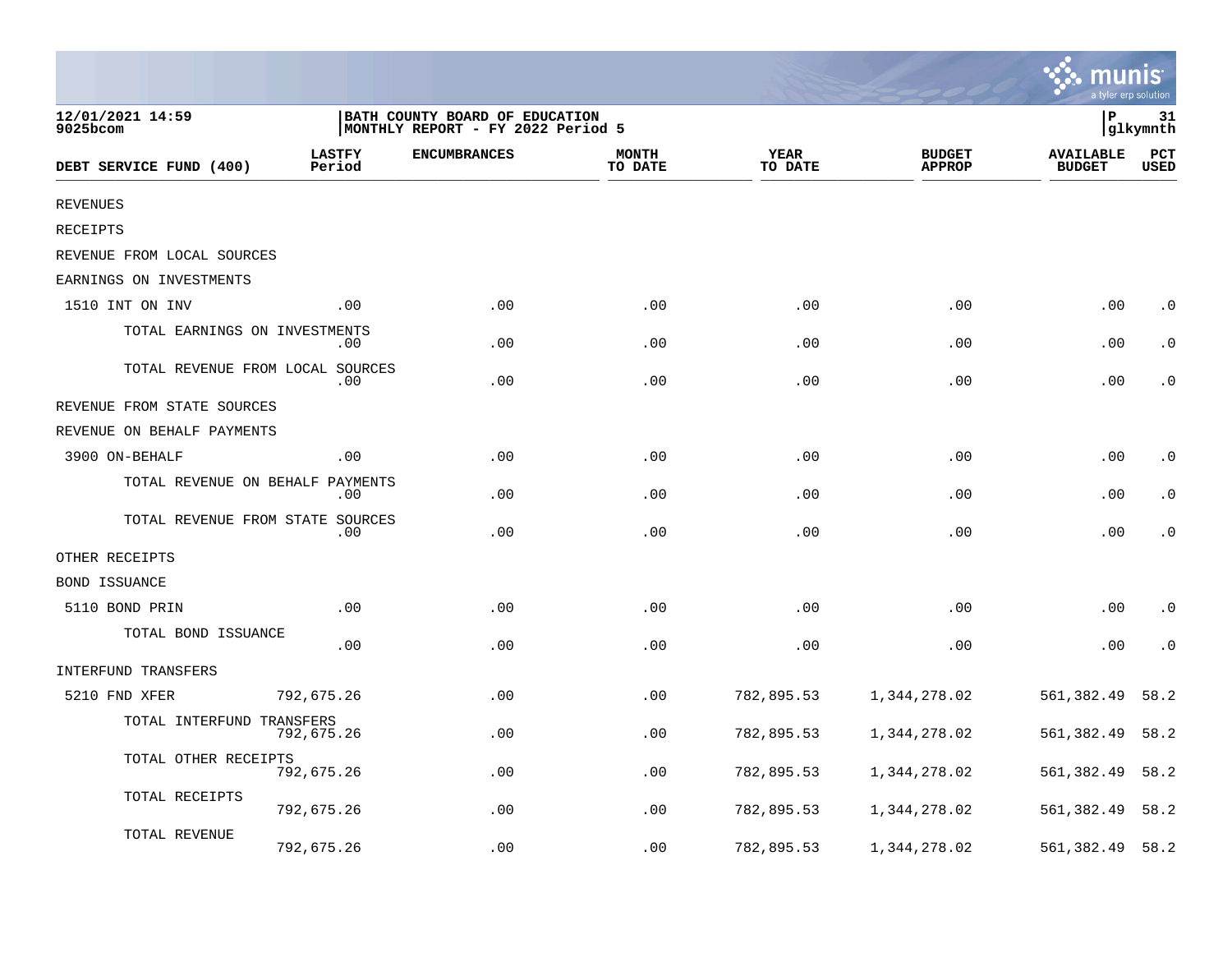

| 12/01/2021 14:59<br>9025bcom |                                          | BATH COUNTY BOARD OF EDUCATION<br>MONTHLY REPORT - FY 2022 Period 5 |                         |                        |                                |                                   |                           |  |
|------------------------------|------------------------------------------|---------------------------------------------------------------------|-------------------------|------------------------|--------------------------------|-----------------------------------|---------------------------|--|
| DEBT SERVICE FUND (400)      | <b>LASTFY</b><br>Period                  | <b>ENCUMBRANCES</b>                                                 | <b>MONTH</b><br>TO DATE | <b>YEAR</b><br>TO DATE | <b>BUDGET</b><br><b>APPROP</b> | <b>AVAILABLE</b><br><b>BUDGET</b> | PCT<br>USED               |  |
| EXPENDITURES                 |                                          |                                                                     |                         |                        |                                |                                   |                           |  |
| DEBT SERVICE<br>5100         |                                          |                                                                     |                         |                        |                                |                                   |                           |  |
| 0800<br>0900                 | 792,675.26<br>.00                        | 561,382.52<br>.00                                                   | .00<br>.00              | 782,895.53<br>.00      | 1,344,278.02<br>.00            | .00                               | $-.03$ 100.0<br>$\cdot$ 0 |  |
| TOTAL 5100                   | DEBT SERVICE<br>792,675.26               | 561,382.52                                                          | .00                     | 782,895.53             | 1,344,278.02                   |                                   | $-.03$ 100.0              |  |
| 5200<br>FUND<br>TRANSFERS    |                                          |                                                                     |                         |                        |                                |                                   |                           |  |
| 0900                         | .00                                      | .00                                                                 | .00                     | .00                    | .00                            | .00                               | .0                        |  |
| TOTAL 5200                   | FUND TRANSFERS<br>.00                    | .00                                                                 | .00                     | .00                    | .00                            | .00                               | .0                        |  |
| TOTAL EXPENDITURES           | 792,675.26                               | 561,382.52                                                          | .00                     | 782,895.53             | 1,344,278.02                   |                                   | $-.03$ 100.0              |  |
|                              | TOTAL FOR DEBT SERVICE FUND (400)<br>.00 | $-561, 382.52$                                                      | .00                     | .00                    | .00                            | 561,382.52                        | .0                        |  |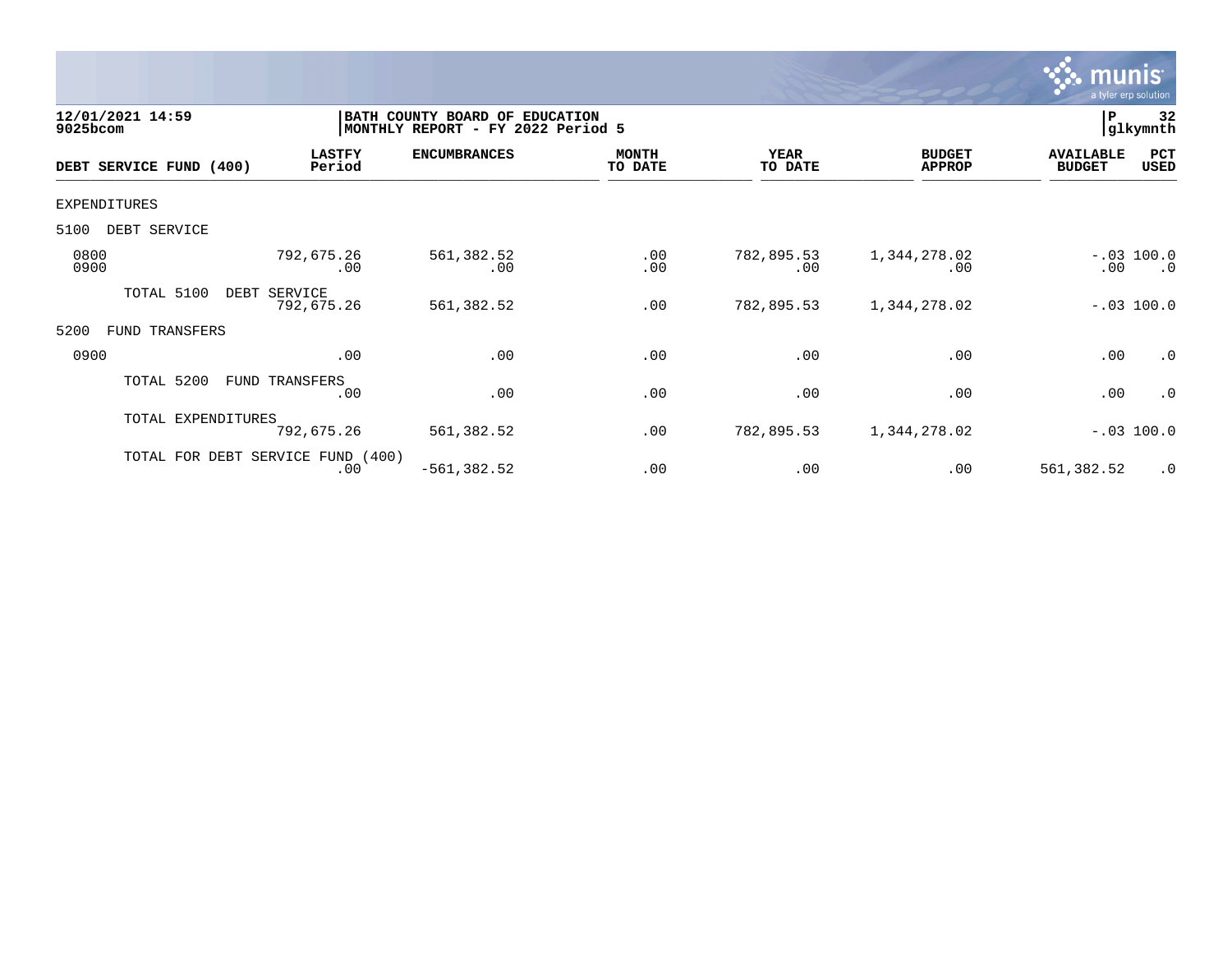|                                                                                                                                                                                                                                               |                                                                                            |                                                                                         |                                                                                              |                                                                                              |                                                                                                        | munis                                                                                                  | a tyler erp solution                                                                                                                                                   |
|-----------------------------------------------------------------------------------------------------------------------------------------------------------------------------------------------------------------------------------------------|--------------------------------------------------------------------------------------------|-----------------------------------------------------------------------------------------|----------------------------------------------------------------------------------------------|----------------------------------------------------------------------------------------------|--------------------------------------------------------------------------------------------------------|--------------------------------------------------------------------------------------------------------|------------------------------------------------------------------------------------------------------------------------------------------------------------------------|
| 12/01/2021 14:59<br>9025bcom                                                                                                                                                                                                                  |                                                                                            | BATH COUNTY BOARD OF EDUCATION<br>MONTHLY REPORT - FY 2022 Period 5                     |                                                                                              |                                                                                              |                                                                                                        | l P                                                                                                    | 33<br> glkymnth                                                                                                                                                        |
| FOOD SERVICE FUND (51)                                                                                                                                                                                                                        | <b>LASTFY</b><br>Period                                                                    | <b>ENCUMBRANCES</b>                                                                     | <b>MONTH</b><br>TO DATE                                                                      | <b>YEAR</b><br>TO DATE                                                                       | <b>BUDGET</b><br><b>APPROP</b>                                                                         | <b>AVAILABLE</b><br><b>BUDGET</b>                                                                      | PCT<br><b>USED</b>                                                                                                                                                     |
| <b>REVENUES</b>                                                                                                                                                                                                                               |                                                                                            |                                                                                         |                                                                                              |                                                                                              |                                                                                                        |                                                                                                        |                                                                                                                                                                        |
| 0999 BEGINNING BALANCE                                                                                                                                                                                                                        |                                                                                            |                                                                                         |                                                                                              |                                                                                              |                                                                                                        |                                                                                                        |                                                                                                                                                                        |
| TOTAL 0999 BEGINNING BALANCE                                                                                                                                                                                                                  | 2,096,569.51                                                                               | .00                                                                                     | .00                                                                                          | .00                                                                                          | 2,000,000.00                                                                                           | 2,000,000.00                                                                                           | $\cdot$ 0                                                                                                                                                              |
| RECEIPTS                                                                                                                                                                                                                                      |                                                                                            |                                                                                         |                                                                                              |                                                                                              |                                                                                                        |                                                                                                        |                                                                                                                                                                        |
| REVENUE FROM LOCAL SOURCES                                                                                                                                                                                                                    |                                                                                            |                                                                                         |                                                                                              |                                                                                              |                                                                                                        |                                                                                                        |                                                                                                                                                                        |
| EARNINGS ON INVESTMENTS                                                                                                                                                                                                                       |                                                                                            |                                                                                         |                                                                                              |                                                                                              |                                                                                                        |                                                                                                        |                                                                                                                                                                        |
| 1510 INT ON INV                                                                                                                                                                                                                               | 4,179.48                                                                                   | $.00 \,$                                                                                | 766.86                                                                                       | 3,901.30                                                                                     | 3,000.00                                                                                               | $-901.30$ 130.0                                                                                        |                                                                                                                                                                        |
| TOTAL EARNINGS ON INVESTMENTS                                                                                                                                                                                                                 | 4,179.48                                                                                   | .00                                                                                     | 766.86                                                                                       | 3,901.30                                                                                     | 3,000.00                                                                                               | $-901.30$ 130.0                                                                                        |                                                                                                                                                                        |
| FOOD SERVICE                                                                                                                                                                                                                                  |                                                                                            |                                                                                         |                                                                                              |                                                                                              |                                                                                                        |                                                                                                        |                                                                                                                                                                        |
| 1611 REIMB LNCH<br>1612 REIMB BRKF<br>1613 REIMB MILK<br>1621 NO-RMB LNH<br>1622 NO-RMB BKF<br>1623 NO-RMB MLK<br>1624 NO-RMB ALA<br>1627 NO-RM VEND<br>1628 NO-RM VEND<br>1629 NO-RM OTHR<br>1630 SPEC FUNC<br>1631 CATERING<br>1637 VENDING | 689.95<br>.00<br>.00<br>.00<br>.00<br>.00<br>.00<br>.00<br>.00<br>.00<br>.00<br>.00<br>.00 | .00<br>.00<br>.00<br>.00<br>.00<br>.00<br>.00<br>.00<br>.00<br>.00<br>.00<br>.00<br>.00 | 1,041.07<br>.00<br>.00<br>.00<br>.00<br>.00<br>.00<br>.00<br>.00<br>.00<br>.00<br>.00<br>.00 | 6,197.32<br>.00<br>.00<br>.00<br>.00<br>.00<br>.00<br>.00<br>.00<br>.00<br>.00<br>.00<br>.00 | 67,000.00<br>600.00<br>.00<br>.00<br>.00<br>.00<br>.00<br>.00<br>.00<br>.00<br>400.00<br>500.00<br>.00 | 60,802.68<br>600.00<br>.00<br>.00<br>.00<br>.00<br>.00<br>.00<br>.00<br>.00<br>400.00<br>500.00<br>.00 | 9.3<br>$\cdot$ 0<br>$\cdot$ 0<br>$\cdot$ 0<br>$\cdot$ 0<br>$\cdot$ 0<br>$\cdot$ 0<br>$\cdot$ 0<br>$\cdot$ 0<br>$\cdot$ 0<br>$\cdot$ 0<br>$\boldsymbol{\cdot}$ 0<br>. 0 |
| TOTAL FOOD SERVICE                                                                                                                                                                                                                            | 689.95                                                                                     | .00                                                                                     | 1,041.07                                                                                     | 6,197.32                                                                                     | 68,500.00                                                                                              | 62,302.68                                                                                              | 9.1                                                                                                                                                                    |
| OTHER REVENUE FROM LOCAL SOURCES                                                                                                                                                                                                              |                                                                                            |                                                                                         |                                                                                              |                                                                                              |                                                                                                        |                                                                                                        |                                                                                                                                                                        |
| 1920 CONTRIBUTE<br>1980 PRYR REFND<br>1990 MISC REV<br>1993 OTH REBATE<br>1994 RET INSUFF                                                                                                                                                     | .00<br>.00<br>.00<br>.00<br>.00                                                            | .00<br>.00<br>.00<br>.00<br>.00                                                         | .00<br>.00<br>.00<br>.00<br>.00                                                              | .00<br>.00<br>.00<br>.00<br>.00                                                              | .00<br>$.00 \,$<br>2,000.00<br>.00<br>.00                                                              | .00<br>.00<br>2,000.00<br>.00<br>.00                                                                   | $\cdot$ 0<br>$\boldsymbol{\cdot}$ 0<br>$\cdot$ 0<br>$\cdot$ 0<br>$\cdot$ 0                                                                                             |
|                                                                                                                                                                                                                                               | TOTAL OTHER REVENUE FROM LOCAL SOURCES<br>.00                                              | .00                                                                                     | .00                                                                                          | .00                                                                                          | 2,000.00                                                                                               | 2,000.00                                                                                               | $\cdot$ 0                                                                                                                                                              |
|                                                                                                                                                                                                                                               | TOTAL REVENUE FROM LOCAL SOURCES<br>4,869.43                                               | .00                                                                                     | 1,807.93                                                                                     | 10,098.62                                                                                    | 73,500.00                                                                                              | 63, 401.38 13.7                                                                                        |                                                                                                                                                                        |

 $\mathcal{L}$ 

REVENUE FROM STATE SOURCES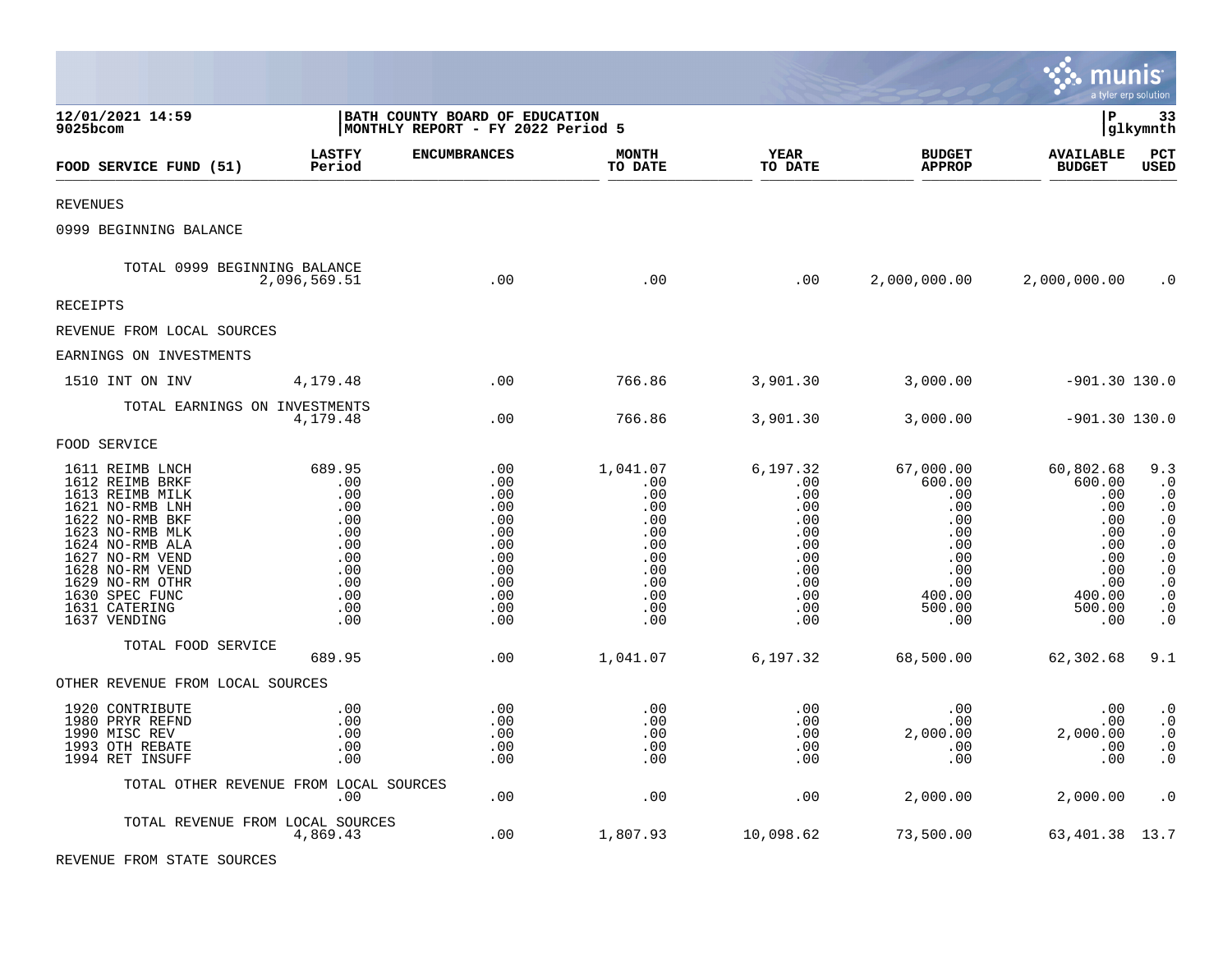

| 12/01/2021 14:59<br>$9025$ bcom                |                         | BATH COUNTY BOARD OF EDUCATION<br>MONTHLY REPORT - FY 2022 Period 5 |                         |                 |                                | lР                                | 34<br> glkymnth        |
|------------------------------------------------|-------------------------|---------------------------------------------------------------------|-------------------------|-----------------|--------------------------------|-----------------------------------|------------------------|
| FOOD SERVICE FUND (51)                         | <b>LASTFY</b><br>Period | <b>ENCUMBRANCES</b>                                                 | <b>MONTH</b><br>TO DATE | YEAR<br>TO DATE | <b>BUDGET</b><br><b>APPROP</b> | <b>AVAILABLE</b><br><b>BUDGET</b> | PCT<br><b>USED</b>     |
|                                                |                         |                                                                     |                         |                 |                                |                                   |                        |
| RESTRICTED                                     |                         |                                                                     |                         |                 |                                |                                   |                        |
| 3200 RES STATE                                 | .00                     | .00                                                                 | .00                     | .00             | 33,000.00                      | 33,000.00                         | $\cdot$ 0              |
| TOTAL RESTRICTED                               | .00                     | .00                                                                 | .00                     | .00             | 33,000.00                      | 33,000.00                         | $\cdot$ 0              |
| REVENUE ON BEHALF PAYMENTS                     |                         |                                                                     |                         |                 |                                |                                   |                        |
| 3900 ON-BEHALF                                 | .00                     | .00                                                                 | .00                     | .00             | .00                            | .00                               | $\cdot$ 0              |
| TOTAL REVENUE ON BEHALF                        | PAYMENTS<br>.00         | .00                                                                 | .00                     | .00             | .00                            | .00                               | $\cdot$ 0              |
| TOTAL REVENUE FROM STATE SOURCES               | .00                     | .00                                                                 | .00                     | .00             | 33,000.00                      | 33,000.00                         | . 0                    |
| REVENUE FROM FEDERAL SOURCES                   |                         |                                                                     |                         |                 |                                |                                   |                        |
| RESTRICTED THROUGH THE STATE                   |                         |                                                                     |                         |                 |                                |                                   |                        |
| 4500 RES FED/ST                                | 337,949.43              | .00                                                                 | 206,108.40              | 570,770.64      | 919,000.00                     | 348,229.36                        | 62.1                   |
| TOTAL RESTRICTED THROUGH THE STATE             | 337,949.43              | .00                                                                 | 206,108.40              | 570,770.64      | 919,000.00                     | 348, 229. 36 62. 1                |                        |
| CHILD NUTRITION PROGRAM DONATED COMMODIT       |                         |                                                                     |                         |                 |                                |                                   |                        |
| 4950 CHD NT DC                                 | .00                     | .00                                                                 | .00                     | .00             | .00                            | .00                               | $\cdot$ 0              |
| TOTAL CHILD NUTRITION PROGRAM DONATED COMMODIT | .00                     | .00                                                                 | .00                     | .00             | .00                            | .00                               | $\cdot$ 0              |
| TOTAL REVENUE FROM FEDERAL SOURCES             | 337,949.43              | .00                                                                 | 206,108.40              | 570,770.64      | 919,000.00                     | 348,229.36                        | 62.1                   |
| OTHER RECEIPTS                                 |                         |                                                                     |                         |                 |                                |                                   |                        |
| INTERFUND TRANSFERS                            |                         |                                                                     |                         |                 |                                |                                   |                        |
| 5210 FND XFER                                  | .00                     | .00                                                                 | .00                     | .00             | .00                            | .00                               | $\cdot$ 0              |
| TOTAL INTERFUND TRANSFERS                      | .00                     | .00                                                                 | .00                     | .00             | .00                            | .00                               | $\cdot$ 0              |
| SALE OR COMP FOR LOSS OF ASSETS                |                         |                                                                     |                         |                 |                                |                                   |                        |
| 5341 SALE EQUIP<br>5342 LOSS EQUIP             | .00<br>.00              | .00<br>.00                                                          | .00<br>.00              | .00<br>.00      | .00<br>.00                     | .00<br>.00                        | $\cdot$ 0<br>$\cdot$ 0 |
| TOTAL SALE OR COMP FOR LOSS OF ASSETS          | $.00 \,$                | .00                                                                 | .00                     | .00             | .00                            | .00                               | $\cdot$ 0              |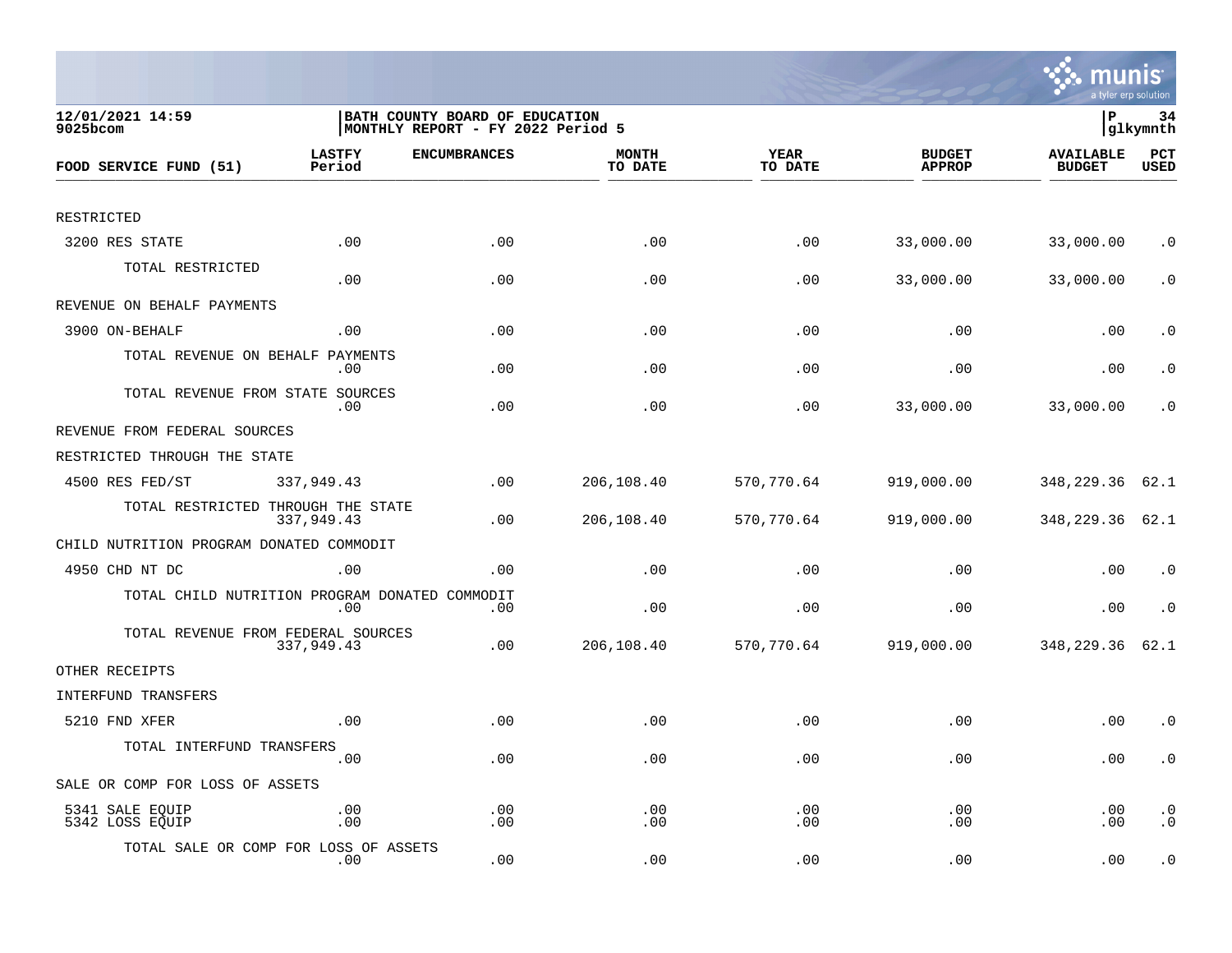|                              |                         |                                                                     |                         |                 |                                | munis<br>a tyler erp solution     |                    |
|------------------------------|-------------------------|---------------------------------------------------------------------|-------------------------|-----------------|--------------------------------|-----------------------------------|--------------------|
| 12/01/2021 14:59<br>9025bcom |                         | BATH COUNTY BOARD OF EDUCATION<br>MONTHLY REPORT - FY 2022 Period 5 |                         |                 |                                | P                                 | 35<br>glkymnth     |
| FOOD SERVICE FUND (51)       | <b>LASTFY</b><br>Period | <b>ENCUMBRANCES</b>                                                 | <b>MONTH</b><br>TO DATE | YEAR<br>TO DATE | <b>BUDGET</b><br><b>APPROP</b> | <b>AVAILABLE</b><br><b>BUDGET</b> | <b>PCT</b><br>USED |
| TOTAL OTHER RECEIPTS         | .00                     | .00                                                                 | .00                     | .00             | .00                            | .00                               | $\cdot$ 0          |
| TOTAL RECEIPTS               | 342,818.86              | .00                                                                 | 207,916.33              | 580,869.26      | 1,025,500.00                   | 444,630.74                        | 56.6               |
| TOTAL REVENUE                | 2,439,388.37            | .00                                                                 | 207,916.33              | 580,869.26      | 3,025,500.00                   | 2,444,630.74 19.2                 |                    |

the contract of the contract of

a sa mga magaalang na mga magaalang ng mga magaalang ng mga magaalang ng magaalang ng magaalang ng magaalang n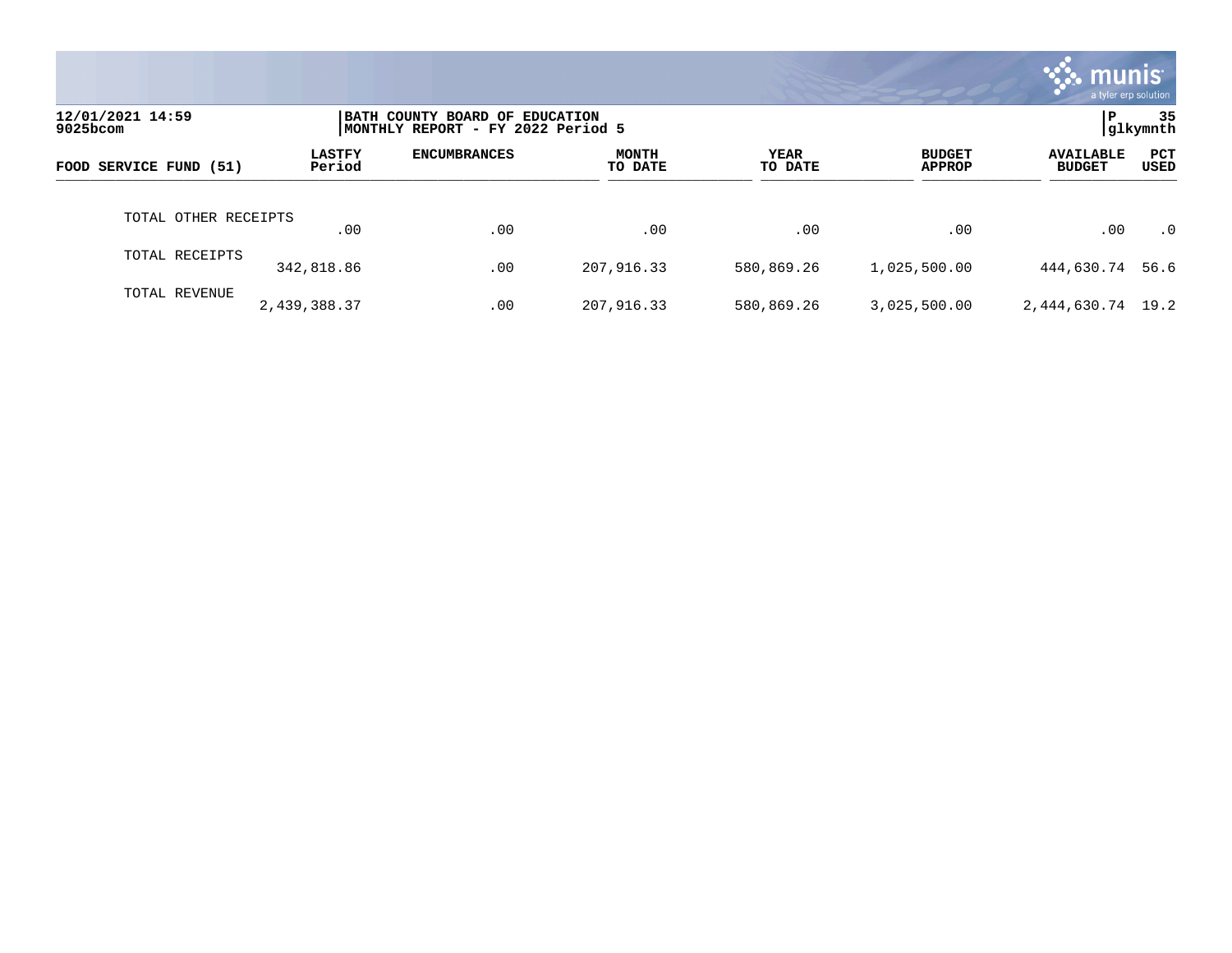|                                                                      |                                                                                                                            |                                                                                                        |                                                                                   |                                                                                                            |                                                                                                                         | mu                                                                                                                      | <b>nıs</b><br>a tyler erp solution                                                |
|----------------------------------------------------------------------|----------------------------------------------------------------------------------------------------------------------------|--------------------------------------------------------------------------------------------------------|-----------------------------------------------------------------------------------|------------------------------------------------------------------------------------------------------------|-------------------------------------------------------------------------------------------------------------------------|-------------------------------------------------------------------------------------------------------------------------|-----------------------------------------------------------------------------------|
| 12/01/2021 14:59<br>9025bcom                                         |                                                                                                                            | BATH COUNTY BOARD OF EDUCATION<br>MONTHLY REPORT - FY 2022 Period 5                                    |                                                                                   |                                                                                                            |                                                                                                                         | l P                                                                                                                     | 36<br> glkymnth                                                                   |
| FOOD SERVICE FUND (51)                                               | <b>LASTFY</b><br>Period                                                                                                    | <b>ENCUMBRANCES</b>                                                                                    | <b>MONTH</b><br>TO DATE                                                           | YEAR<br>TO DATE                                                                                            | <b>BUDGET</b><br><b>APPROP</b>                                                                                          | <b>AVAILABLE</b><br><b>BUDGET</b>                                                                                       | PCT<br><b>USED</b>                                                                |
| <b>EXPENDITURES</b>                                                  |                                                                                                                            |                                                                                                        |                                                                                   |                                                                                                            |                                                                                                                         |                                                                                                                         |                                                                                   |
|                                                                      | 0000 RESTRICT TO REV & BAL SHT ONLY                                                                                        |                                                                                                        |                                                                                   |                                                                                                            |                                                                                                                         |                                                                                                                         |                                                                                   |
| 0300                                                                 | .00                                                                                                                        | .00                                                                                                    | .00                                                                               | .00                                                                                                        | .00                                                                                                                     | .00                                                                                                                     | $\cdot$ 0                                                                         |
|                                                                      | TOTAL 0000 RESTRICT TO REV & BAL SHT ONLY<br>.00                                                                           | .00                                                                                                    | .00                                                                               | .00                                                                                                        | .00                                                                                                                     | .00                                                                                                                     | $\cdot$ 0                                                                         |
| 2700 STUDENT TRANSPORTATION                                          |                                                                                                                            |                                                                                                        |                                                                                   |                                                                                                            |                                                                                                                         |                                                                                                                         |                                                                                   |
| 0100<br>0200                                                         | .00<br>.00                                                                                                                 | .00<br>.00                                                                                             | .00<br>.00                                                                        | .00<br>.00                                                                                                 | 151.00<br>47.00                                                                                                         | 151.00<br>47.00                                                                                                         | $\cdot$ 0<br>$\cdot$ 0                                                            |
|                                                                      | TOTAL 2700 STUDENT TRANSPORTATION<br>.00                                                                                   | .00                                                                                                    | .00                                                                               | .00                                                                                                        | 198.00                                                                                                                  | 198.00                                                                                                                  | $\cdot$ 0                                                                         |
| 3100 FOOD SERVICE OPERATION                                          |                                                                                                                            |                                                                                                        |                                                                                   |                                                                                                            |                                                                                                                         |                                                                                                                         |                                                                                   |
| 0100<br>0200<br>0280<br>0300<br>0400<br>0500<br>0600<br>0700<br>0800 | 139,623.94<br>43,352.05<br>$\overline{\phantom{0}}$ .00<br>800.00<br>621.85<br>241.50<br>192,649.68<br>40,108.26<br>290.50 | $\begin{array}{c} 0.00 \\ -0.00 \end{array}$<br>.00<br>.00<br>96.39<br>.00<br>114,320.34<br>.00<br>.00 | 38,482.21<br>13,094.43<br>.00<br>.00<br>100.00<br>.00<br>107,661.16<br>.00<br>.00 | 151,857.51<br>51,671.92<br>$\sim 00$<br>4,735.00<br>2,305.57<br>93.00<br>294,407.29<br>$\sim 00$<br>268.00 | 506,358.00<br>194,000.00<br>$\overline{00}$<br>19,050.00<br>231,799.00<br>5,723.00<br>1,756,263.00<br>262,109.00<br>.00 | 354,500.49<br>142,328.08<br>$\sim 00$<br>14,315.00<br>229,397.04<br>5,630.00<br>1,347,535.37<br>262,109.00<br>$-268.00$ | 30.0<br>26.6<br>$\cdot$ 0<br>24.9<br>1.0<br>1.6<br>23.3<br>$\cdot$ 0<br>$\cdot$ 0 |
|                                                                      | TOTAL 3100 FOOD SERVICE OPERATION<br>417,687.78                                                                            | 114,416.73                                                                                             | 159,337.80                                                                        | 505,338.29                                                                                                 | 2,975,302.00                                                                                                            | 2,355,546.98 20.8                                                                                                       |                                                                                   |
| 5200 FUND TRANSFERS                                                  |                                                                                                                            |                                                                                                        |                                                                                   |                                                                                                            |                                                                                                                         |                                                                                                                         |                                                                                   |
| 0900                                                                 | 24,962.11                                                                                                                  | $\sim 00$                                                                                              | 15,014.37                                                                         | 27,842.80                                                                                                  | 50,000.00                                                                                                               | 22, 157. 20 55. 7                                                                                                       |                                                                                   |
|                                                                      | TOTAL 5200 FUND TRANSFERS<br>24,962.11                                                                                     | $\sim$ 00                                                                                              | 15,014.37                                                                         | 27,842.80                                                                                                  | 50,000.00                                                                                                               | 22, 157. 20 55. 7                                                                                                       |                                                                                   |
|                                                                      | TOTAL EXPENDITURES<br>442,649.89                                                                                           | 114,416.73                                                                                             | 174,352.17                                                                        | 533,181.09                                                                                                 | 3,025,500.00                                                                                                            | 2,377,902.18 21.4                                                                                                       |                                                                                   |
|                                                                      | TOTAL FOR FOOD SERVICE FUND (51)<br>1,996,738.48                                                                           | $-114, 416.73$                                                                                         | 33,564.16                                                                         | 47,688.17                                                                                                  | .00                                                                                                                     | 66,728.56                                                                                                               | $\cdot$ 0                                                                         |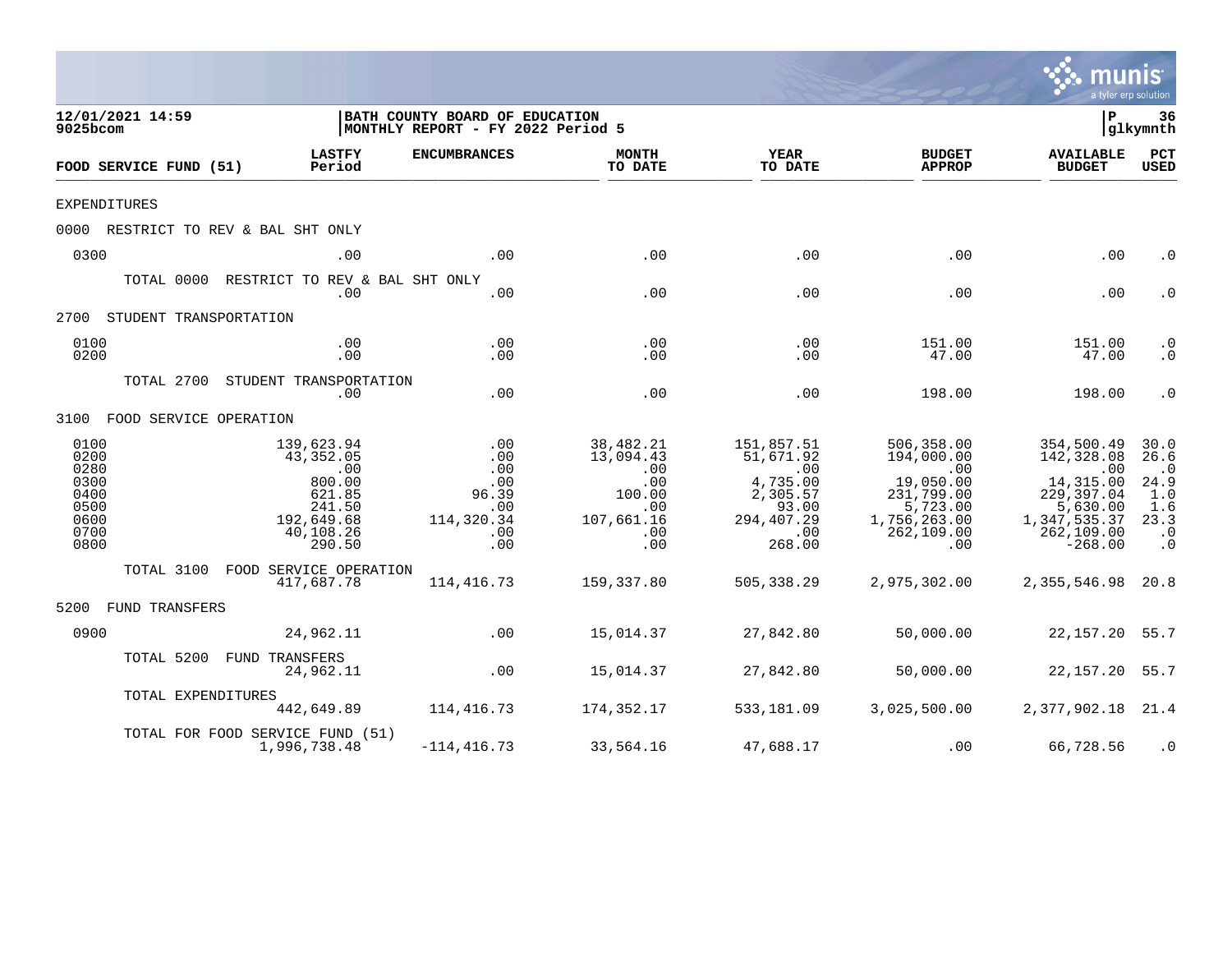|                                  |                                                |                                                                     |                         |                        |                                | <b>::: munis</b><br>a tyler erp solution |                        |
|----------------------------------|------------------------------------------------|---------------------------------------------------------------------|-------------------------|------------------------|--------------------------------|------------------------------------------|------------------------|
| 12/01/2021 14:59<br>9025bcom     |                                                | BATH COUNTY BOARD OF EDUCATION<br>MONTHLY REPORT - FY 2022 Period 5 |                         |                        |                                | l P                                      | 37<br> glkymnth        |
| CHILD CARE (52)                  | <b>LASTFY</b><br>Period                        | <b>ENCUMBRANCES</b>                                                 | <b>MONTH</b><br>TO DATE | <b>YEAR</b><br>TO DATE | <b>BUDGET</b><br><b>APPROP</b> | <b>AVAILABLE</b><br><b>BUDGET</b>        | $_{\rm PCT}$<br>USED   |
| <b>REVENUES</b>                  |                                                |                                                                     |                         |                        |                                |                                          |                        |
| 0999 BEGINNING BALANCE           |                                                |                                                                     |                         |                        |                                |                                          |                        |
| TOTAL 0999 BEGINNING BALANCE     | 20,633.54                                      | .00                                                                 | .00                     | .00                    | 6,251.90                       | 6,251.90                                 | $\cdot$ 0              |
| RECEIPTS                         |                                                |                                                                     |                         |                        |                                |                                          |                        |
| REVENUE FROM LOCAL SOURCES       |                                                |                                                                     |                         |                        |                                |                                          |                        |
| TUITION                          |                                                |                                                                     |                         |                        |                                |                                          |                        |
| 1310 TUIT IND                    | 9,980.00                                       | .00                                                                 | 5,383.00                | 19,099.00              | 99,051.43                      | 79,952.43 19.3                           |                        |
| TOTAL TUITION                    | 9,980.00                                       | .00                                                                 | 5,383.00                | 19,099.00              | 99,051.43                      | 79,952.43 19.3                           |                        |
| OTHER REVENUE FROM LOCAL SOURCES |                                                |                                                                     |                         |                        |                                |                                          |                        |
| 1920 CONTRIBUTE<br>1990 MISC REV | .00<br>.00                                     | .00<br>.00                                                          | .00<br>.00              | .00<br>.00             | .00<br>.00                     | .00<br>.00                               | $\cdot$ 0<br>$\cdot$ 0 |
|                                  | TOTAL OTHER REVENUE FROM LOCAL SOURCES<br>.00. | .00                                                                 | .00                     | .00                    | .00                            | .00                                      | $\cdot$ 0              |
| TOTAL REVENUE FROM LOCAL SOURCES | 9,980.00                                       | .00                                                                 | 5,383.00                | 19,099.00              | 99,051.43                      | 79,952.43                                | 19.3                   |
| REVENUE FROM STATE SOURCES       |                                                |                                                                     |                         |                        |                                |                                          |                        |
| EXPENDITURE REIMBURSEMENTS       |                                                |                                                                     |                         |                        |                                |                                          |                        |
| 3131 MISC REIMB                  | 29,093.19                                      | .00                                                                 | 1,893.00                | 15,515.00              | 40,000.00                      | 24,485.00                                | 38.8                   |
| TOTAL EXPENDITURE REIMBURSEMENTS | 29,093.19                                      | .00                                                                 | 1,893.00                | 15,515.00              | 40,000.00                      | 24,485.00                                | 38.8                   |
| REVENUE ON BEHALF PAYMENTS       |                                                |                                                                     |                         |                        |                                |                                          |                        |
| 3900 ON-BEHALF                   | .00                                            | .00                                                                 | .00                     | .00                    | .00                            | .00                                      | $\cdot$ 0              |
| TOTAL REVENUE ON BEHALF PAYMENTS | .00                                            | .00                                                                 | .00                     | .00                    | .00                            | .00                                      | $\cdot$ 0              |
| TOTAL REVENUE FROM STATE SOURCES | 29,093.19                                      | .00                                                                 | 1,893.00                | 15,515.00              | 40,000.00                      | 24,485.00                                | 38.8                   |
| REVENUE FROM FEDERAL SOURCES     |                                                |                                                                     |                         |                        |                                |                                          |                        |
| RESTRICTED THROUGH THE STATE     |                                                |                                                                     |                         |                        |                                |                                          |                        |

 $\mathcal{L}$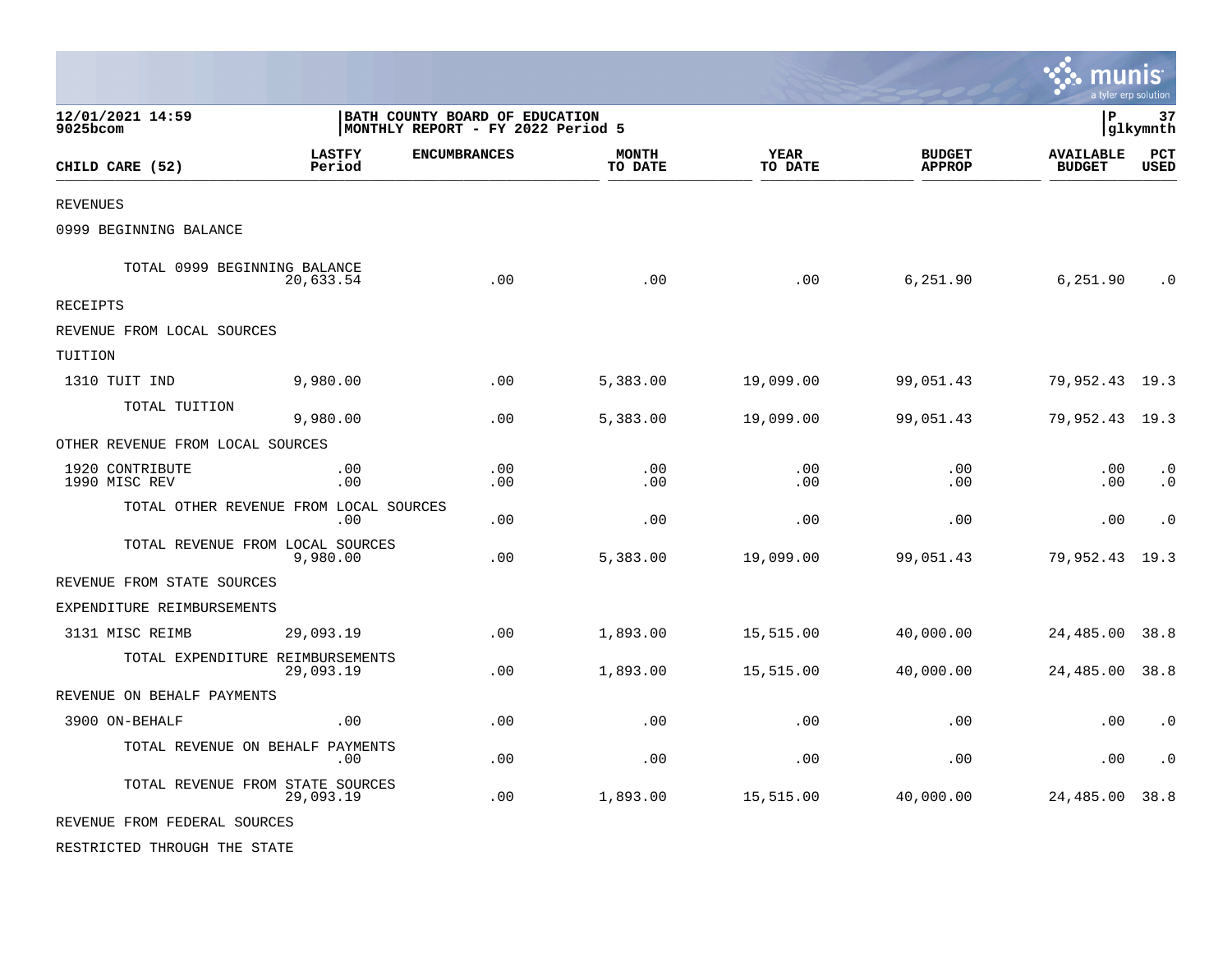

| 12/01/2021 14:59<br>9025bcom |                                                | BATH COUNTY BOARD OF EDUCATION<br>MONTHLY REPORT - FY 2022 Period 5 |                         |                        |                                |                                   |                    |
|------------------------------|------------------------------------------------|---------------------------------------------------------------------|-------------------------|------------------------|--------------------------------|-----------------------------------|--------------------|
| CHILD CARE (52)              | <b>LASTFY</b><br>Period                        | <b>ENCUMBRANCES</b>                                                 | <b>MONTH</b><br>TO DATE | <b>YEAR</b><br>TO DATE | <b>BUDGET</b><br><b>APPROP</b> | <b>AVAILABLE</b><br><b>BUDGET</b> | PCT<br><b>USED</b> |
| 4500 RES FED/ST              | 3,748.66                                       | .00                                                                 | 5,853.14                | 87,791.10              | 224,655.00                     | 136,863.90                        | 39.1               |
|                              | TOTAL RESTRICTED THROUGH THE STATE<br>3,748.66 | .00                                                                 | 5,853.14                | 87,791.10              | 224,655.00                     | 136,863.90                        | 39.1               |
| TOTAL REVENUE                | FEDERAL SOURCES<br>FROM<br>3,748.66            | .00                                                                 | 5,853.14                | 87,791.10              | 224,655.00                     | 136,863.90                        | 39.1               |
| OTHER RECEIPTS               |                                                |                                                                     |                         |                        |                                |                                   |                    |
| INTERFUND TRANSFERS          |                                                |                                                                     |                         |                        |                                |                                   |                    |
| 5210 FND XFER                | .00                                            | .00                                                                 | .00                     | .00                    | .00                            | .00                               | $\cdot$ 0          |
| TOTAL INTERFUND TRANSFERS    | .00                                            | .00                                                                 | .00                     | .00                    | .00                            | .00                               | $\cdot$ 0          |
| TOTAL OTHER RECEIPTS         | .00                                            | .00                                                                 | .00                     | .00                    | .00                            | .00                               | $\cdot$ 0          |
| TOTAL RECEIPTS               | 42,821.85                                      | .00                                                                 | 13, 129. 14             | 122,405.10             | 363,706.43                     | 241,301.33                        | 33.7               |
| TOTAL REVENUE                | 63,455.39                                      | .00                                                                 | 13, 129. 14             | 122,405.10             | 369,958.33                     | 247,553.23                        | 33.1               |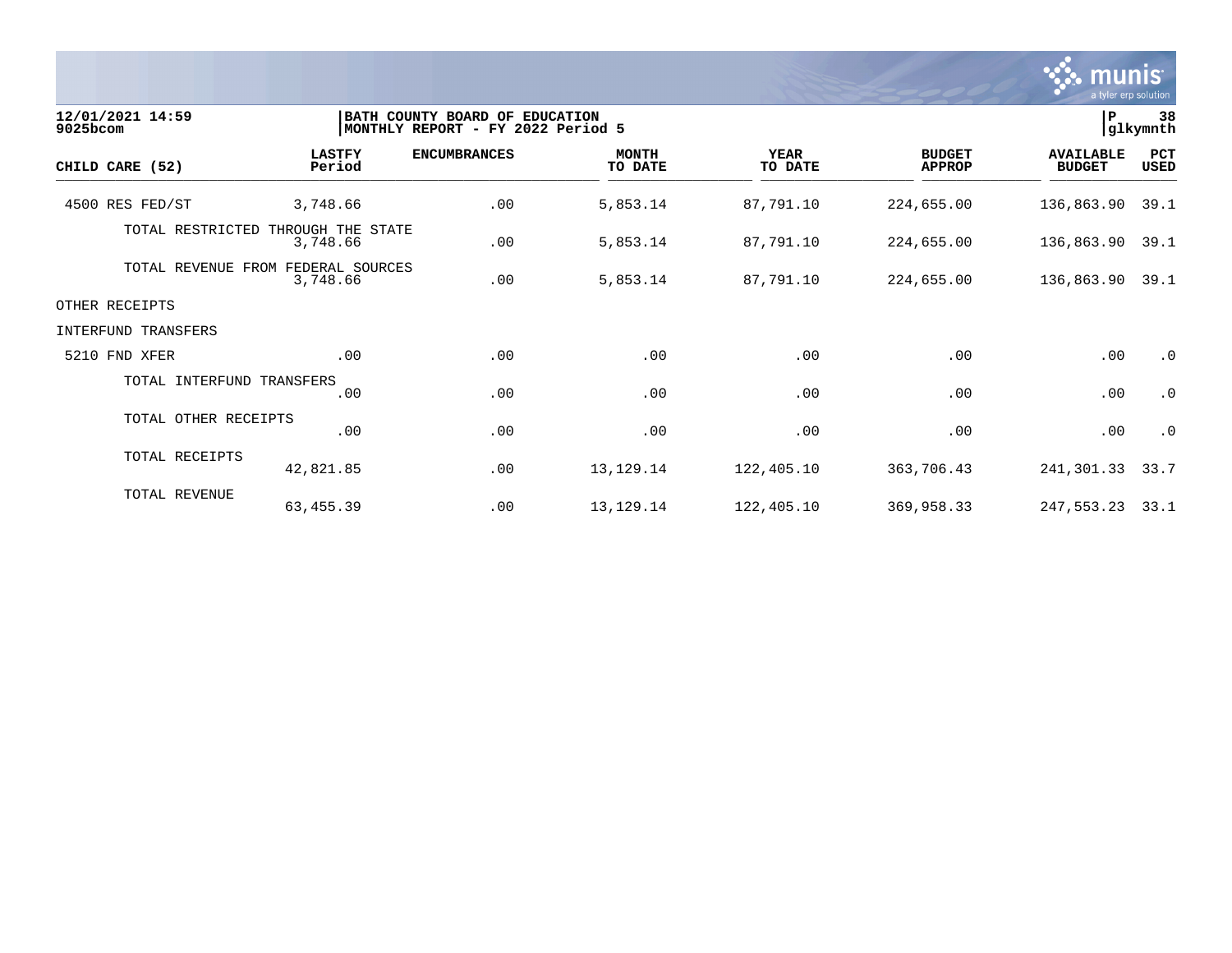

| 12/01/2021 14:59<br>9025bcom<br>CHILD CARE (52)<br>EXPENDITURES<br>2600<br>0100<br>0200<br>TOTAL 2600<br>DAY CARE OPERATIONS<br>3200<br>0100<br>0200<br>0280<br>0300<br>0400<br>0500<br>0600<br>0700<br>TOTAL 3200<br>3300<br>COMMUNITY SERVICES<br>0100<br>0200<br>0280<br>0300<br>0400<br>0500<br>0600<br>0700<br>0800<br>TOTAL 3300 |                    | BATH COUNTY BOARD OF EDUCATION<br> MONTHLY REPORT - FY 2022 Period 5          |                                                                     |                                                                          |                                                                                | P                                                                                              | 39<br> glkymnth                                                                                      |                                                                                                    |
|----------------------------------------------------------------------------------------------------------------------------------------------------------------------------------------------------------------------------------------------------------------------------------------------------------------------------------------|--------------------|-------------------------------------------------------------------------------|---------------------------------------------------------------------|--------------------------------------------------------------------------|--------------------------------------------------------------------------------|------------------------------------------------------------------------------------------------|------------------------------------------------------------------------------------------------------|----------------------------------------------------------------------------------------------------|
|                                                                                                                                                                                                                                                                                                                                        |                    | <b>LASTFY</b><br>Period                                                       | <b>ENCUMBRANCES</b>                                                 | <b>MONTH</b><br>TO DATE                                                  | <b>YEAR</b><br>TO DATE                                                         | <b>BUDGET</b><br><b>APPROP</b>                                                                 | <b>AVAILABLE</b><br><b>BUDGET</b>                                                                    | <b>PCT</b><br><b>USED</b>                                                                          |
|                                                                                                                                                                                                                                                                                                                                        |                    |                                                                               |                                                                     |                                                                          |                                                                                |                                                                                                |                                                                                                      |                                                                                                    |
|                                                                                                                                                                                                                                                                                                                                        |                    | PLANT OPERATIONS AND MAINTENANCE                                              |                                                                     |                                                                          |                                                                                |                                                                                                |                                                                                                      |                                                                                                    |
|                                                                                                                                                                                                                                                                                                                                        |                    | .00<br>.00                                                                    | .00<br>.00                                                          | .00<br>.00                                                               | .00<br>.00                                                                     | .00<br>.00.                                                                                    | .00<br>.00                                                                                           | $\cdot$ 0<br>$\cdot$ 0                                                                             |
|                                                                                                                                                                                                                                                                                                                                        |                    | PLANT OPERATIONS AND MAINTENANCE<br>.00                                       | .00                                                                 | .00                                                                      | .00                                                                            | .00                                                                                            | .00                                                                                                  | $\cdot$ 0                                                                                          |
|                                                                                                                                                                                                                                                                                                                                        |                    |                                                                               |                                                                     |                                                                          |                                                                                |                                                                                                |                                                                                                      |                                                                                                    |
|                                                                                                                                                                                                                                                                                                                                        |                    | 4,833.57<br>1,532.72<br>.00<br>.00<br>.00<br>.00<br>.00<br>.00                | .00<br>.00<br>.00<br>.00<br>.00<br>.00<br>.00<br>.00                | 1,323.74<br>458.02<br>.00<br>.00<br>.00<br>.00<br>.00<br>.00             | 9,618.70<br>3,328.10<br>.00<br>.00<br>.00<br>.00<br>.00<br>.00                 | 29,000.00<br>8,715.00<br>.00<br>500.00<br>1,500.00<br>500.00<br>11,094.11<br>.00               | 19,381.30<br>5,386.90<br>.00<br>500.00<br>1,500.00<br>500.00<br>11,094.11<br>.00                     | $33.2$<br>$38.2$<br>$\cdot$ 0<br>$\cdot$ 0<br>$\cdot$ 0<br>$\cdot$ 0<br>$\cdot$ 0<br>$\cdot$ 0     |
|                                                                                                                                                                                                                                                                                                                                        |                    | DAY CARE OPERATIONS<br>6,366.29                                               | .00                                                                 | 1,781.76                                                                 | 12,946.80                                                                      | 51,309.11                                                                                      | 38,362.31                                                                                            | 25.2                                                                                               |
|                                                                                                                                                                                                                                                                                                                                        |                    |                                                                               |                                                                     |                                                                          |                                                                                |                                                                                                |                                                                                                      |                                                                                                    |
|                                                                                                                                                                                                                                                                                                                                        |                    | 32,630.19<br>9,933.20<br>.00<br>.00<br>.00<br>11.31<br>3,017.69<br>.00<br>.00 | .00<br>.00<br>.00<br>700.00<br>.00<br>.00<br>1,226.95<br>.00<br>.00 | 7,473.96<br>2,476.76<br>.00<br>.00<br>.00<br>.00<br>954.84<br>.00<br>.00 | 45, 383. 30<br>14,986.80<br>.00<br>.00<br>.00<br>.00<br>3,073.53<br>.00<br>.00 | 218,020.00<br>73,200.00<br>.00<br>500.00<br>1,500.00<br>500.00<br>24,929.22<br>$.00 \,$<br>.00 | 172,636.70<br>58, 213. 20<br>.00<br>$-200.00$ 140.0<br>1,500.00<br>500.00<br>20,628.74<br>.00<br>.00 | 20.8<br>20.5<br>$\cdot$ 0<br>$\cdot$ 0<br>$\cdot$ 0<br>17.3<br>$\boldsymbol{\cdot}$ 0<br>$\cdot$ 0 |
|                                                                                                                                                                                                                                                                                                                                        |                    | COMMUNITY SERVICES<br>45,592.39                                               | 1,926.95                                                            | 10,905.56                                                                | 63,443.63                                                                      | 318,649.22                                                                                     | 253, 278.64                                                                                          | 20.5                                                                                               |
|                                                                                                                                                                                                                                                                                                                                        | TOTAL EXPENDITURES | 51,958.68                                                                     | 1,926.95                                                            | 12,687.32                                                                | 76,390.43                                                                      | 369,958.33                                                                                     | 291,640.95                                                                                           | 21.2                                                                                               |
|                                                                                                                                                                                                                                                                                                                                        |                    | TOTAL FOR CHILD CARE (52)<br>11,496.71                                        | $-1,926.95$                                                         | 441.82                                                                   | 46,014.67                                                                      | .00                                                                                            | $-44,087.72$                                                                                         | $\cdot$ 0                                                                                          |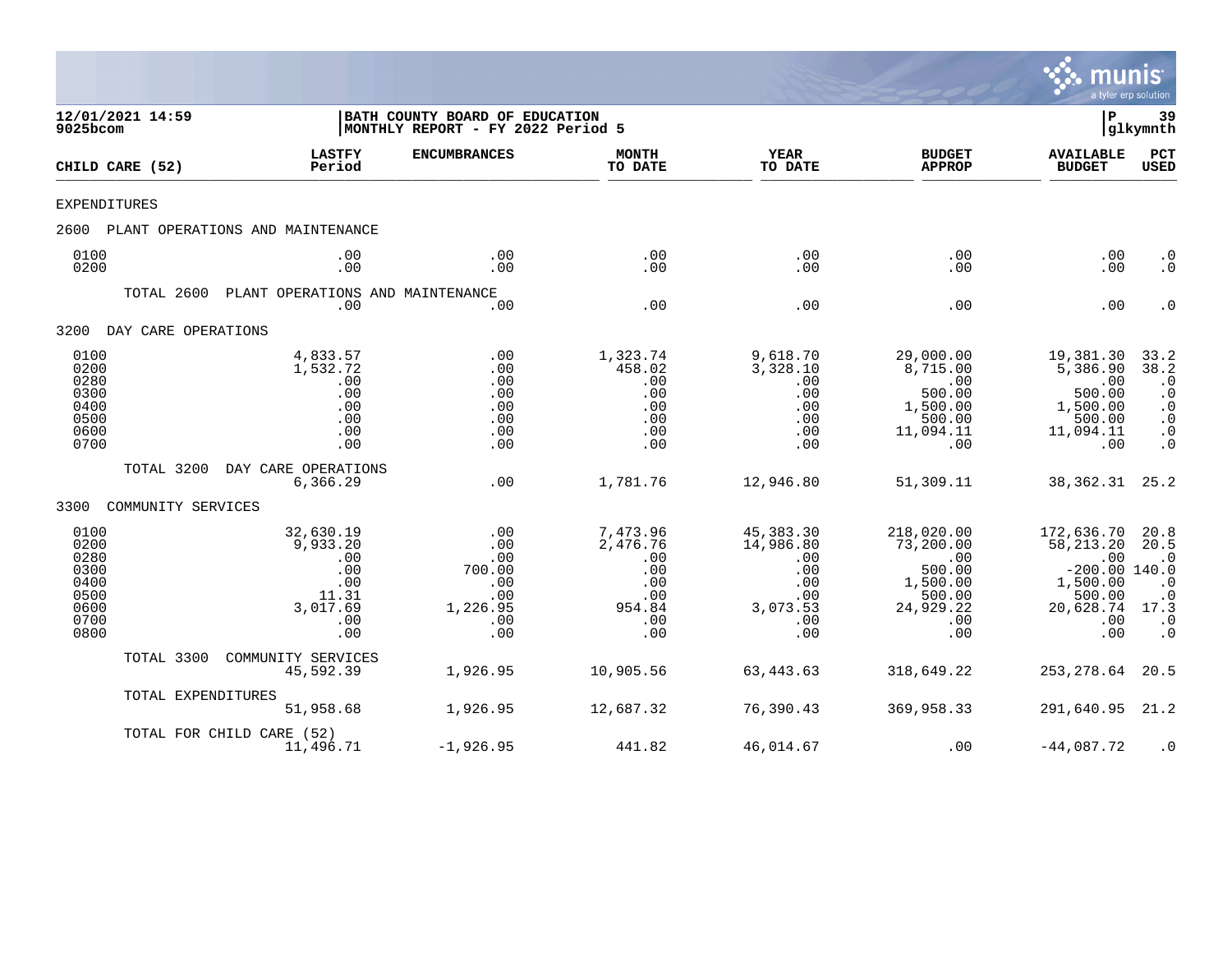|                                  |                         |                                                                     |                         |                        |                                | munis<br>a tyler erp solution     |                    |
|----------------------------------|-------------------------|---------------------------------------------------------------------|-------------------------|------------------------|--------------------------------|-----------------------------------|--------------------|
| 12/01/2021 14:59<br>9025bcom     |                         | BATH COUNTY BOARD OF EDUCATION<br>MONTHLY REPORT - FY 2022 Period 5 |                         |                        | l P<br>40<br>glkymnth          |                                   |                    |
| PRESCHOOL (53)                   | <b>LASTFY</b><br>Period | <b>ENCUMBRANCES</b>                                                 | <b>MONTH</b><br>TO DATE | <b>YEAR</b><br>TO DATE | <b>BUDGET</b><br><b>APPROP</b> | <b>AVAILABLE</b><br><b>BUDGET</b> | PCT<br><b>USED</b> |
| <b>REVENUES</b>                  |                         |                                                                     |                         |                        |                                |                                   |                    |
| 0999 BEGINNING BALANCE           |                         |                                                                     |                         |                        |                                |                                   |                    |
| TOTAL 0999 BEGINNING BALANCE     | 493.51                  | .00                                                                 | .00                     | .00                    | 1,000.00                       | 1,000.00                          | $\cdot$ 0          |
| RECEIPTS                         |                         |                                                                     |                         |                        |                                |                                   |                    |
| REVENUE FROM LOCAL SOURCES       |                         |                                                                     |                         |                        |                                |                                   |                    |
| TUITION                          |                         |                                                                     |                         |                        |                                |                                   |                    |
| 1310 TUIT IND                    | .00                     | .00                                                                 | 50.00                   | 140.00                 | 13,000.00                      | 12,860.00                         | 1.1                |
| TOTAL TUITION                    | .00                     | .00                                                                 | 50.00                   | 140.00                 | 13,000.00                      | 12,860.00                         | 1.1                |
| TOTAL REVENUE FROM LOCAL SOURCES | .00                     | .00                                                                 | 50.00                   | 140.00                 | 13,000.00                      | 12,860.00                         | 1.1                |
| REVENUE FROM STATE SOURCES       |                         |                                                                     |                         |                        |                                |                                   |                    |
| REVENUE ON BEHALF PAYMENTS       |                         |                                                                     |                         |                        |                                |                                   |                    |
| 3900 ON-BEHALF                   | .00                     | .00                                                                 | .00                     | .00                    | .00                            | .00                               | $\cdot$ 0          |
| TOTAL REVENUE ON BEHALF          | PAYMENTS<br>.00         | .00                                                                 | .00                     | .00                    | .00                            | .00                               | $\cdot$ 0          |
| TOTAL REVENUE FROM STATE SOURCES | .00                     | .00                                                                 | .00                     | .00                    | .00                            | .00                               | $\cdot$ 0          |
| TOTAL RECEIPTS                   | .00                     | .00                                                                 | 50.00                   | 140.00                 | 13,000.00                      | 12,860.00                         | 1.1                |
| TOTAL REVENUE                    | 493.51                  | .00                                                                 | 50.00                   | 140.00                 | 14,000.00                      | 13,860.00                         | 1.0                |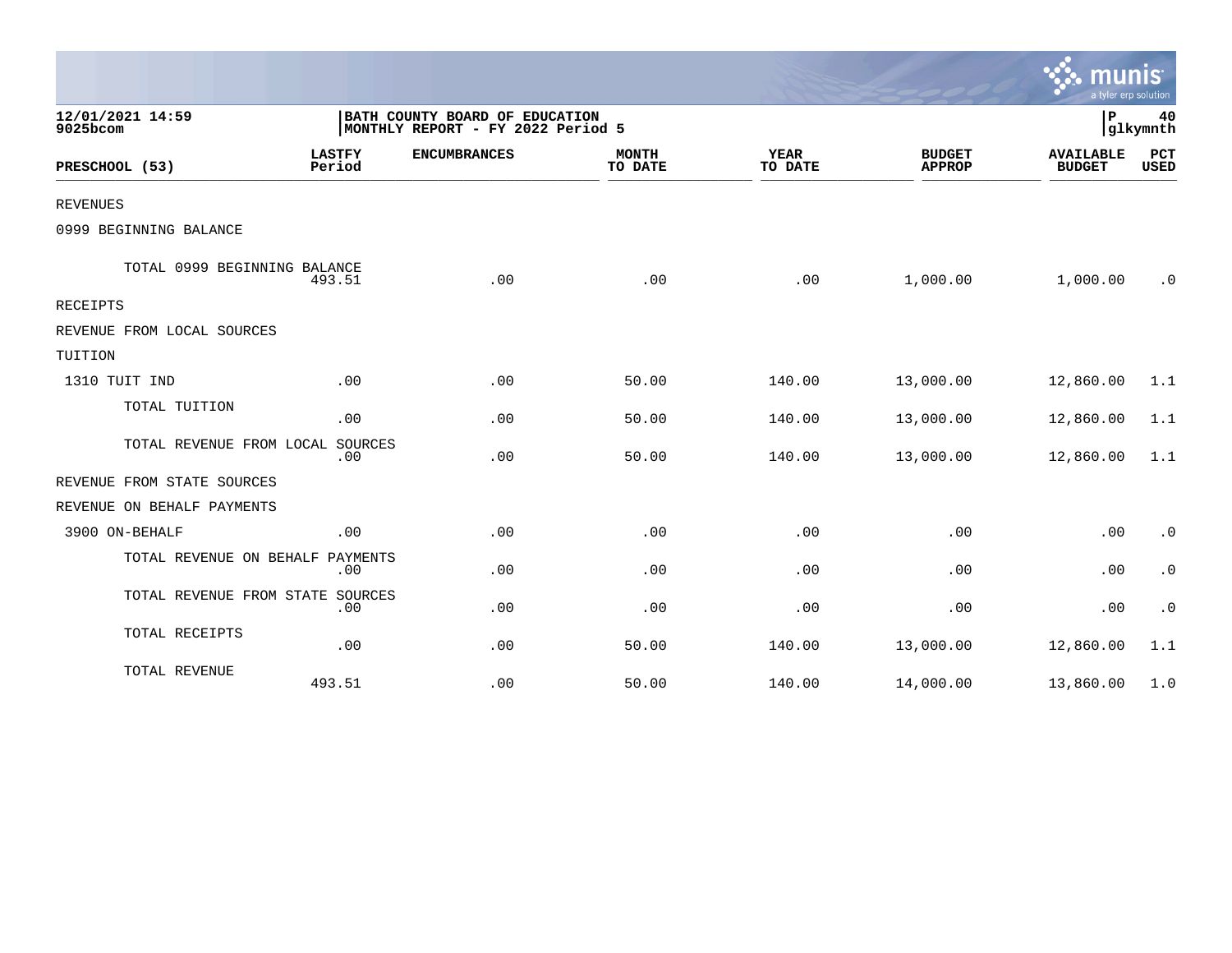|          |                                                                                                                                                                                                                                                                                |                                                                   |                                                                     |                                                               |                                                                |                                                                                             | munis                                                                                       | a tyler erp solution                                                                                         |
|----------|--------------------------------------------------------------------------------------------------------------------------------------------------------------------------------------------------------------------------------------------------------------------------------|-------------------------------------------------------------------|---------------------------------------------------------------------|---------------------------------------------------------------|----------------------------------------------------------------|---------------------------------------------------------------------------------------------|---------------------------------------------------------------------------------------------|--------------------------------------------------------------------------------------------------------------|
| 9025bcom | 12/01/2021 14:59<br>PRESCHOOL (53)<br><b>EXPENDITURES</b><br>RESTRICT TO REV & BAL SHT ONLY<br>0280<br>TOTAL 0000<br>INSTRUCTION<br>0100<br>0200<br>0280<br>0300<br>0400<br>0500<br>0600<br>0700<br>0800<br>TOTAL 1000<br>STUDENT TRANSPORTATION<br>0100<br>0200<br>TOTAL 2700 |                                                                   | BATH COUNTY BOARD OF EDUCATION<br>MONTHLY REPORT - FY 2022 Period 5 |                                                               |                                                                |                                                                                             | P                                                                                           | 41<br> glkymnth                                                                                              |
|          |                                                                                                                                                                                                                                                                                | <b>LASTFY</b><br>Period                                           | <b>ENCUMBRANCES</b>                                                 | <b>MONTH</b><br>TO DATE                                       | <b>YEAR</b><br>TO DATE                                         | <b>BUDGET</b><br><b>APPROP</b>                                                              | <b>AVAILABLE</b><br><b>BUDGET</b>                                                           | PCT<br><b>USED</b>                                                                                           |
|          |                                                                                                                                                                                                                                                                                |                                                                   |                                                                     |                                                               |                                                                |                                                                                             |                                                                                             |                                                                                                              |
| 0000     |                                                                                                                                                                                                                                                                                |                                                                   |                                                                     |                                                               |                                                                |                                                                                             |                                                                                             |                                                                                                              |
|          |                                                                                                                                                                                                                                                                                | .00                                                               | .00                                                                 | .00                                                           | .00                                                            | .00                                                                                         | .00                                                                                         | $\cdot$ 0                                                                                                    |
|          |                                                                                                                                                                                                                                                                                | RESTRICT TO REV & BAL SHT ONLY<br>.00                             | .00                                                                 | .00                                                           | .00                                                            | .00                                                                                         | .00                                                                                         | $\cdot$ 0                                                                                                    |
| 1000     |                                                                                                                                                                                                                                                                                |                                                                   |                                                                     |                                                               |                                                                |                                                                                             |                                                                                             |                                                                                                              |
|          |                                                                                                                                                                                                                                                                                | .00<br>.00<br>.00<br>.00<br>335.28<br>.00<br>712.76<br>.00<br>.00 | .00<br>.00<br>.00<br>.00<br>.00<br>.00<br>.00<br>.00<br>.00         | .00<br>.00<br>.00<br>.00<br>83.82<br>.00<br>.00<br>.00<br>.00 | .00<br>.00<br>.00<br>.00<br>419.10<br>.00<br>.00<br>.00<br>.00 | 2,200.00<br>2,000.00<br>.00<br>.00<br>2,422.72<br>1,063.52<br>4,592.77<br>1,670.99<br>50.00 | 2,200.00<br>2,000.00<br>.00<br>.00<br>2,003.62<br>1,063.52<br>4,592.77<br>1,670.99<br>50.00 | $\cdot$ 0<br>$\cdot$ 0<br>$\cdot$ 0<br>$17.\overline{3}$<br>$\cdot$ 0<br>$\cdot$ 0<br>$\cdot$ 0<br>$\cdot$ 0 |
|          |                                                                                                                                                                                                                                                                                | INSTRUCTION<br>1,048.04                                           | .00                                                                 | 83.82                                                         | 419.10                                                         | 14,000.00                                                                                   | 13,580.90                                                                                   | 3.0                                                                                                          |
| 2700     |                                                                                                                                                                                                                                                                                |                                                                   |                                                                     |                                                               |                                                                |                                                                                             |                                                                                             |                                                                                                              |
|          |                                                                                                                                                                                                                                                                                | .00<br>.00                                                        | .00<br>.00                                                          | .00<br>.00                                                    | .00<br>.00                                                     | .00<br>.00                                                                                  | .00<br>.00                                                                                  | $\cdot$ 0<br>$\cdot$ 0                                                                                       |
|          |                                                                                                                                                                                                                                                                                | STUDENT TRANSPORTATION<br>.00                                     | .00                                                                 | .00                                                           | .00                                                            | .00                                                                                         | .00                                                                                         | $\cdot$ 0                                                                                                    |
|          | TOTAL EXPENDITURES                                                                                                                                                                                                                                                             | 1,048.04                                                          | .00                                                                 | 83.82                                                         | 419.10                                                         | 14,000.00                                                                                   | 13,580.90                                                                                   | 3.0                                                                                                          |
|          | TOTAL FOR PRESCHOOL (53)                                                                                                                                                                                                                                                       | $-554.53$                                                         | .00                                                                 | $-33.82$                                                      | $-279.10$                                                      | .00                                                                                         | 279.10                                                                                      | $\cdot$ 0                                                                                                    |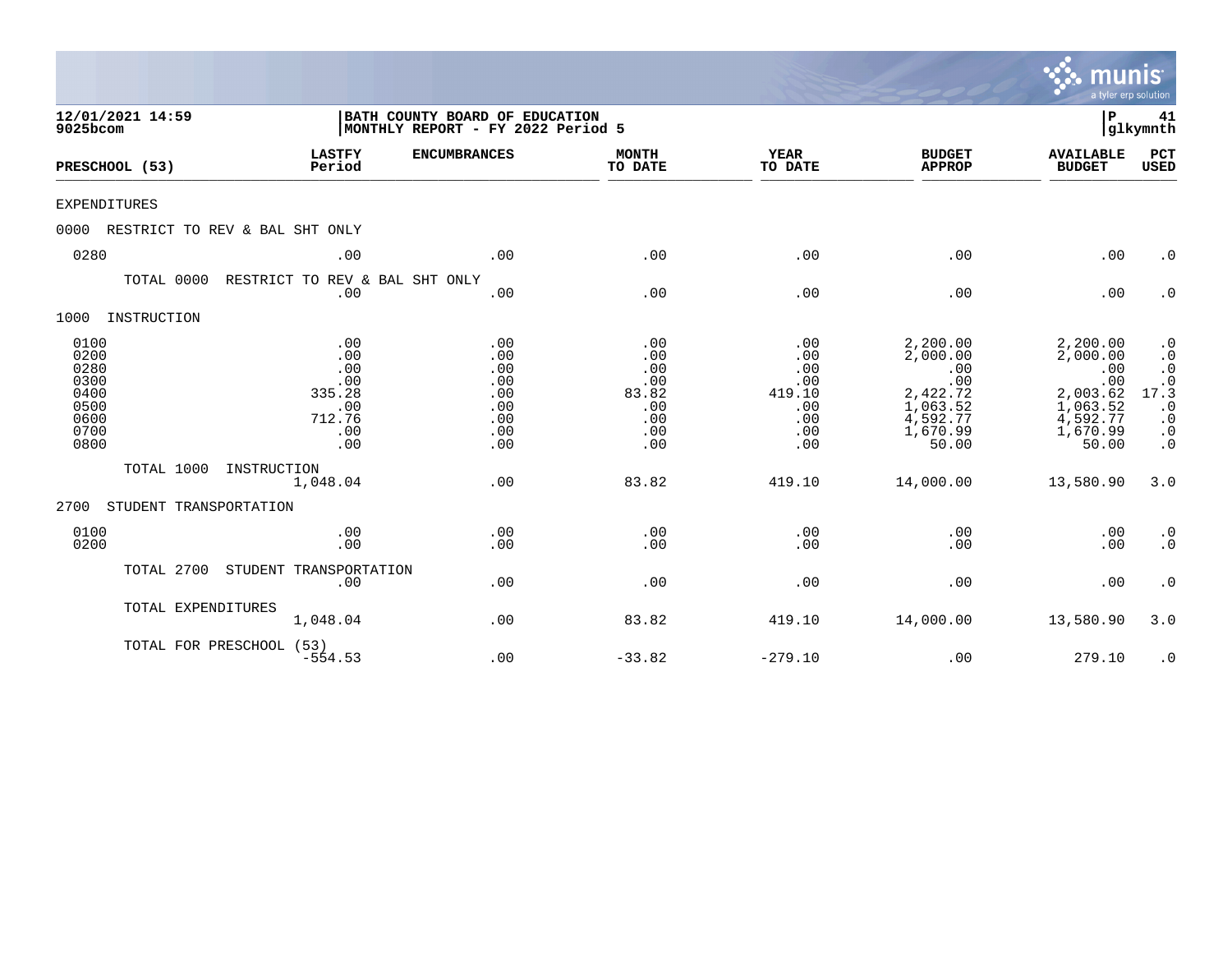|                                    |                                                                     |                     |                         |                        |                                | <b>A.</b> munis<br>a tyler erp solution |             |
|------------------------------------|---------------------------------------------------------------------|---------------------|-------------------------|------------------------|--------------------------------|-----------------------------------------|-------------|
| 12/01/2021 14:59<br>9025bcom       | BATH COUNTY BOARD OF EDUCATION<br>MONTHLY REPORT - FY 2022 Period 5 |                     |                         |                        |                                | İР<br>42<br>glkymnth                    |             |
| CHILD CARE (61)                    | <b>LASTFY</b><br>Period                                             | <b>ENCUMBRANCES</b> | <b>MONTH</b><br>TO DATE | <b>YEAR</b><br>TO DATE | <b>BUDGET</b><br><b>APPROP</b> | <b>AVAILABLE</b><br><b>BUDGET</b>       | PCT<br>USED |
| <b>REVENUES</b>                    |                                                                     |                     |                         |                        |                                |                                         |             |
| RECEIPTS                           |                                                                     |                     |                         |                        |                                |                                         |             |
| REVENUE FROM LOCAL SOURCES         |                                                                     |                     |                         |                        |                                |                                         |             |
| COMMUNITY SERVICE ACTIVITIES       |                                                                     |                     |                         |                        |                                |                                         |             |
| 1810 CHILD CARE                    | .00                                                                 | .00                 | .00                     | .00                    | .00                            | .00                                     | $\cdot$ 0   |
| TOTAL COMMUNITY SERVICE ACTIVITIES | $.00 \,$                                                            | .00.                | .00                     | .00                    | .00                            | .00                                     | $\cdot$ 0   |
| TOTAL REVENUE FROM LOCAL SOURCES   | .00                                                                 | .00                 | .00                     | .00                    | .00                            | .00                                     | . 0         |
| REVENUE FROM STATE SOURCES         |                                                                     |                     |                         |                        |                                |                                         |             |
| EXPENDITURE REIMBURSEMENTS         |                                                                     |                     |                         |                        |                                |                                         |             |
| 3131 MISC REIMB                    | .00                                                                 | .00                 | .00                     | .00                    | .00                            | .00                                     | $\cdot$ 0   |
| TOTAL EXPENDITURE REIMBURSEMENTS   | .00                                                                 | .00                 | .00                     | .00                    | .00                            | .00                                     | $\cdot$ 0   |
| RESTRICTED                         |                                                                     |                     |                         |                        |                                |                                         |             |
| 3200 RES STATE                     | .00                                                                 | .00                 | .00                     | .00                    | .00                            | .00                                     | $\cdot$ 0   |
| TOTAL RESTRICTED                   | .00                                                                 | .00                 | .00                     | .00                    | .00                            | .00                                     | $\cdot$ 0   |
| TOTAL REVENUE FROM STATE SOURCES   | $.00 \,$                                                            | .00                 | .00                     | .00                    | .00                            | .00                                     | $\cdot$ 0   |
| OTHER RECEIPTS                     |                                                                     |                     |                         |                        |                                |                                         |             |
| INTERFUND TRANSFERS                |                                                                     |                     |                         |                        |                                |                                         |             |
| 5210 FND XFER                      | .00                                                                 | .00                 | .00                     | .00                    | .00                            | .00                                     | $\cdot$ 0   |
| TOTAL INTERFUND TRANSFERS          | .00                                                                 | .00                 | .00                     | .00                    | .00                            | .00                                     | $\cdot$ 0   |
| TOTAL OTHER RECEIPTS               | .00                                                                 | .00                 | .00                     | .00                    | .00                            | .00                                     | $\cdot$ 0   |
| TOTAL RECEIPTS                     | .00                                                                 | .00                 | .00                     | .00                    | .00                            | .00                                     | $\cdot$ 0   |
| TOTAL REVENUE                      | .00                                                                 | .00                 | .00                     | .00                    | .00                            | .00                                     | $\cdot$ 0   |

the contract of the contract of the contract of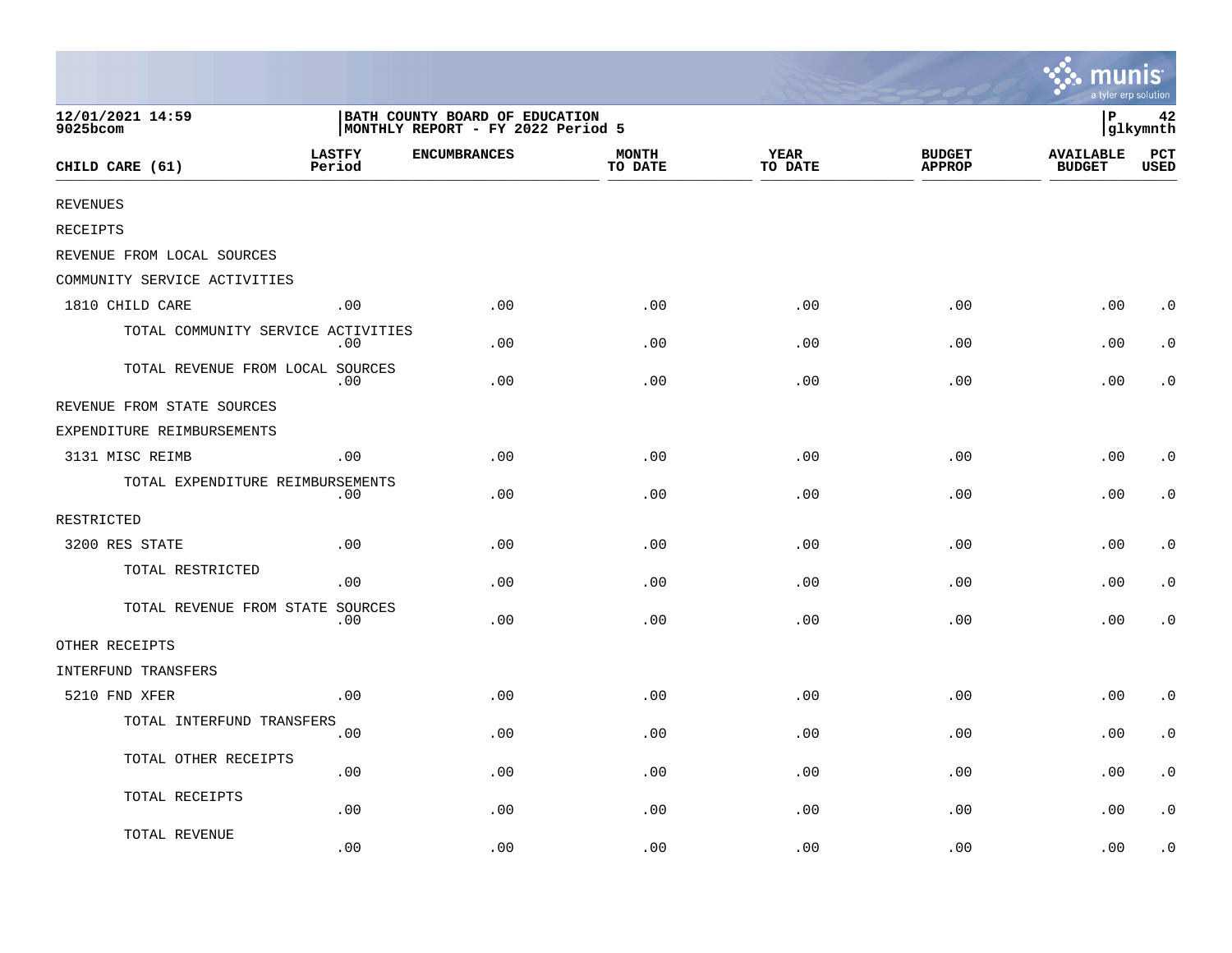

| 12/01/2021 14:59<br>$9025$ bcom              |                                        | BATH COUNTY BOARD OF EDUCATION<br>MONTHLY REPORT - FY 2022 Period 5 |                                        |                                        |                                        |                                        |                                                                                  |
|----------------------------------------------|----------------------------------------|---------------------------------------------------------------------|----------------------------------------|----------------------------------------|----------------------------------------|----------------------------------------|----------------------------------------------------------------------------------|
| CHILD CARE (61)                              | <b>LASTFY</b><br>Period                | <b>ENCUMBRANCES</b>                                                 | <b>MONTH</b><br>TO DATE                | <b>YEAR</b><br>TO DATE                 | <b>BUDGET</b><br><b>APPROP</b>         | <b>AVAILABLE</b><br><b>BUDGET</b>      | PCT<br>USED                                                                      |
| EXPENDITURES                                 |                                        |                                                                     |                                        |                                        |                                        |                                        |                                                                                  |
| 3300<br>COMMUNITY SERVICES                   |                                        |                                                                     |                                        |                                        |                                        |                                        |                                                                                  |
| 0100<br>0200<br>0300<br>0500<br>0600<br>0700 | .00<br>.00<br>.00<br>.00<br>.00<br>.00 | .00<br>.00<br>.00<br>.00<br>.00<br>.00                              | .00<br>.00<br>.00<br>.00<br>.00<br>.00 | .00<br>.00<br>.00<br>.00<br>.00<br>.00 | .00<br>.00<br>.00<br>.00<br>.00<br>.00 | .00<br>.00<br>.00<br>.00<br>.00<br>.00 | $\cdot$ 0<br>$\cdot$ 0<br>$\cdot$ 0<br>$\boldsymbol{\cdot}$ 0<br>.0<br>$\cdot$ 0 |
| TOTAL 3300                                   | COMMUNITY SERVICES<br>.00              | .00                                                                 | .00                                    | .00                                    | .00                                    | .00                                    | .0                                                                               |
|                                              | TOTAL EXPENDITURES<br>.00              | .00                                                                 | .00                                    | .00                                    | .00                                    | .00                                    | .0                                                                               |
|                                              | TOTAL FOR CHILD CARE (61)<br>.00       | .00                                                                 | .00                                    | .00                                    | .00                                    | .00                                    | $\cdot$ 0                                                                        |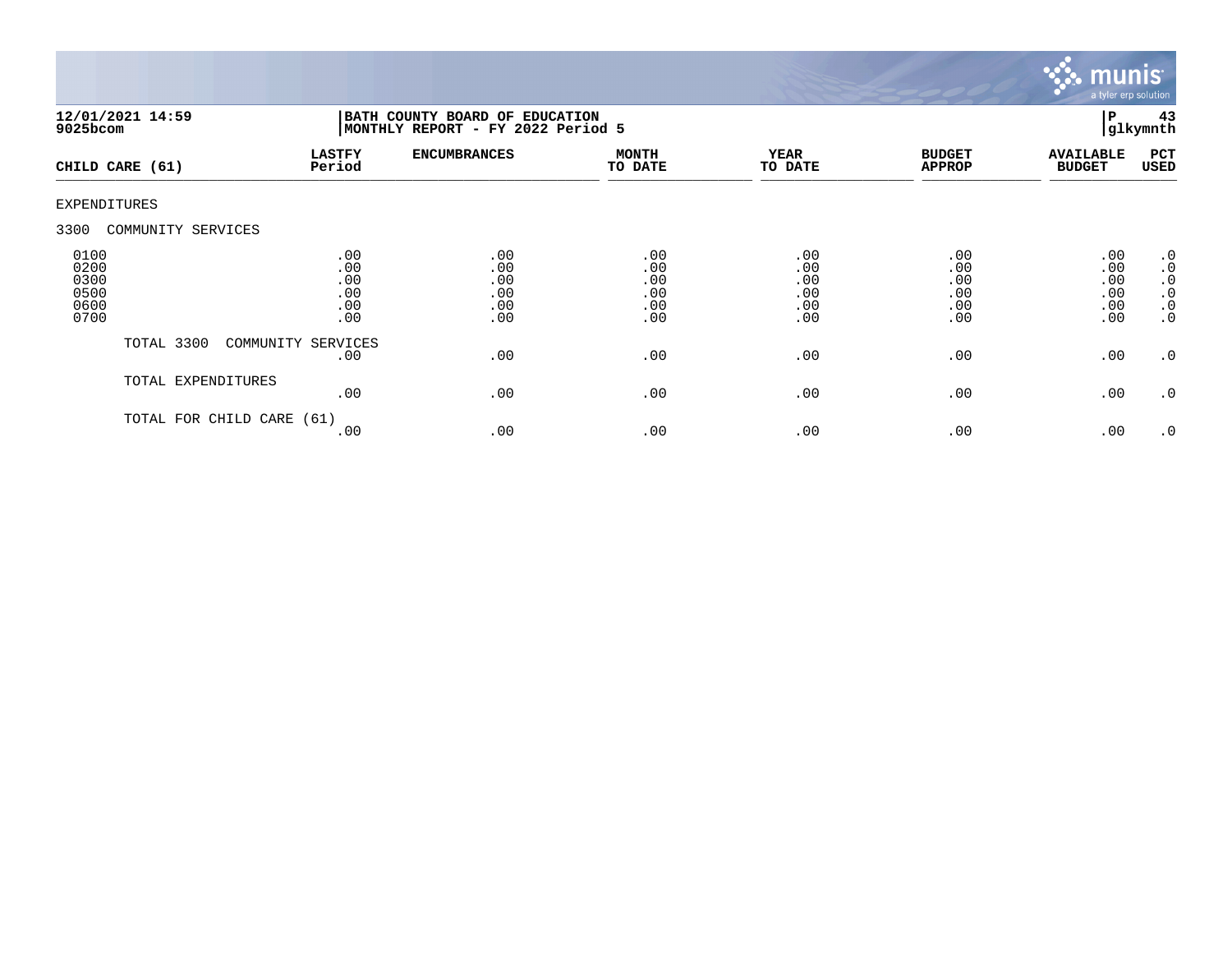|                              |                         |                                                                     |                         |                        |                                | munis <sup>.</sup><br>a tyler erp solution |                |
|------------------------------|-------------------------|---------------------------------------------------------------------|-------------------------|------------------------|--------------------------------|--------------------------------------------|----------------|
| 12/01/2021 14:59<br>9025bcom |                         | BATH COUNTY BOARD OF EDUCATION<br>MONTHLY REPORT - FY 2022 Period 5 |                         |                        |                                | $\, {\bf P}$                               | 44<br>glkymnth |
| PRESCHOOL (62)               | <b>LASTFY</b><br>Period | <b>ENCUMBRANCES</b>                                                 | <b>MONTH</b><br>TO DATE | <b>YEAR</b><br>TO DATE | <b>BUDGET</b><br><b>APPROP</b> | <b>AVAILABLE</b><br><b>BUDGET</b>          | PCT<br>USED    |
| <b>REVENUES</b>              |                         |                                                                     |                         |                        |                                |                                            |                |
| 0999 BEGINNING BALANCE       |                         |                                                                     |                         |                        |                                |                                            |                |
| TOTAL 0999 BEGINNING BALANCE | .00                     | .00                                                                 | .00                     | .00                    | .00                            | .00                                        | $\cdot$ 0      |
| <b>RECEIPTS</b>              |                         |                                                                     |                         |                        |                                |                                            |                |
| REVENUE FROM LOCAL SOURCES   |                         |                                                                     |                         |                        |                                |                                            |                |
| TUITION                      |                         |                                                                     |                         |                        |                                |                                            |                |
| 1310 TUIT IND                | .00                     | .00                                                                 | .00                     | .00                    | .00                            | .00                                        | $\cdot$ 0      |
| TOTAL TUITION                | .00                     | .00                                                                 | .00                     | .00                    | .00                            | .00                                        | $\cdot$ 0      |
| TOTAL REVENUE FROM LOCAL     | SOURCES<br>.00          | .00                                                                 | .00                     | .00                    | .00                            | .00                                        | $\cdot$ 0      |
| TOTAL RECEIPTS               | .00                     | .00                                                                 | .00                     | .00                    | .00                            | .00                                        | $\cdot$ 0      |
| TOTAL REVENUE                | .00                     | .00                                                                 | .00                     | .00                    | .00                            | .00                                        | $\cdot$ 0      |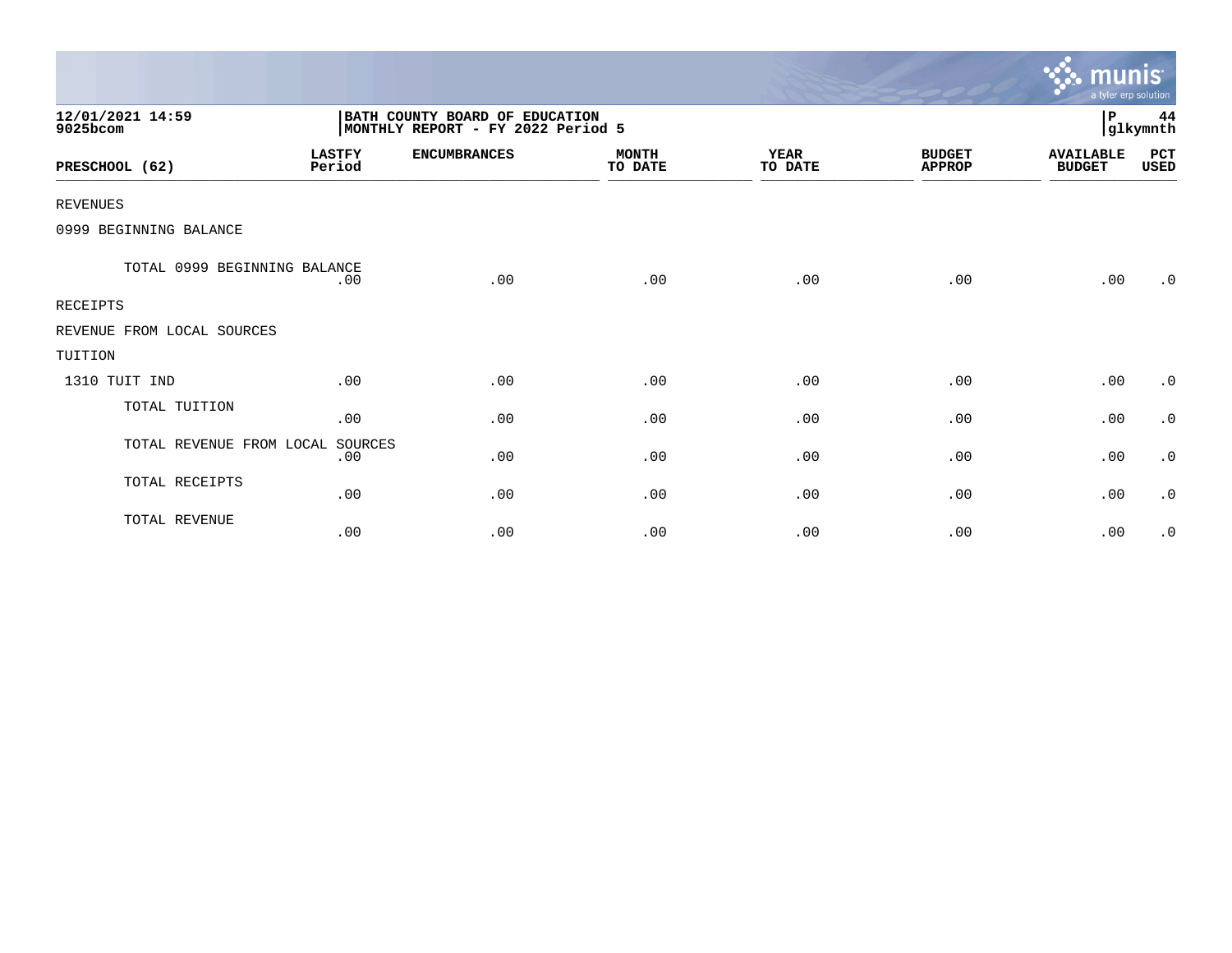

| 12/01/2021 14:59<br>9025bcom |                         | BATH COUNTY BOARD OF EDUCATION<br>MONTHLY REPORT - FY 2022 Period 5 |                         |                        |                                |                                   |                    |
|------------------------------|-------------------------|---------------------------------------------------------------------|-------------------------|------------------------|--------------------------------|-----------------------------------|--------------------|
| PRESCHOOL (62)               | <b>LASTFY</b><br>Period | <b>ENCUMBRANCES</b>                                                 | <b>MONTH</b><br>TO DATE | <b>YEAR</b><br>TO DATE | <b>BUDGET</b><br><b>APPROP</b> | <b>AVAILABLE</b><br><b>BUDGET</b> | PCT<br><b>USED</b> |
| EXPENDITURES                 |                         |                                                                     |                         |                        |                                |                                   |                    |
| 1000<br>INSTRUCTION          |                         |                                                                     |                         |                        |                                |                                   |                    |
| 0600                         | .00                     | .00                                                                 | .00                     | .00                    | .00                            | .00                               | .0                 |
| TOTAL 1000<br>INSTRUCTION    | .00                     | .00                                                                 | .00                     | .00                    | .00                            | .00                               | $\cdot$ 0          |
| TOTAL EXPENDITURES           | .00                     | .00                                                                 | .00                     | .00                    | .00                            | .00                               | .0                 |
| TOTAL FOR PRESCHOOL (62)     | .00                     | .00                                                                 | .00                     | .00                    | .00                            | .00                               | $\cdot$ 0          |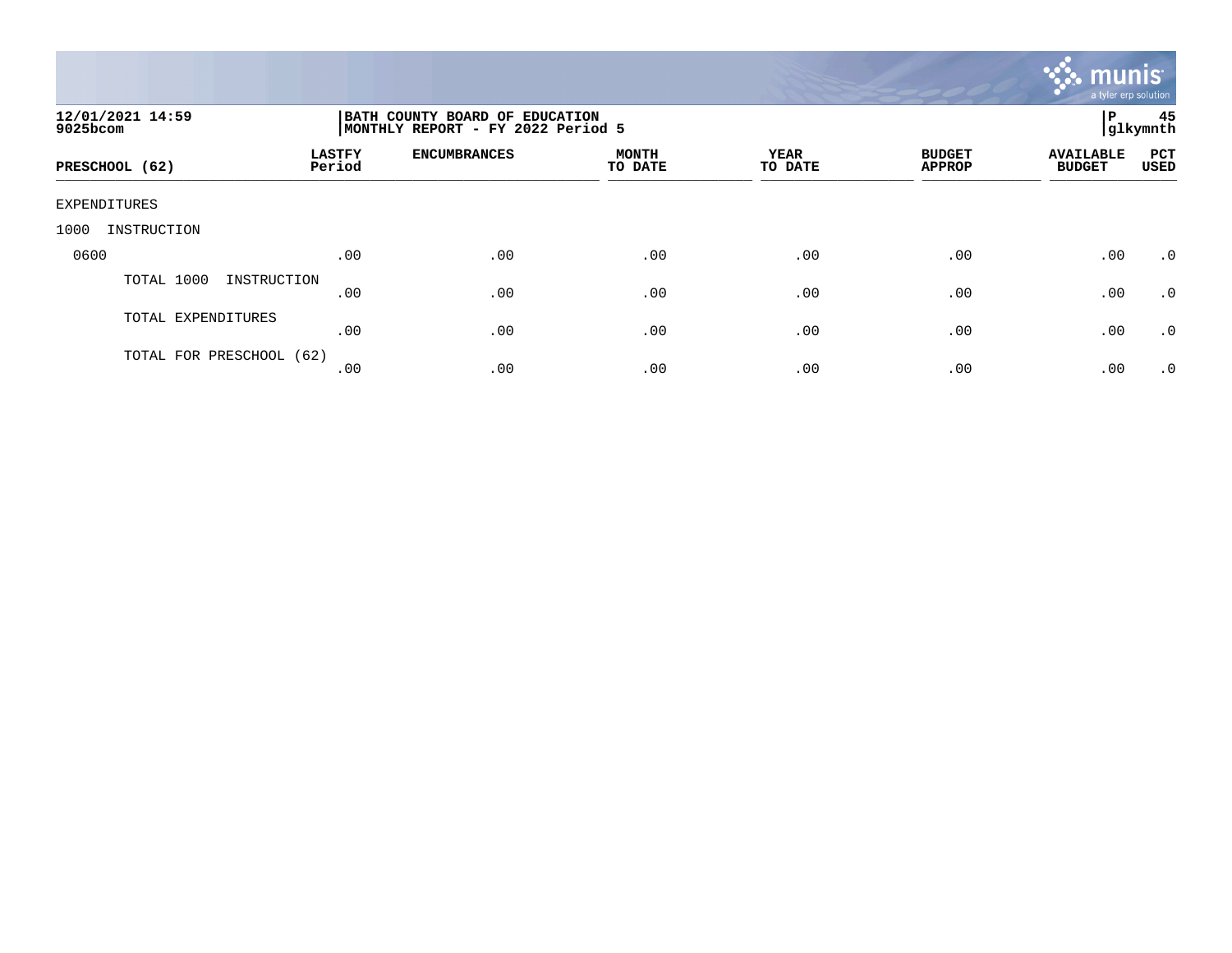|                                        |                         |                                                                     |                         |                        |                                | a tyler erp solution              |                    |
|----------------------------------------|-------------------------|---------------------------------------------------------------------|-------------------------|------------------------|--------------------------------|-----------------------------------|--------------------|
| 12/01/2021 14:59<br>9025bcom           |                         | BATH COUNTY BOARD OF EDUCATION<br>MONTHLY REPORT - FY 2022 Period 5 |                         |                        |                                | P                                 | 46<br>glkymnth     |
| TRUST/AGENCY FUNDS (7000)              | <b>LASTFY</b><br>Period | <b>ENCUMBRANCES</b>                                                 | <b>MONTH</b><br>TO DATE | <b>YEAR</b><br>TO DATE | <b>BUDGET</b><br><b>APPROP</b> | <b>AVAILABLE</b><br><b>BUDGET</b> | PCT<br><b>USED</b> |
| <b>REVENUES</b>                        |                         |                                                                     |                         |                        |                                |                                   |                    |
| 0999 BEGINNING BALANCE                 |                         |                                                                     |                         |                        |                                |                                   |                    |
| TOTAL 0999 BEGINNING BALANCE           | .00                     | .00                                                                 | .00                     | .00                    | .00                            | .00                               | $\cdot$ 0          |
| RECEIPTS                               |                         |                                                                     |                         |                        |                                |                                   |                    |
| REVENUE FROM LOCAL SOURCES             |                         |                                                                     |                         |                        |                                |                                   |                    |
| OTHER REVENUE FROM LOCAL SOURCES       |                         |                                                                     |                         |                        |                                |                                   |                    |
| 1920 CONTRIBUTE                        | 20,546.20               | .00                                                                 | 4.25                    | 770.99                 | .00                            | $-770.99$                         | $\cdot$ 0          |
| TOTAL OTHER REVENUE FROM LOCAL SOURCES | 20,546.20               | .00                                                                 | 4.25                    | 770.99                 | .00                            | $-770.99$                         | $\cdot$ 0          |
| TOTAL REVENUE FROM LOCAL SOURCES       | 20,546.20               | .00                                                                 | 4.25                    | 770.99                 | .00                            | $-770.99$                         | $\cdot$ 0          |
| OTHER RECEIPTS                         |                         |                                                                     |                         |                        |                                |                                   |                    |
| INTERFUND TRANSFERS                    |                         |                                                                     |                         |                        |                                |                                   |                    |
| 5210 FND XFER                          | .00                     | .00                                                                 | .00                     | .00                    | .00                            | .00                               | $\cdot$ 0          |
| TOTAL INTERFUND TRANSFERS              | .00                     | .00                                                                 | .00                     | .00                    | .00                            | .00                               | $\cdot$ 0          |
| TOTAL OTHER RECEIPTS                   | .00                     | .00                                                                 | .00                     | .00                    | .00                            | .00                               | $\cdot$ 0          |
| TOTAL RECEIPTS                         | 20,546.20               | .00                                                                 | 4.25                    | 770.99                 | .00                            | $-770.99$                         | $\cdot$ 0          |
| TOTAL REVENUE                          | 20,546.20               | .00                                                                 | 4.25                    | 770.99                 | .00                            | $-770.99$                         | $\cdot$ 0          |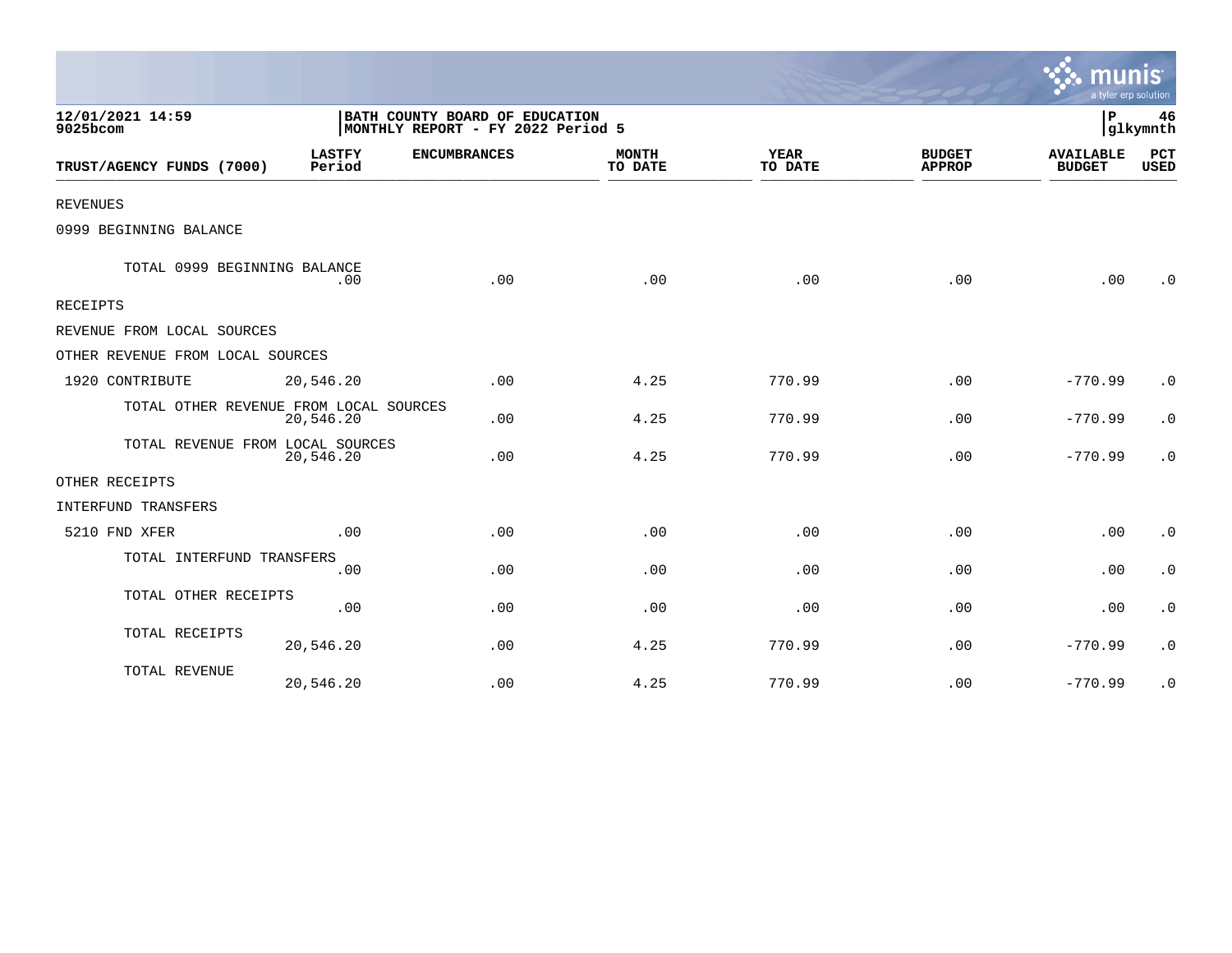

| 12/01/2021 14:59<br>9025bcom        |                           | P<br>BATH COUNTY BOARD OF EDUCATION<br>MONTHLY REPORT - FY 2022 Period 5<br> glkymnth |                         |                 |                                |                                   |                    |
|-------------------------------------|---------------------------|---------------------------------------------------------------------------------------|-------------------------|-----------------|--------------------------------|-----------------------------------|--------------------|
| TRUST/AGENCY FUNDS (7000)           | <b>LASTFY</b><br>Period   | <b>ENCUMBRANCES</b>                                                                   | <b>MONTH</b><br>TO DATE | YEAR<br>TO DATE | <b>BUDGET</b><br><b>APPROP</b> | <b>AVAILABLE</b><br><b>BUDGET</b> | PCT<br><b>USED</b> |
| <b>EXPENDITURES</b>                 |                           |                                                                                       |                         |                 |                                |                                   |                    |
| 3300<br>COMMUNITY SERVICES          |                           |                                                                                       |                         |                 |                                |                                   |                    |
| 0600                                | .00                       | .00                                                                                   | .00                     | .00             | .00                            | .00                               | $\cdot$ 0          |
| TOTAL 3300                          | COMMUNITY SERVICES<br>.00 | .00                                                                                   | .00                     | .00             | .00                            | .00                               | $\cdot$ 0          |
| TOTAL EXPENDITURES                  | .00                       | .00                                                                                   | .00                     | .00             | .00                            | .00                               | $\cdot$ 0          |
| TOTAL FOR TRUST/AGENCY FUNDS (7000) | 20,546.20                 | .00                                                                                   | 4.25                    | 770.99          | .00                            | $-770.99$                         | $\cdot$ 0          |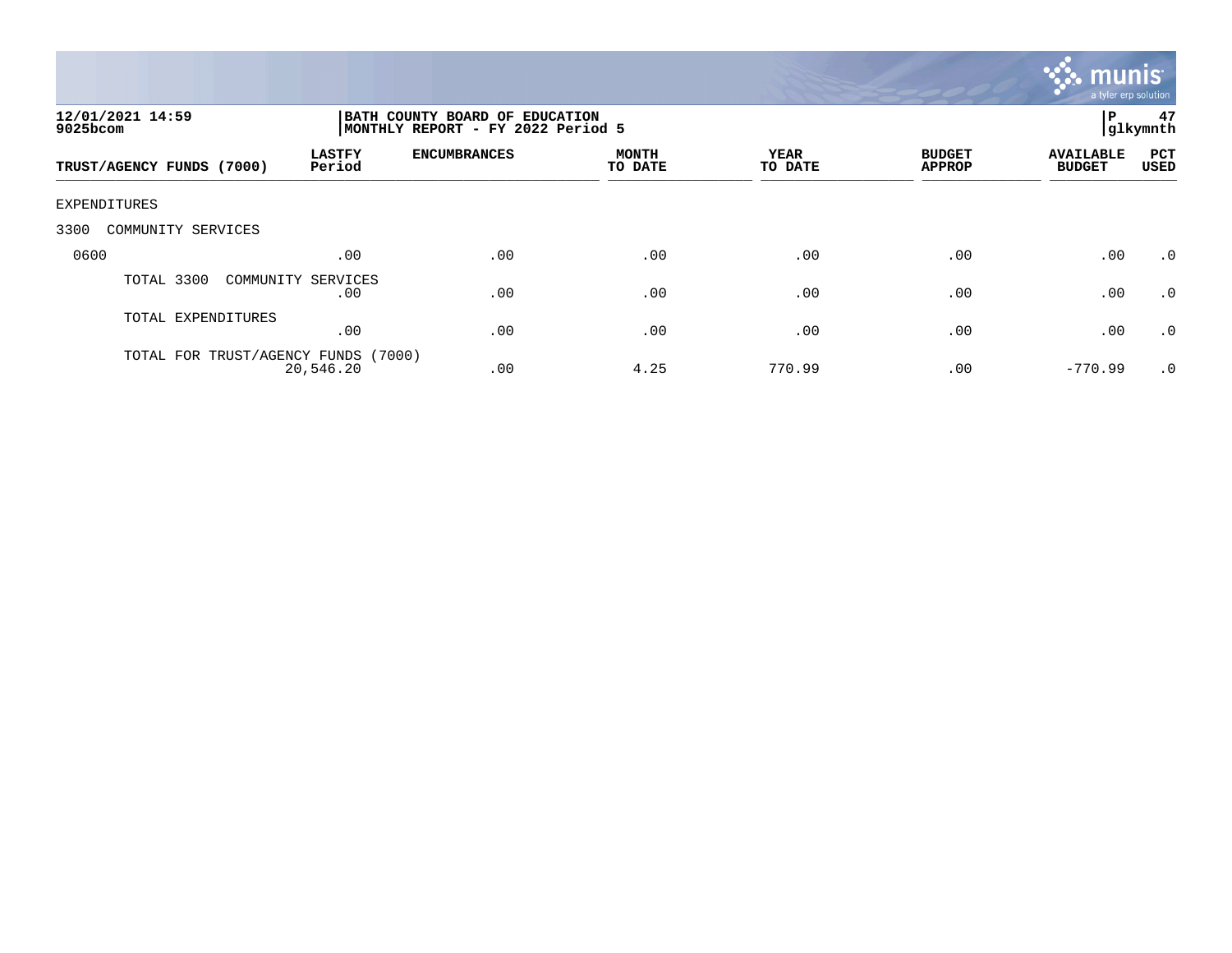|                                                     |                                                                     |                   |                         |                        |                                | munis<br>a tyler erp solution     |                                                  |
|-----------------------------------------------------|---------------------------------------------------------------------|-------------------|-------------------------|------------------------|--------------------------------|-----------------------------------|--------------------------------------------------|
| 12/01/2021 14:59<br>9025bcom                        | BATH COUNTY BOARD OF EDUCATION<br>MONTHLY REPORT - FY 2022 Period 5 |                   |                         |                        |                                |                                   | 48<br>glkymnth                                   |
| <b>GOVERNMENTAL ASSETS (8)</b>                      | <b>LASTFY</b><br><b>ENCUMBRANCES</b><br>Period                      |                   | <b>MONTH</b><br>TO DATE | <b>YEAR</b><br>TO DATE | <b>BUDGET</b><br><b>APPROP</b> | <b>AVAILABLE</b><br><b>BUDGET</b> | PCT<br><b>USED</b>                               |
| <b>REVENUES</b>                                     |                                                                     |                   |                         |                        |                                |                                   |                                                  |
| RECEIPTS                                            |                                                                     |                   |                         |                        |                                |                                   |                                                  |
| REVENUE FROM LOCAL SOURCES                          |                                                                     |                   |                         |                        |                                |                                   |                                                  |
| OTHER REVENUE FROM LOCAL SOURCES                    |                                                                     |                   |                         |                        |                                |                                   |                                                  |
| 1930 GAIN/LOSS                                      | .00                                                                 | .00               | .00                     | .00                    | .00                            | .00                               | $\cdot$ 0                                        |
| TOTAL OTHER REVENUE FROM LOCAL SOURCES              | .00                                                                 | .00               | .00                     | .00                    | .00                            | .00                               | $\cdot$ 0                                        |
| TOTAL REVENUE FROM LOCAL SOURCES                    | .00                                                                 | .00               | .00                     | .00                    | .00                            | .00                               | $\cdot$ 0                                        |
| OTHER RECEIPTS                                      |                                                                     |                   |                         |                        |                                |                                   |                                                  |
| SALE OR COMP FOR LOSS OF ASSETS                     |                                                                     |                   |                         |                        |                                |                                   |                                                  |
| 5311 SALE LAND<br>5331 SALE BLDG<br>5341 SALE EQUIP | .00<br>.00<br>.00                                                   | .00<br>.00<br>.00 | .00<br>.00<br>.00       | .00<br>.00<br>.00      | .00<br>.00<br>.00              | .00<br>.00<br>.00                 | $\boldsymbol{\cdot}$ 0<br>$\cdot$ 0<br>$\cdot$ 0 |
| TOTAL SALE OR COMP FOR LOSS OF ASSETS               | .00                                                                 | .00               | .00                     | .00                    | .00                            | .00                               | $\boldsymbol{\cdot}$ 0                           |
| TOTAL OTHER RECEIPTS                                | .00                                                                 | .00               | .00                     | .00                    | .00                            | .00                               | $\boldsymbol{\cdot}$ 0                           |
| TOTAL RECEIPTS                                      | .00                                                                 | .00               | .00                     | .00                    | .00                            | .00                               | $\cdot$ 0                                        |
| TOTAL REVENUE                                       | .00                                                                 | .00               | .00                     | .00                    | .00                            | .00                               | $\cdot$ 0                                        |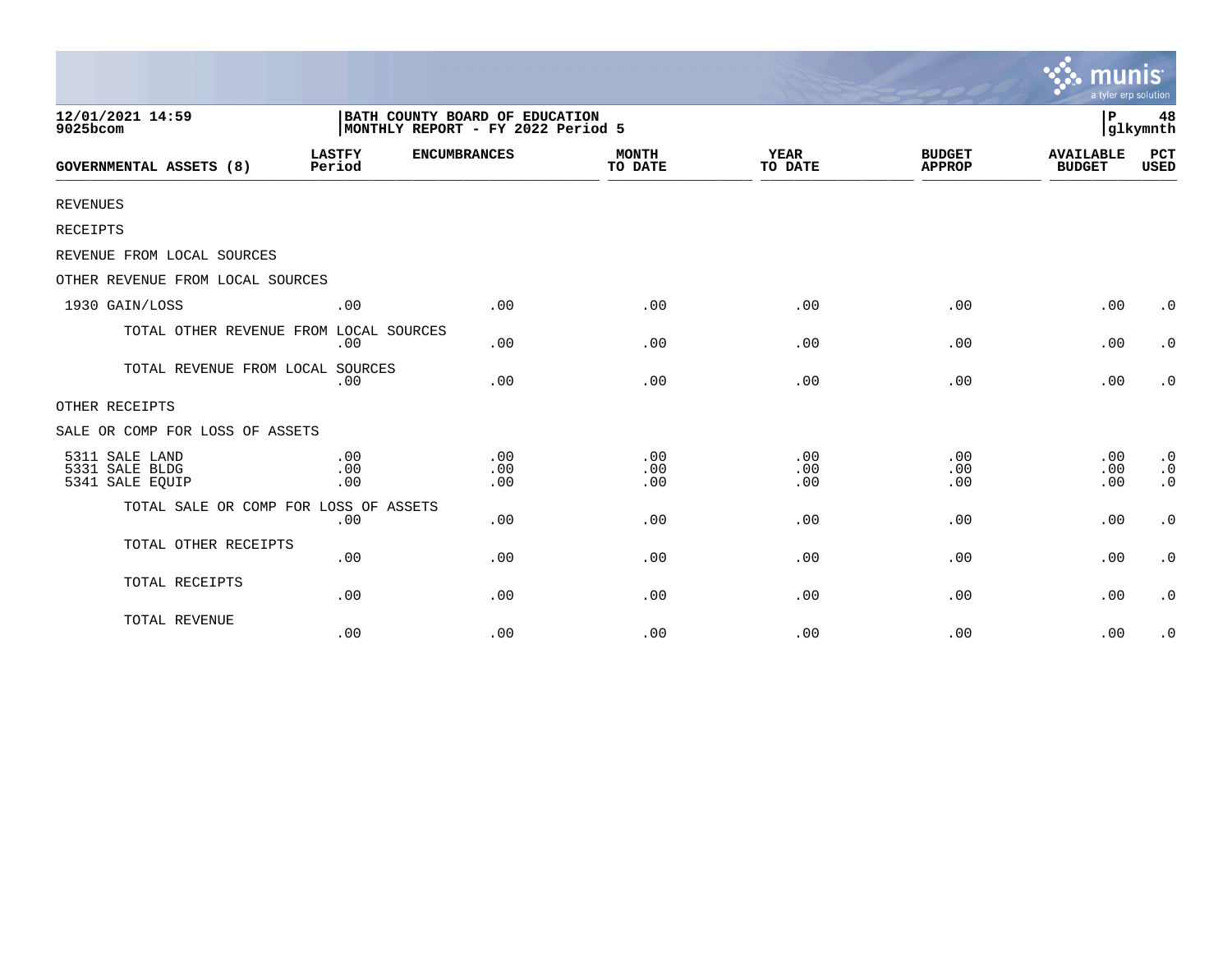

| 12/01/2021 14:59<br>9025bcom       |                                                | BATH COUNTY BOARD OF EDUCATION<br>MONTHLY REPORT - FY 2022 Period 5 |                         |                 |                                |                                   | 49<br> glkymnth    |
|------------------------------------|------------------------------------------------|---------------------------------------------------------------------|-------------------------|-----------------|--------------------------------|-----------------------------------|--------------------|
| GOVERNMENTAL ASSETS (8)            | <b>LASTFY</b><br><b>ENCUMBRANCES</b><br>Period |                                                                     | <b>MONTH</b><br>TO DATE | YEAR<br>TO DATE | <b>BUDGET</b><br><b>APPROP</b> | <b>AVAILABLE</b><br><b>BUDGET</b> | PCT<br><b>USED</b> |
| EXPENDITURES                       |                                                |                                                                     |                         |                 |                                |                                   |                    |
| 1000 INSTRUCTION                   |                                                |                                                                     |                         |                 |                                |                                   |                    |
| 0700                               | 30.62                                          | .00                                                                 | .00                     | 23.31           | .00                            | $-23.31$                          | $\cdot$ 0          |
|                                    | TOTAL 1000 INSTRUCTION<br>30.62                | .00                                                                 | .00                     | 23.31           | .00                            | $-23.31$                          | $\cdot$ 0          |
| 2100 STUDENT SUPPORT SERVICES      |                                                |                                                                     |                         |                 |                                |                                   |                    |
| 0700                               | .00                                            | .00                                                                 | .00                     | .00             | .00                            | .00                               | . $\boldsymbol{0}$ |
| TOTAL 2100                         | STUDENT SUPPORT SERVICES<br>.00                | .00                                                                 | .00                     | .00             | .00                            | .00                               | $\cdot$ 0          |
| 2200 INSTRUCTIONAL STAFF SUPP SERV |                                                |                                                                     |                         |                 |                                |                                   |                    |
| 0700                               | 44.17                                          | .00                                                                 | .00                     | .00             | .00                            | .00                               | $\cdot$ 0          |
| TOTAL 2200                         | INSTRUCTIONAL STAFF SUPP SERV<br>44.17         | .00                                                                 | .00                     | .00             | .00                            | .00                               | $\cdot$ 0          |
| 2300 DISTRICT ADMIN SUPPORT        |                                                |                                                                     |                         |                 |                                |                                   |                    |
| 0700                               | 225.12                                         | .00                                                                 | .00                     | .00             | .00                            | .00                               | $\cdot$ 0          |
| TOTAL 2300                         | DISTRICT ADMIN SUPPORT<br>225.12               | .00                                                                 | .00                     | .00             | .00                            | .00                               | $\cdot$ 0          |
| 2400 SCHOOL ADMIN SUPPORT          |                                                |                                                                     |                         |                 |                                |                                   |                    |
| 0700                               | .00                                            | .00                                                                 | .00                     | .00             | .00                            | .00                               | $\cdot$ 0          |
| TOTAL 2400                         | SCHOOL ADMIN SUPPORT<br>.00                    | .00                                                                 | .00                     | .00             | .00                            | .00                               | $\cdot$ 0          |
| 2500<br>BUSINESS SUPPORT SERVICES  |                                                |                                                                     |                         |                 |                                |                                   |                    |
| 0700                               | .00                                            | .00                                                                 | .00                     | .00             | .00                            | .00                               | $\cdot$ 0          |
| TOTAL 2500                         | BUSINESS SUPPORT SERVICES<br>.00               | .00                                                                 | .00                     | .00             | .00                            | .00                               | $\cdot$ 0          |
|                                    | 2600 PLANT OPERATIONS AND MAINTENANCE          |                                                                     |                         |                 |                                |                                   |                    |
| 0700                               | .00                                            | .00                                                                 | .00                     | .00             | .00                            | .00                               | $\cdot$ 0          |
| TOTAL 2600                         | PLANT OPERATIONS AND MAINTENANCE<br>.00        | .00                                                                 | .00                     | .00             | .00                            | .00                               | $\cdot$ 0          |

2700 STUDENT TRANSPORTATION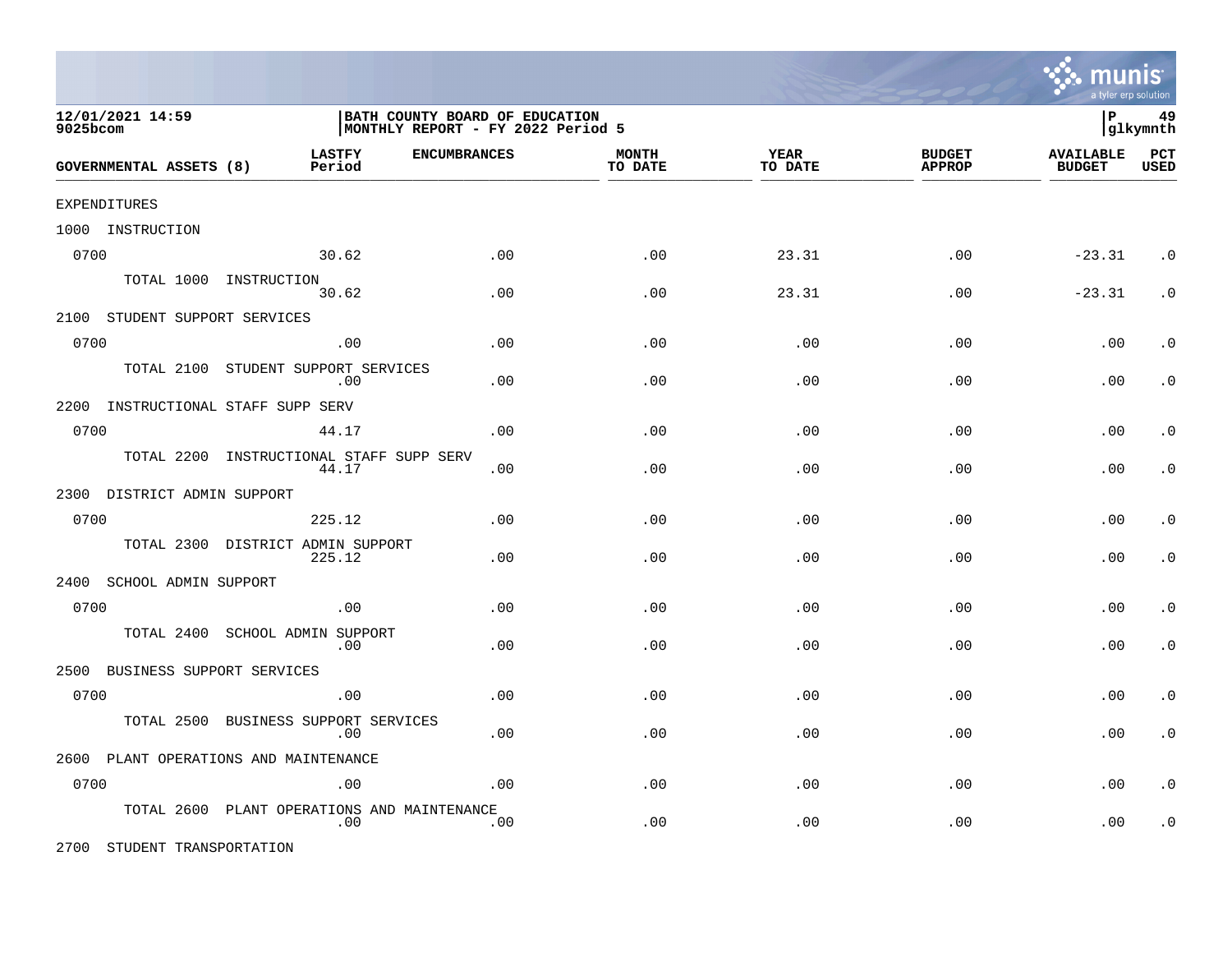

| 12/01/2021 14:59<br>9025bcom |                                                | BATH COUNTY BOARD OF EDUCATION<br>MONTHLY REPORT - FY 2022 Period 5 |                         |                        |                                |                                   |             |
|------------------------------|------------------------------------------------|---------------------------------------------------------------------|-------------------------|------------------------|--------------------------------|-----------------------------------|-------------|
| GOVERNMENTAL ASSETS (8)      | <b>LASTFY</b><br>Period                        | <b>ENCUMBRANCES</b>                                                 | <b>MONTH</b><br>TO DATE | <b>YEAR</b><br>TO DATE | <b>BUDGET</b><br><b>APPROP</b> | <b>AVAILABLE</b><br><b>BUDGET</b> | PCT<br>USED |
| 0700                         | .00                                            | .00                                                                 | .00                     | .00                    | .00                            | .00                               | $\cdot$ 0   |
| TOTAL 2700                   | STUDENT<br>TRANSPORTATION<br>.00               | .00                                                                 | .00                     | .00                    | .00                            | .00                               | $\cdot$ 0   |
| 3300<br>COMMUNITY SERVICES   |                                                |                                                                     |                         |                        |                                |                                   |             |
| 0700                         | .00                                            | .00                                                                 | .00                     | .00                    | .00                            | .00                               | $\cdot$ 0   |
| TOTAL 3300                   | COMMUNITY SERVICES<br>.00                      | .00                                                                 | .00                     | .00                    | .00                            | .00                               | $\cdot$ 0   |
| TOTAL EXPENDITURES           | 299.91                                         | .00                                                                 | .00                     | 23.31                  | .00                            | $-23.31$                          | $\cdot$ 0   |
|                              | TOTAL FOR GOVERNMENTAL ASSETS (8)<br>$-299.91$ | .00                                                                 | .00                     | $-23.31$               | .00                            | 23.31                             | $\cdot$ 0   |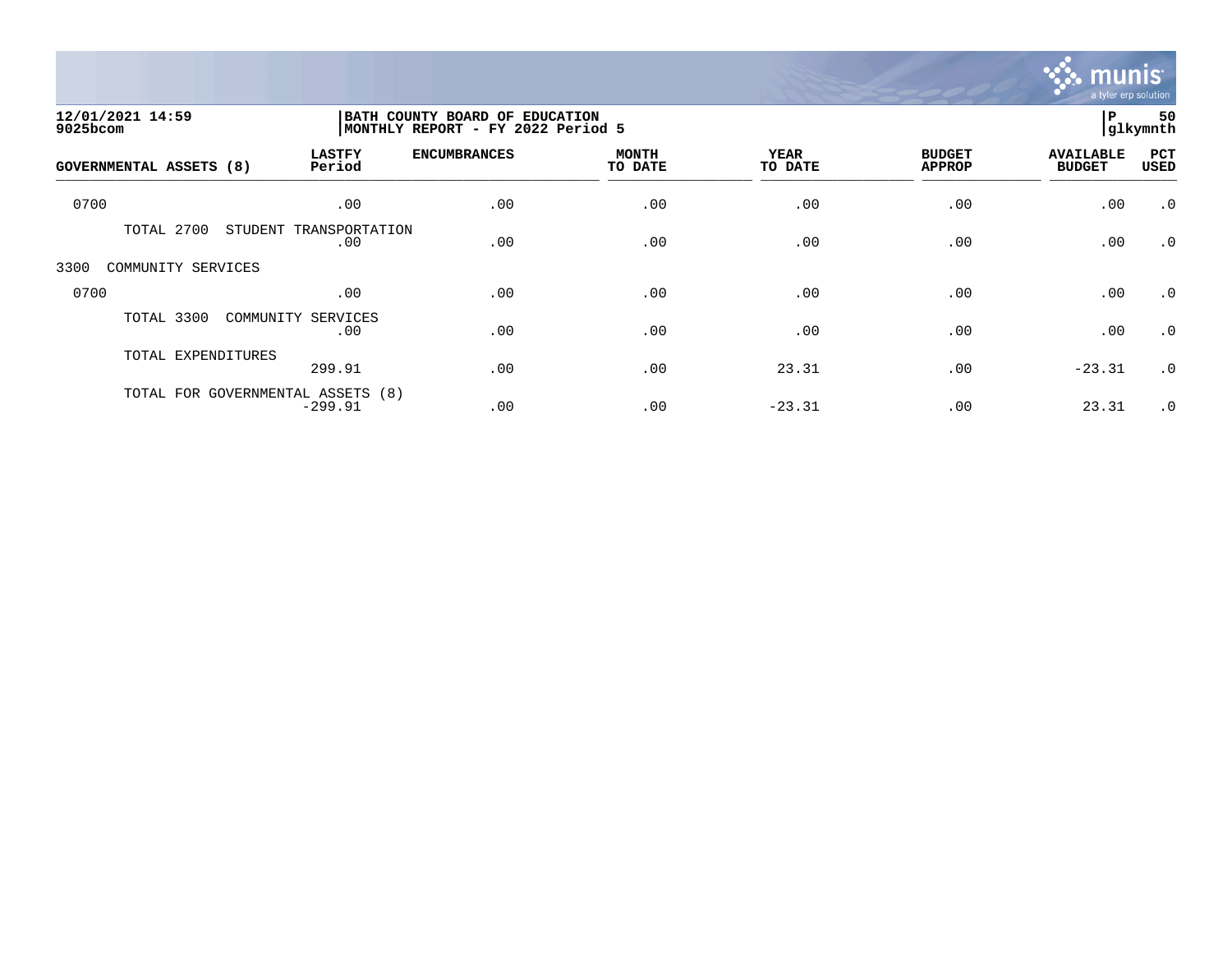|                                  |                                                                     |                     |                         |                        |                                | munis<br>a tyler erp solution     |                |
|----------------------------------|---------------------------------------------------------------------|---------------------|-------------------------|------------------------|--------------------------------|-----------------------------------|----------------|
| 12/01/2021 14:59<br>9025bcom     | BATH COUNTY BOARD OF EDUCATION<br>MONTHLY REPORT - FY 2022 Period 5 |                     |                         |                        |                                | P                                 | 51<br>glkymnth |
| FOOD SERVICE ASSETS (81)         | <b>LASTFY</b><br>Period                                             | <b>ENCUMBRANCES</b> | <b>MONTH</b><br>TO DATE | <b>YEAR</b><br>TO DATE | <b>BUDGET</b><br><b>APPROP</b> | <b>AVAILABLE</b><br><b>BUDGET</b> | PCT<br>USED    |
| <b>REVENUES</b>                  |                                                                     |                     |                         |                        |                                |                                   |                |
| RECEIPTS                         |                                                                     |                     |                         |                        |                                |                                   |                |
| REVENUE FROM LOCAL SOURCES       |                                                                     |                     |                         |                        |                                |                                   |                |
| OTHER REVENUE FROM LOCAL SOURCES |                                                                     |                     |                         |                        |                                |                                   |                |
| 1930 GAIN/LOSS                   | .00                                                                 | .00                 | .00                     | .00                    | .00                            | .00                               | $\cdot$ 0      |
| TOTAL OTHER REVENUE FROM         | LOCAL SOURCES<br>.00                                                | .00                 | .00                     | .00                    | .00                            | .00                               | $\cdot$ 0      |
| TOTAL REVENUE FROM LOCAL SOURCES | .00                                                                 | .00                 | .00                     | .00                    | .00                            | .00                               | $\cdot$ 0      |
| TOTAL RECEIPTS                   | .00                                                                 | .00                 | .00                     | .00                    | .00                            | .00                               | $\cdot$ 0      |
| TOTAL REVENUE                    | .00                                                                 | .00                 | .00                     | .00                    | .00                            | .00                               | $\cdot$ 0      |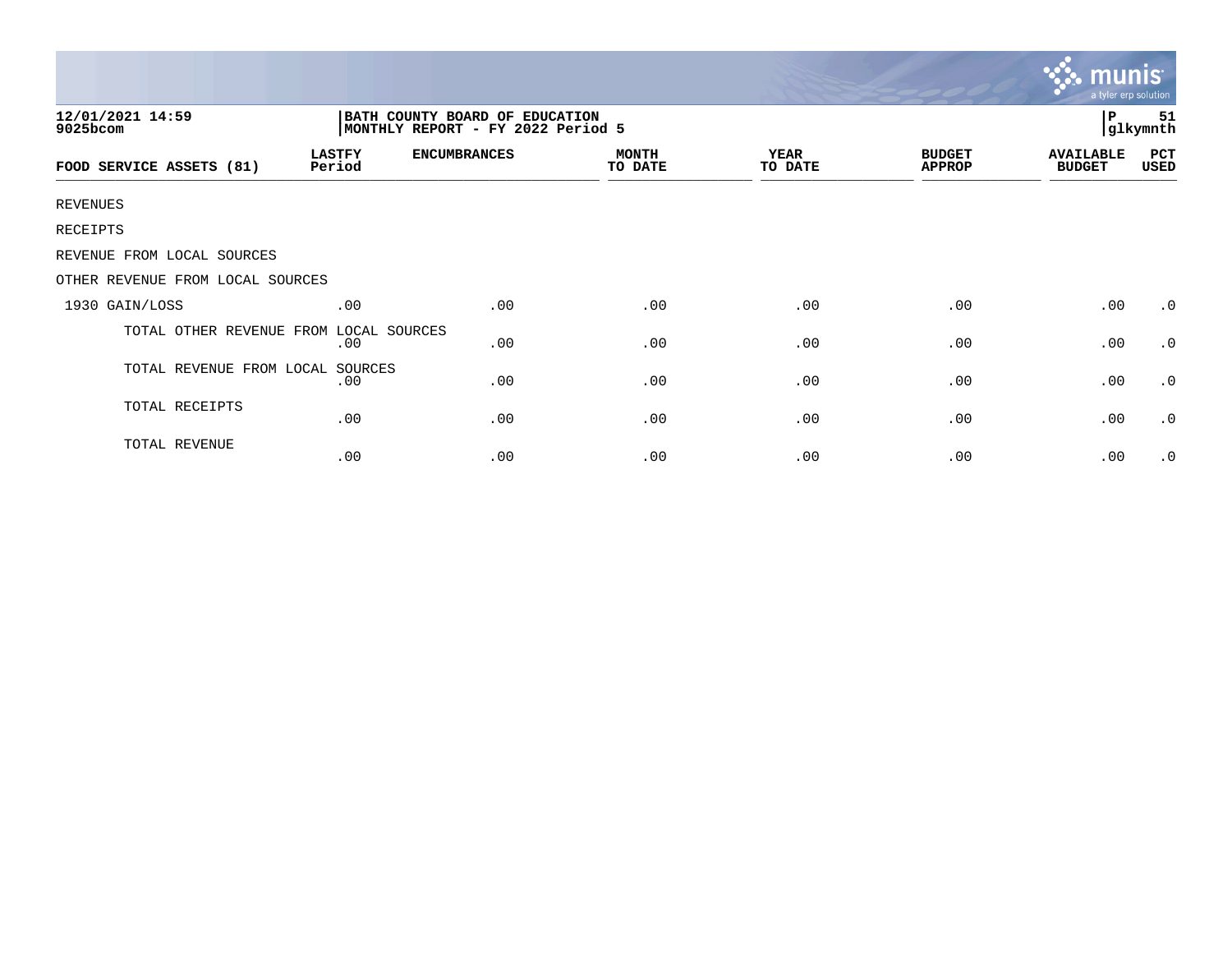

| 12/01/2021 14:59<br>$9025$ bcom    |                               | P<br>  BATH COUNTY BOARD OF EDUCATION<br> glkymnth<br>MONTHLY REPORT - FY 2022 Period 5 |                         |                 |                                |                                   |                    |  |
|------------------------------------|-------------------------------|-----------------------------------------------------------------------------------------|-------------------------|-----------------|--------------------------------|-----------------------------------|--------------------|--|
| FOOD SERVICE ASSETS (81)           | <b>LASTFY</b><br>Period       | <b>ENCUMBRANCES</b>                                                                     | <b>MONTH</b><br>TO DATE | YEAR<br>TO DATE | <b>BUDGET</b><br><b>APPROP</b> | <b>AVAILABLE</b><br><b>BUDGET</b> | PCT<br><b>USED</b> |  |
| EXPENDITURES                       |                               |                                                                                         |                         |                 |                                |                                   |                    |  |
| FOOD SERVICE OPERATION<br>3100     |                               |                                                                                         |                         |                 |                                |                                   |                    |  |
| 0700                               | .00                           | .00                                                                                     | .00                     | .00             | .00                            | .00                               | .0                 |  |
| TOTAL 3100                         | FOOD SERVICE OPERATION<br>.00 | .00                                                                                     | .00                     | .00             | .00                            | .00                               | .0                 |  |
| TOTAL EXPENDITURES                 | .00                           | .00                                                                                     | .00                     | .00             | .00                            | .00                               | .0                 |  |
| TOTAL FOR FOOD SERVICE ASSETS (81) | .00                           | .00                                                                                     | .00                     | .00             | .00                            | .00                               | .0                 |  |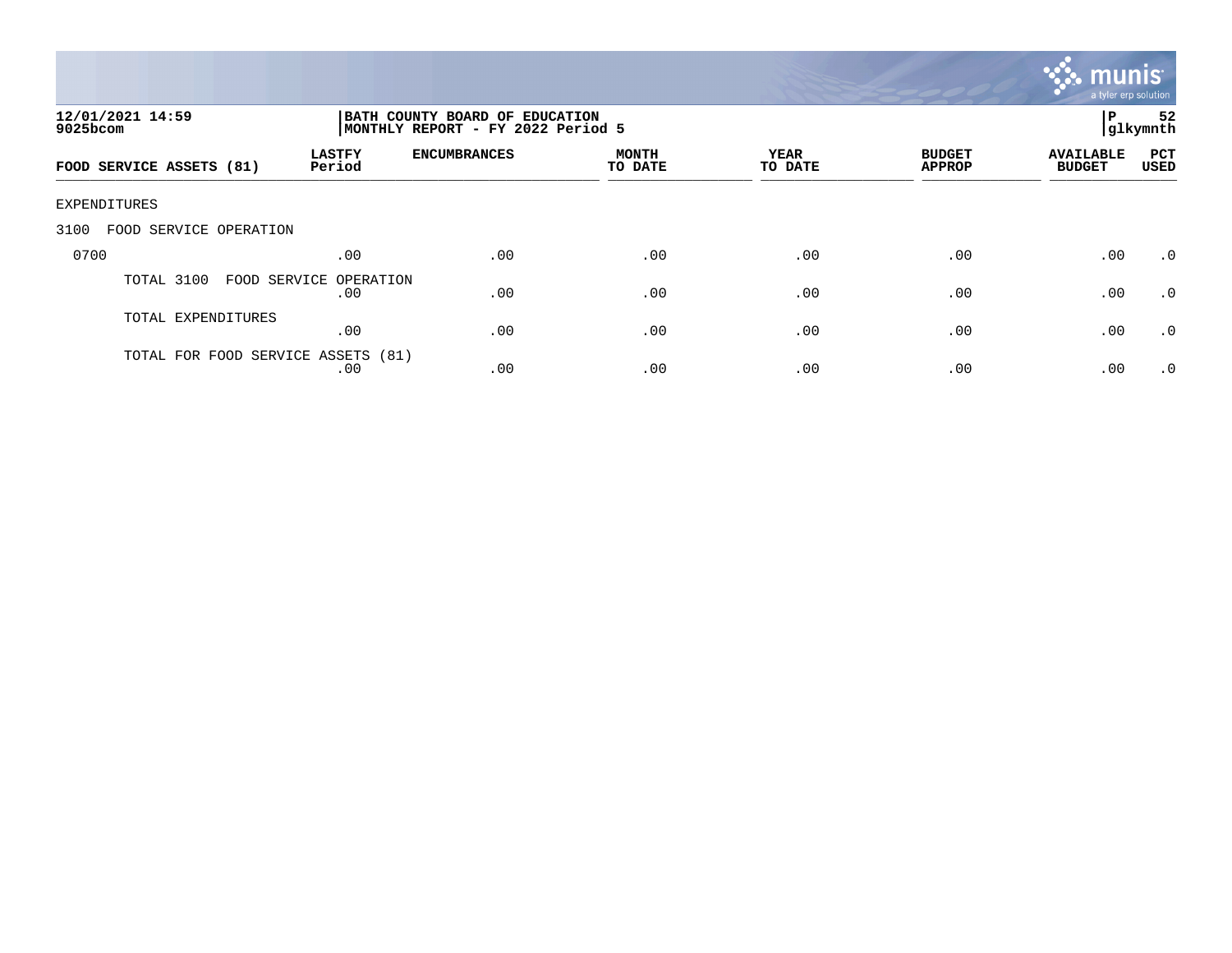|                                        |                                                                     |                     |                         |                        |                                | <u>munis </u><br>a tyler erp solution |                |
|----------------------------------------|---------------------------------------------------------------------|---------------------|-------------------------|------------------------|--------------------------------|---------------------------------------|----------------|
| 12/01/2021 14:59<br>9025bcom           | BATH COUNTY BOARD OF EDUCATION<br>MONTHLY REPORT - FY 2022 Period 5 |                     |                         |                        |                                | Р                                     | 53<br>glkymnth |
| DAY CARE ASSERTS (82)                  | <b>LASTFY</b><br>Period                                             | <b>ENCUMBRANCES</b> | <b>MONTH</b><br>TO DATE | <b>YEAR</b><br>TO DATE | <b>BUDGET</b><br><b>APPROP</b> | <b>AVAILABLE</b><br><b>BUDGET</b>     | PCT<br>USED    |
| <b>REVENUES</b>                        |                                                                     |                     |                         |                        |                                |                                       |                |
| <b>RECEIPTS</b>                        |                                                                     |                     |                         |                        |                                |                                       |                |
| REVENUE FROM LOCAL SOURCES             |                                                                     |                     |                         |                        |                                |                                       |                |
| OTHER REVENUE FROM LOCAL SOURCES       |                                                                     |                     |                         |                        |                                |                                       |                |
| 1930 GAIN/LOSS                         | .00                                                                 | .00                 | .00                     | .00                    | .00                            | .00                                   | $\cdot$ 0      |
| TOTAL OTHER REVENUE FROM LOCAL SOURCES | .00                                                                 | .00                 | .00                     | .00                    | .00                            | .00                                   | $\cdot$ 0      |
| TOTAL REVENUE FROM LOCAL SOURCES       | .00                                                                 | .00                 | .00                     | .00                    | .00                            | .00                                   | $\cdot$ 0      |
| TOTAL RECEIPTS                         | .00                                                                 | .00                 | .00                     | .00                    | .00                            | .00                                   | $\cdot$ 0      |
| TOTAL REVENUE                          | .00                                                                 | .00                 | .00                     | .00                    | .00                            | .00                                   | $\cdot$ 0      |
| TOTAL FOR DAY CARE ASSERTS (82)        | .00                                                                 | .00                 | .00                     | .00                    | .00                            | .00                                   | $\cdot$ 0      |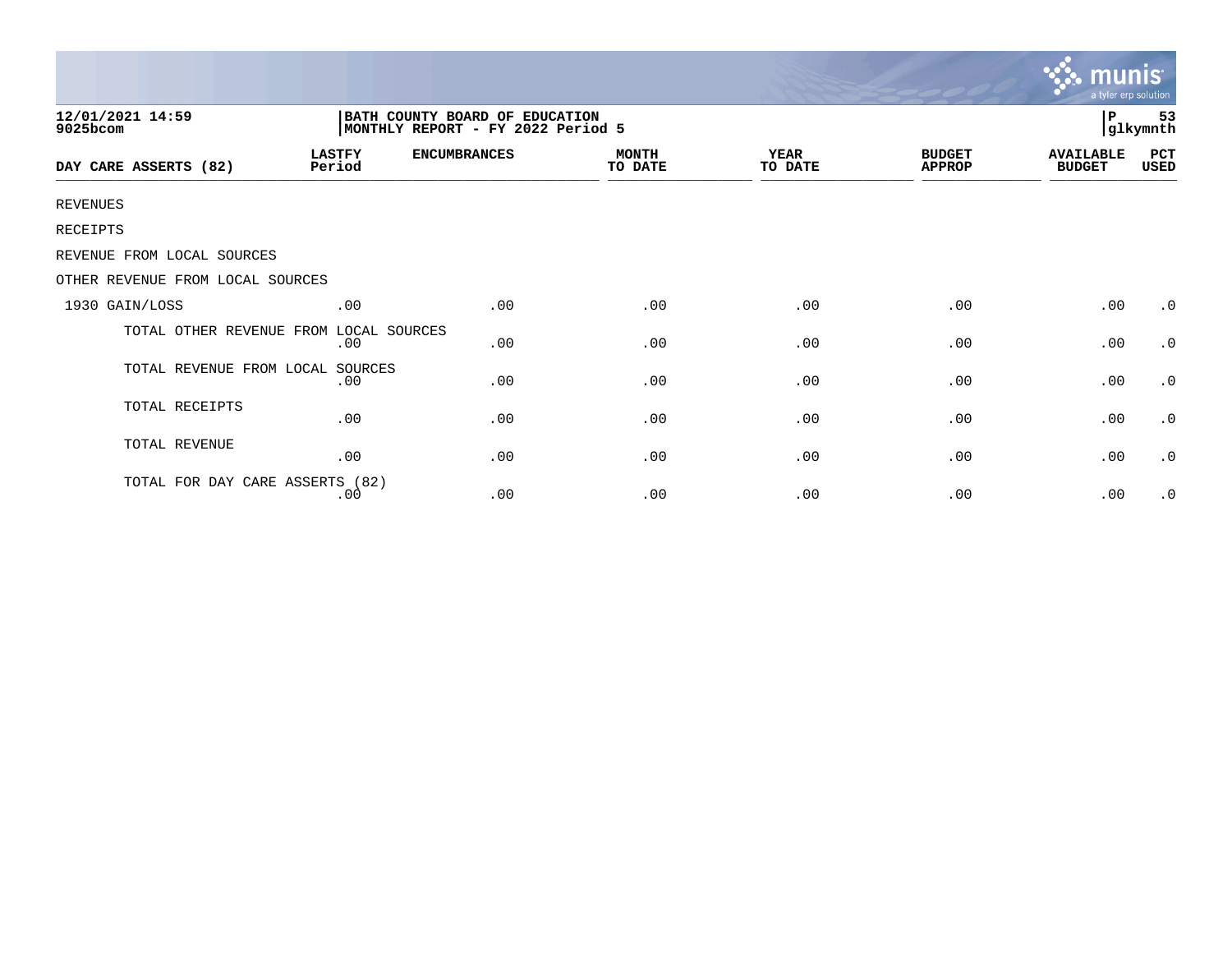|                                  |                                                                     |                     |                         |                        |                                | munis<br>a tyler erp solution     |                |
|----------------------------------|---------------------------------------------------------------------|---------------------|-------------------------|------------------------|--------------------------------|-----------------------------------|----------------|
| 12/01/2021 14:59<br>9025bcom     | BATH COUNTY BOARD OF EDUCATION<br>MONTHLY REPORT - FY 2022 Period 5 |                     |                         |                        |                                | P                                 | 54<br>glkymnth |
| ADULT EDUCATION ASSETS (84)      | <b>LASTFY</b><br>Period                                             | <b>ENCUMBRANCES</b> | <b>MONTH</b><br>TO DATE | <b>YEAR</b><br>TO DATE | <b>BUDGET</b><br><b>APPROP</b> | <b>AVAILABLE</b><br><b>BUDGET</b> | PCT<br>USED    |
| <b>REVENUES</b>                  |                                                                     |                     |                         |                        |                                |                                   |                |
| RECEIPTS                         |                                                                     |                     |                         |                        |                                |                                   |                |
| REVENUE FROM LOCAL SOURCES       |                                                                     |                     |                         |                        |                                |                                   |                |
| OTHER REVENUE FROM LOCAL SOURCES |                                                                     |                     |                         |                        |                                |                                   |                |
| 1930 GAIN/LOSS                   | .00                                                                 | .00                 | .00                     | .00                    | .00                            | .00                               | $\cdot$ 0      |
| TOTAL OTHER REVENUE FROM         | LOCAL SOURCES<br>.00                                                | .00                 | .00                     | .00                    | .00                            | .00                               | $\cdot$ 0      |
| TOTAL REVENUE FROM LOCAL SOURCES | .00                                                                 | .00                 | .00                     | .00                    | .00                            | .00                               | $\cdot$ 0      |
| TOTAL RECEIPTS                   | .00                                                                 | .00                 | .00                     | .00                    | .00                            | .00                               | $\cdot$ 0      |
| TOTAL REVENUE                    | .00                                                                 | .00                 | .00                     | .00                    | .00                            | .00                               | $\cdot$ 0      |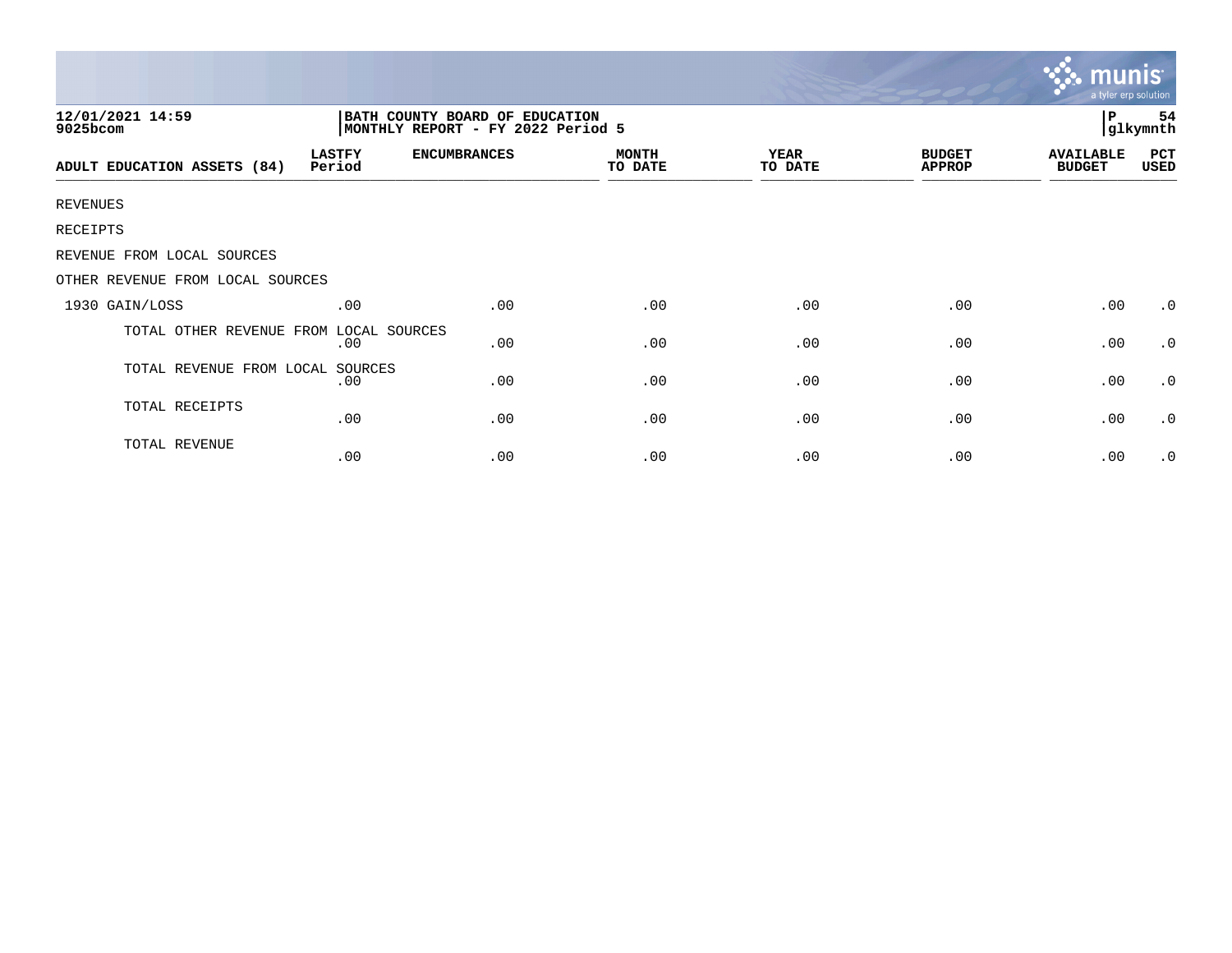

| 12/01/2021 14:59<br>9025bcom          |                                   | BATH COUNTY BOARD OF EDUCATION<br>MONTHLY REPORT - FY 2022 Period 5 |                         |                 |                                |                                   | 55<br> glkymnth    |
|---------------------------------------|-----------------------------------|---------------------------------------------------------------------|-------------------------|-----------------|--------------------------------|-----------------------------------|--------------------|
| ADULT EDUCATION ASSETS (84)           | <b>LASTFY</b><br>Period           | <b>ENCUMBRANCES</b>                                                 | <b>MONTH</b><br>TO DATE | YEAR<br>TO DATE | <b>BUDGET</b><br><b>APPROP</b> | <b>AVAILABLE</b><br><b>BUDGET</b> | PCT<br><b>USED</b> |
| EXPENDITURES                          |                                   |                                                                     |                         |                 |                                |                                   |                    |
| 3400<br>ADULT EDUCATION OPERATIONS    |                                   |                                                                     |                         |                 |                                |                                   |                    |
| 0700                                  | .00                               | .00                                                                 | .00                     | .00             | .00                            | .00                               | $\cdot$ 0          |
| TOTAL 3400                            | ADULT EDUCATION OPERATIONS<br>.00 | .00                                                                 | .00                     | .00             | .00                            | .00                               | $\cdot$ 0          |
| TOTAL EXPENDITURES                    | .00                               | .00                                                                 | .00                     | .00             | .00                            | .00                               | .0                 |
| TOTAL FOR ADULT EDUCATION ASSETS (84) | .00                               | .00                                                                 | .00                     | .00             | .00                            | .00                               | $\cdot$ 0          |